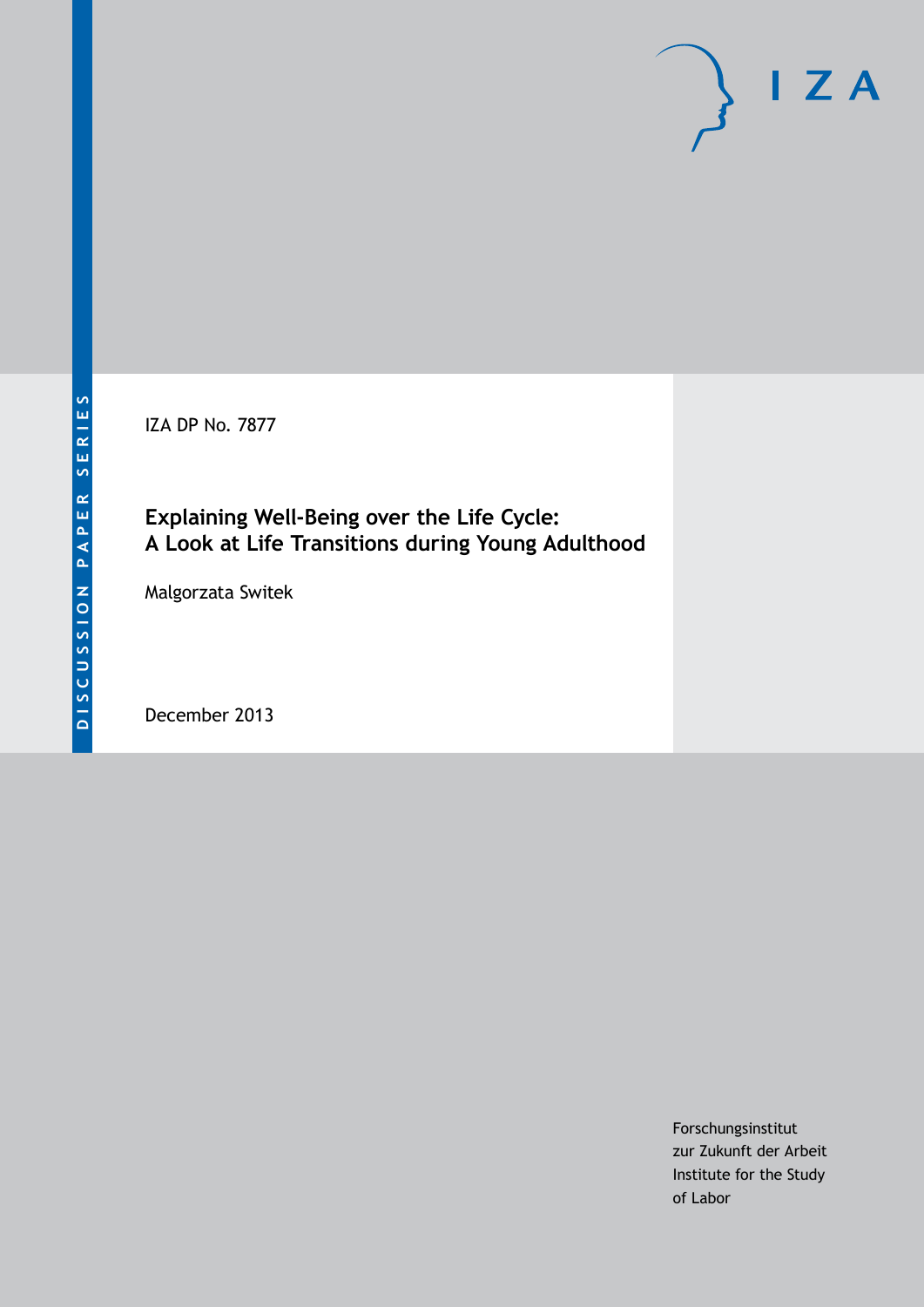# **Explaining Well-Being over the Life Cycle: A Look at Life Transitions during Young Adulthood**

#### **Malgorzata Switek**

*University of Southern California and IZA*

Discussion Paper No. 7877 December 2013

IZA

P.O. Box 7240 53072 Bonn **Germany** 

Phone: +49-228-3894-0 Fax: +49-228-3894-180 E-mail: [iza@iza.org](mailto:iza@iza.org)

Any opinions expressed here are those of the author(s) and not those of IZA. Research published in this series may include views on policy, but the institute itself takes no institutional policy positions. The IZA research network is committed to the IZA Guiding Principles of Research Integrity.

The Institute for the Study of Labor (IZA) in Bonn is a local and virtual international research center and a place of communication between science, politics and business. IZA is an independent nonprofit organization supported by Deutsche Post Foundation. The center is associated with the University of Bonn and offers a stimulating research environment through its international network, workshops and conferences, data service, project support, research visits and doctoral program. IZA engages in (i) original and internationally competitive research in all fields of labor economics, (ii) development of policy concepts, and (iii) dissemination of research results and concepts to the interested public.

IZA Discussion Papers often represent preliminary work and are circulated to encourage discussion. Citation of such a paper should account for its provisional character. A revised version may be available directly from the author.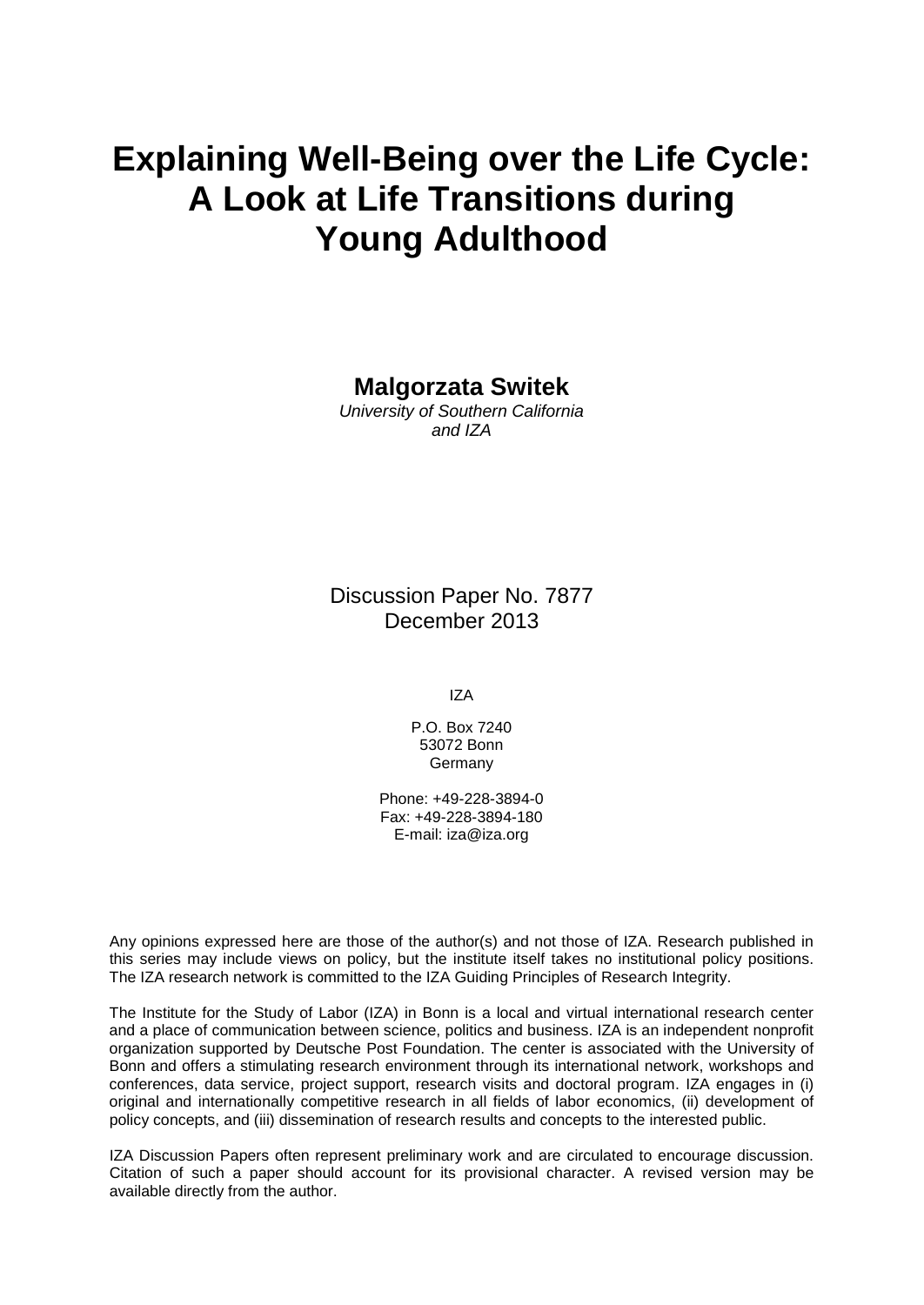IZA Discussion Paper No. 7877 December 2013

## **ABSTRACT**

### **Explaining Well-Being over the Life Cycle: A Look at Life Transitions during Young Adulthood**

Early adulthood is a time of important transitions that shape the future of young adults. How do these transitions affect well-being, and to what degree can they account for the life satisfaction path followed during young adulthood? To answer these questions, longitudinal data from the Swedish Young Adult Panel Study are used for three cohorts interviewed in 1999, 2003, and 2009. Four age intervals covering ages 22 through 40 are constructed. The well-being changes and the main transitions undergone during each age interval are examined. Life satisfaction at ages 22 to 40 follows a slight inverse U-shape peaking around age 30/32 and declining thereafter. The common transition pattern during this time is represented by young adults ages 22 through 30/32 going mainly through partnership (marriage or cohabitation) formation, the school-to-work transition, and the early years of parenting. After age 30 parenting continues as an important life transition, and is joined by an increase in partnership dissolution. This set of transitions alone is found to account for the inverse U-shape of overall life satisfaction. Partnership formation, the school-to-work transition, and parenting younger children are all associated with increasing life satisfaction, mainly through their positive relationship with the financial, and family domains of well-being. After age 30, the monetary burdens, and strains on relationship with partner associated with parenting older children start to set in, and life satisfaction begins to decline.

JEL Classification: A12, D60, I31, J10

Keywords: life satisfaction, young adults, partnership formation, partnership dissolution, parenting, school-to-work transition

Corresponding author:

Malgorzata Switek Department of Economics University of Southern California 3620 S. Vermont Ave. Kap 300 Los Angeles, CA 90089 USA E-mail: [switek@usc.edu](mailto:switek@usc.edu)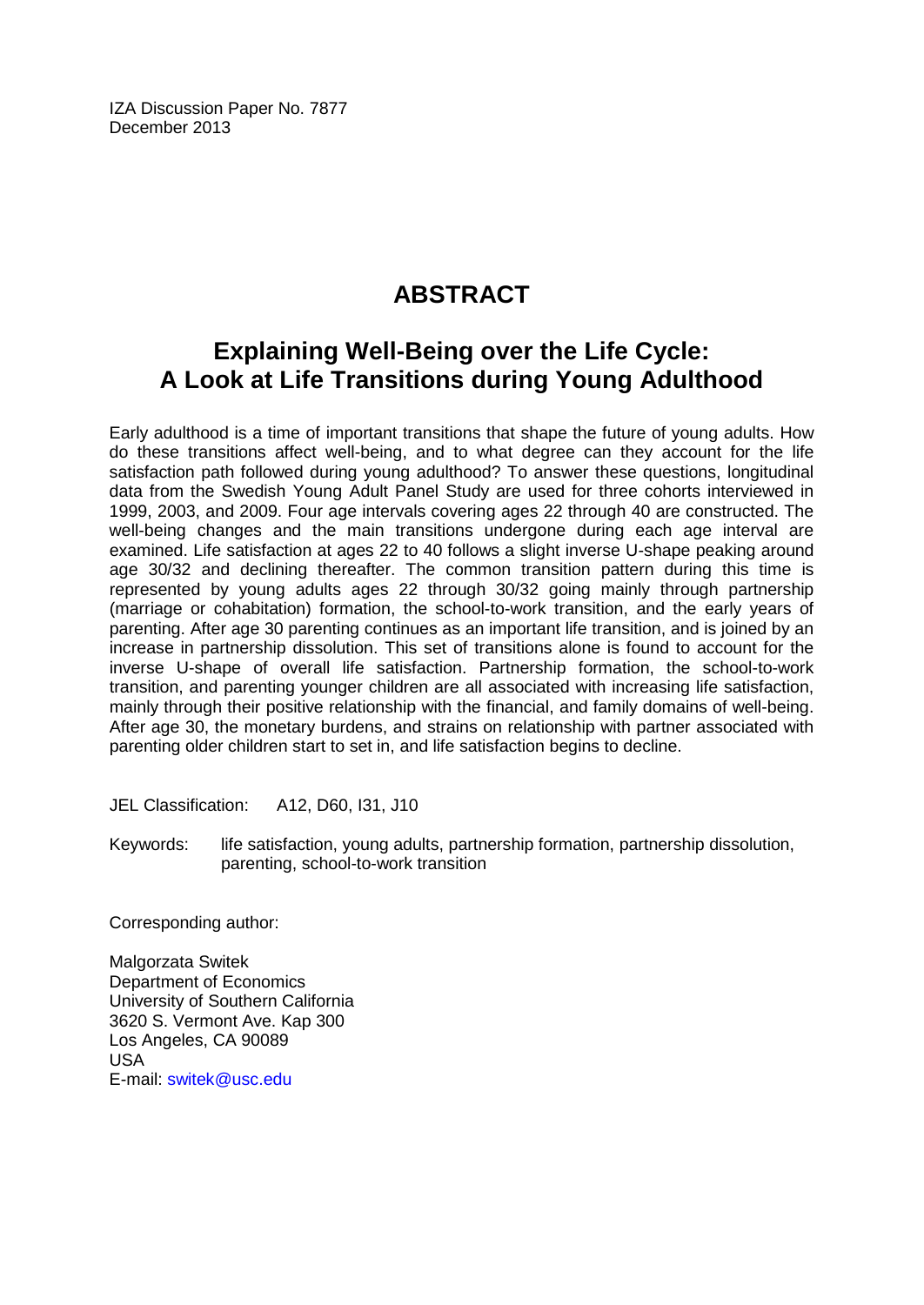#### **1. Introduction**

Young adulthood is a time of change. Leaving the parental household, finishing education, getting a job, forming a relationship, becoming a parent – these are important life transitions that most young adults go through between the late teens and early thirties. With all these life shifting events occurring in just over a ten-year period, it shouldn't be surprising that well-being will also go through important changes during young adult years. This paper's main objective is to analyze the association between the major life transitions occurring during young adulthood and the overall life satisfaction cycle observed in those years. The transitions analyzed are the school-to-work transition (the end of the formal education), changes in partnership status (the formation and dissolution of relationships), and the parenting transition. The analysis is based on a panel of young adults from Sweden interviewed three times between the years 1999 and 2009.

In studying the association between life transitions and life satisfaction two main questions are addressed. First, what is the path followed by life satisfaction during the young adult years? Second, what is the standard pattern of life transitions undergone in those years, and to what extent can these transitions account for the overall life satisfaction changes? To answer these questions, changes in overall satisfaction with life are analyzed for various age intervals to define the life satisfaction cycle followed between ages 22 and 40. Subsequently, an analysis of the timing and sequence of the school-to-work transition, partnership formation, parenting, and partnership dissolution, is carried out, and the relationship between the observed transition pattern and life satisfaction is assessed. The last part of the study provides an introductory exploration of the possible life domains (such as the financial, job, or family domains) mediating the association between the transitions and life satisfaction by analyzing the association between each transition and changes in these domains.

Previous work has considered life satisfaction over the life cycle and the relationship between individual life transitions and changes in well-being. But a link between the satisfaction cycle and the transitions followed over the young adult years has rarely been drawn. The present study contributes to the current knowledge on well-being by illustrating the degree to which the life satisfaction cycle may be explained by the pattern of transitions followed during young adulthood. The analysis also provides important information on the association between life satisfaction and the school-to-work transition, partnership formation, the birth of the first child,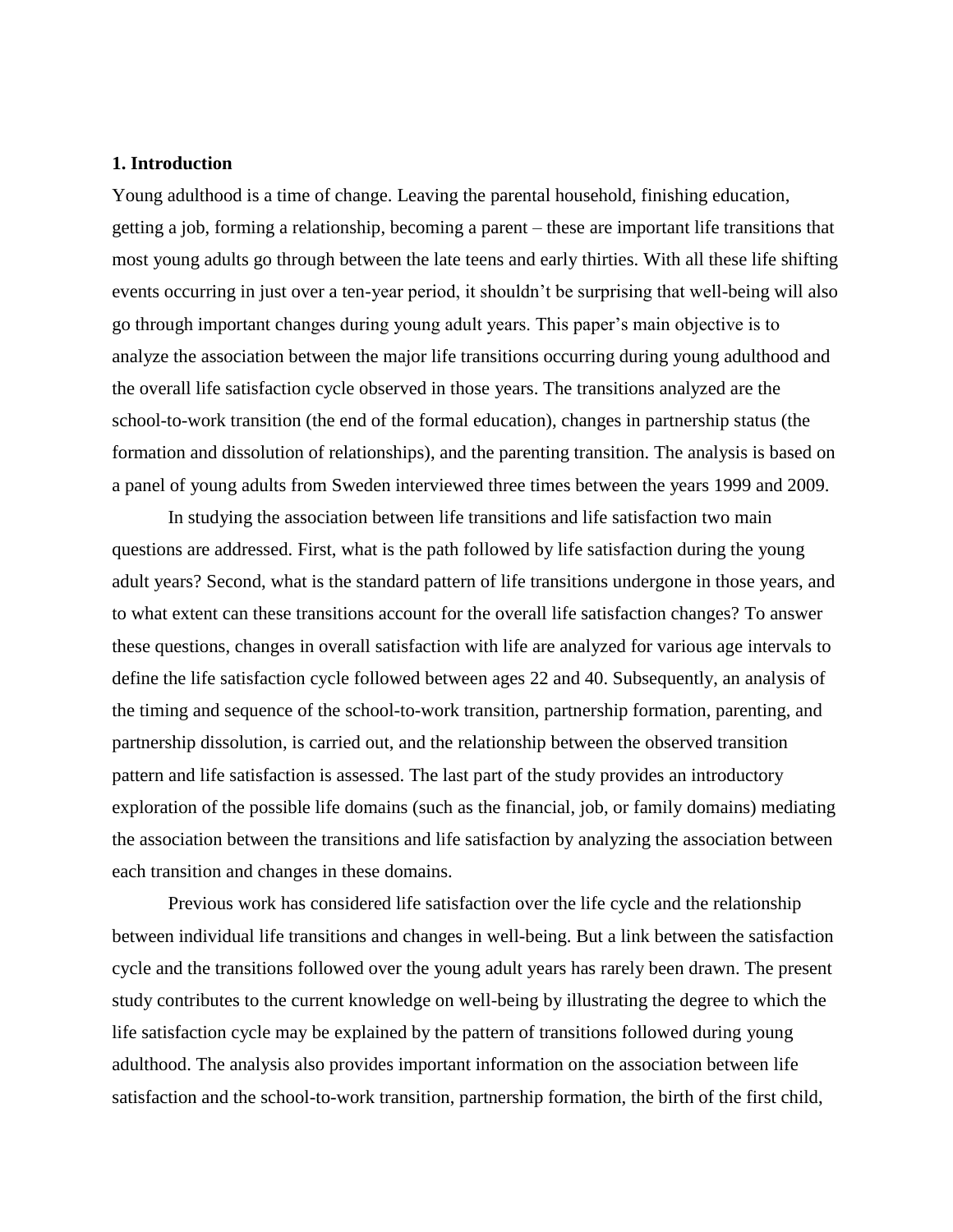and partnership dissolution. While previous studies have considered the relationship between such individual transitions and satisfaction, given their typically close timing, the effect attributed to one of these transitions considered alone may be confused by the effects of the others. To avoid this bias, the present analysis considers the school-to-work transition, partnership formation, birth of a child, and partnership dissolution jointly. This joint analysis aims to capture the association with life satisfaction of each of these transitions controlling for the effects of the others, providing more accurate information on how transitions during young adulthood relate to overall life satisfaction.

#### **2. Literature Review**

The analysis of well-being and its association with young adult transitions is at the intersection of literature in demography and economics. In demography, studies discussing the transition into adulthood are generally situated in the context of life course analysis. This literature provides a detailed description of events characterizing the young adult years, as well as their association with cultural and social surroundings (Elder 1998, Shanahan 2000, Vogel 2002, Elder et al 2003). Analysis of the standardization, and later individualization of the life course suggests that the transition into adulthood, while following common patterns, has become more variable in recent years with frequent deviations from the standard sequence (Shanahan 2000).

Given that the interest of the present paper is mostly on the life satisfaction cycle during young adulthood, a comprehensive analysis of the timing and sequence of the transitions undergone by young adults (such as the one undertaken by demographic research) is beyond the scope of the present analysis. Still, the methods used here borrow on the demographer's findings in two important ways. First, research from demography is used to identify the main transitions undergone by young individuals in the process of becoming an adult. These transitions typically include five life events – leaving the parental household, completion of education, labor force entry, partnership formation, and the birth of the first child (Marini 1984, Hogan and Aston 1986, Billari 2001). Second, in the spirit of the life course literature, a holistic approach is taken in analyzing the transitions occurring during young adulthood, considering their timing, interactions, and the resulting impact of the common transition pattern on life satisfaction. While recognizing that important variability may exist in transitions occurring during young adulthood,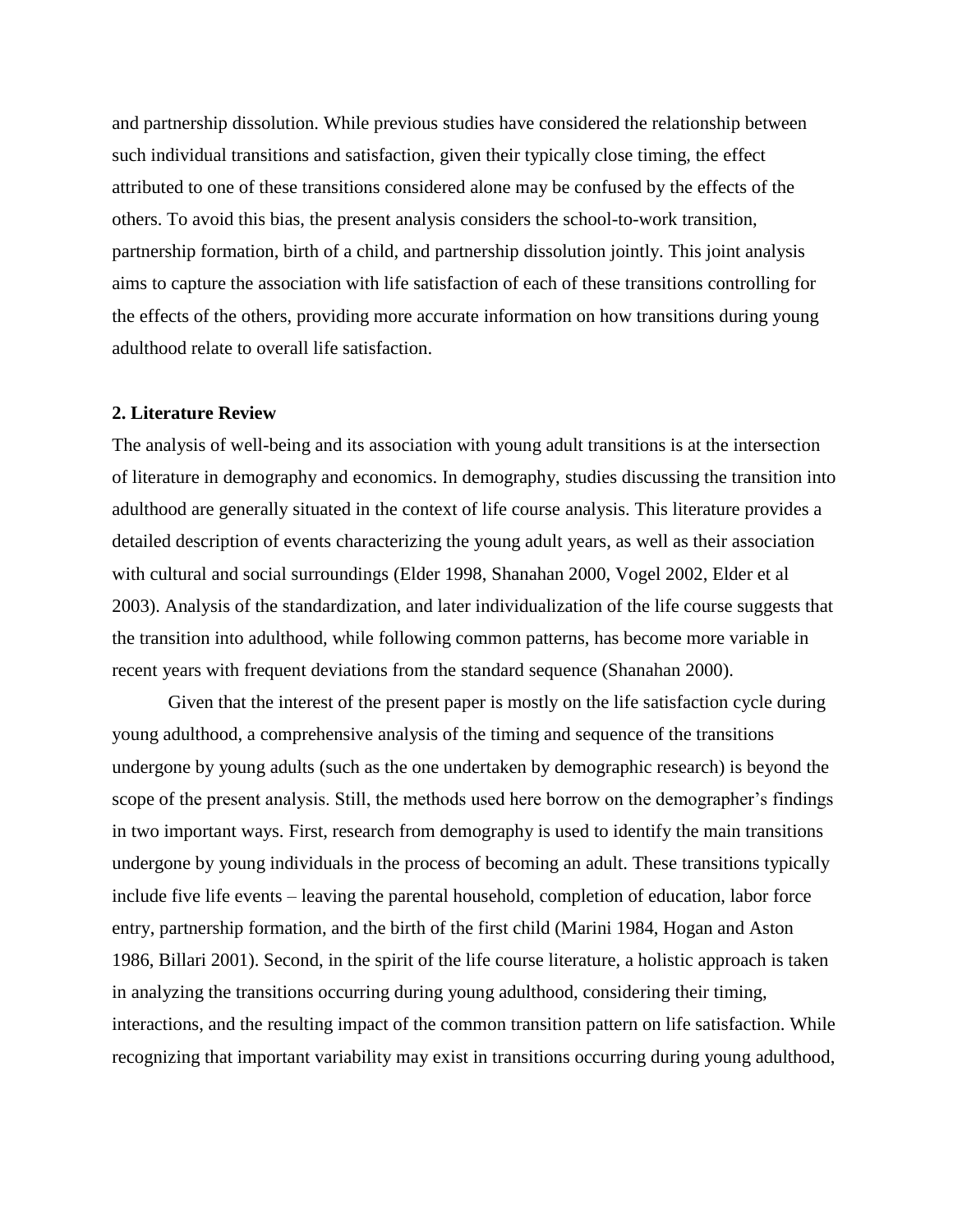this study focuses on the standard patterns of these transitions, leaving further exploration of individual deviations from these patterns and their effects on well-being for future analysis.

In economics, recent interest in subjective well-being as a measure of human progress (Stiglitz et al 2009), has been accompanied by an increasing amount of research analyzing the relationship between various socio-economic events and life satisfaction. Studies in this area that are most closely related to the present paper are those tracking life satisfaction over the life cycle (Mroczek and Spiro 2005, Easterlin 2006, Baird et al 2010), and those analyzing the effects of critical life transitions – such as partnership formation or parenting – on life satisfaction (Lucas et al 2003, Zimmermann and Easterlin 2006, Myrskyla and Margolis 2012). Regarding the former line of research, an important distinction must be made between studies that take a ceteris-paribus approach (holding factors other than age – such as health – constant), and those that describe a general path of life satisfaction over life cycle without controlling for the influence of other variables on well-being. The findings of these two lines of research differ considerably, with the former finding a U-shaped association between life satisfaction and age (Clark and Oswald 1994, Blanchflower and Oswald 2008), and the latter generally finding the opposite, inverse U-shape association (Mroczek and Spiro 2005, Easterlin 2006). These differences are likely due to the potentially negative effects on well-being of the deterioration of health and economic conditions at older ages. The ceteris-paribus approach holds these negative effects constant, obtaining a positive association of well-being with age. The studies looking at the general pattern of life satisfaction over the life cycle do not control for the negative changes that accompany ageing, and capture the actual deterioration in life satisfaction experienced by the older population.

The analysis in the current paper follows the approach of the latter line of studies, considering the evolution of satisfaction over the young adult years without additional control variables. Presently, not much economic research exists in this area. For the United States, Mroczek and Spiro<sup>1</sup> (2005) and Easterlin (2006) observe a mostly flat path of life satisfaction over the life cycle, displaying a slight inverse-U shape with a decline at older ages. Specifically, in the United States happiness seems to increase slightly during the midlife reaching a maximum around the age of 50, and declines thereafter. Using a similar approach with data from Germany and Great Britain, Baird et al. (2010) find that the life satisfaction trajectories over the life cycle

 $\overline{\phantom{a}}$ 

<sup>&</sup>lt;sup>1</sup>The sample used by Mroczek and Spiro is limited to veteran men after the age of 40.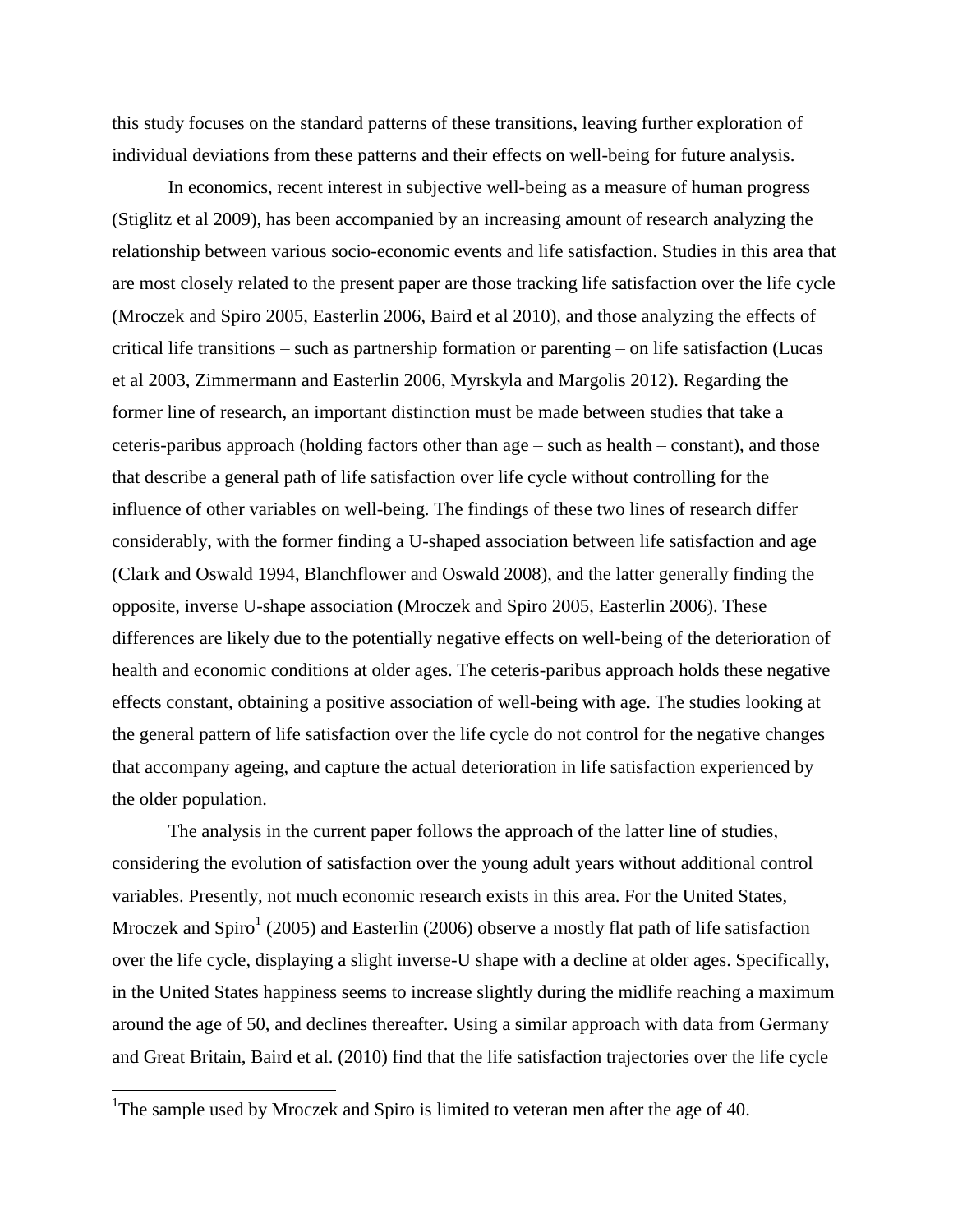are somewhat different for these two countries. In Germany, life satisfaction is generally flat until the age of 74, and declines strongly after this point. In Great Britain, life satisfaction declines slightly from young adulthood until the mid-40s, after which it increases until the age of 70, and again declines sharply after this point. Combining the findings from the three studies described, one gets a picture of a generally flat trajectory of life satisfaction throughout a long part of the adult life cycle, with trends in the mid-life that may depend on country-specific circumstances, and a sharp decline at older ages, especially after the age of 70. The specific trends of life satisfaction during the young adult years, however, are not addressed in detail by the existing work.

In the area of economics analyzing the young adult transitions and life satisfaction, a considerable amount of research has been carried out studying the well-being effects of events such as marriage, divorce, and parenting. The school-to-work transition has been studied less extensively in the subjective well-being literature (though its economic outcomes have been addressed by previous work). Most of the studies dealing with these transitions focus on a single life event considering, for example, marriage but not parenting, or vice-versa. Their results are therefore relevant in creating expectations as to what relationship may exist between each transition and life satisfaction, but not in determining the life satisfaction cycle over the young adulthood, since to do that a joint analysis of the transitions is necessary.

There exists a general consensus in the literature on subjective well-being that marriage is associated with an increase in life satisfaction (Lucas et al 2003, Zimmermann and Easterlin 2006, Clark et al. 2008). Though some disagreement exists on whether this positive association is, or not, permanent, the general picture is that life satisfaction for married couples remains above the baseline as measured prior to both marriage and cohabitation (Zimmermann and Easterlin 2006). This general picture is reinforced by further findings that cohabitation, as well as marriage, are associated with an increase in life satisfaction, and that in the long run the effects of both types of partnerships are very similar (Musick and Bumpass 2012). Conversely, divorce and partnership dissolution have been found to be accompanied by a decrease in life satisfaction (Lucas 2005, Clark et al. 2008).

On the association between parenting and subjective well-being a very extensive literature has been developed using cross-sectional analyses. Its findings have been mixed, though generally paint a bleak picture of the effects of parenthood with results showing a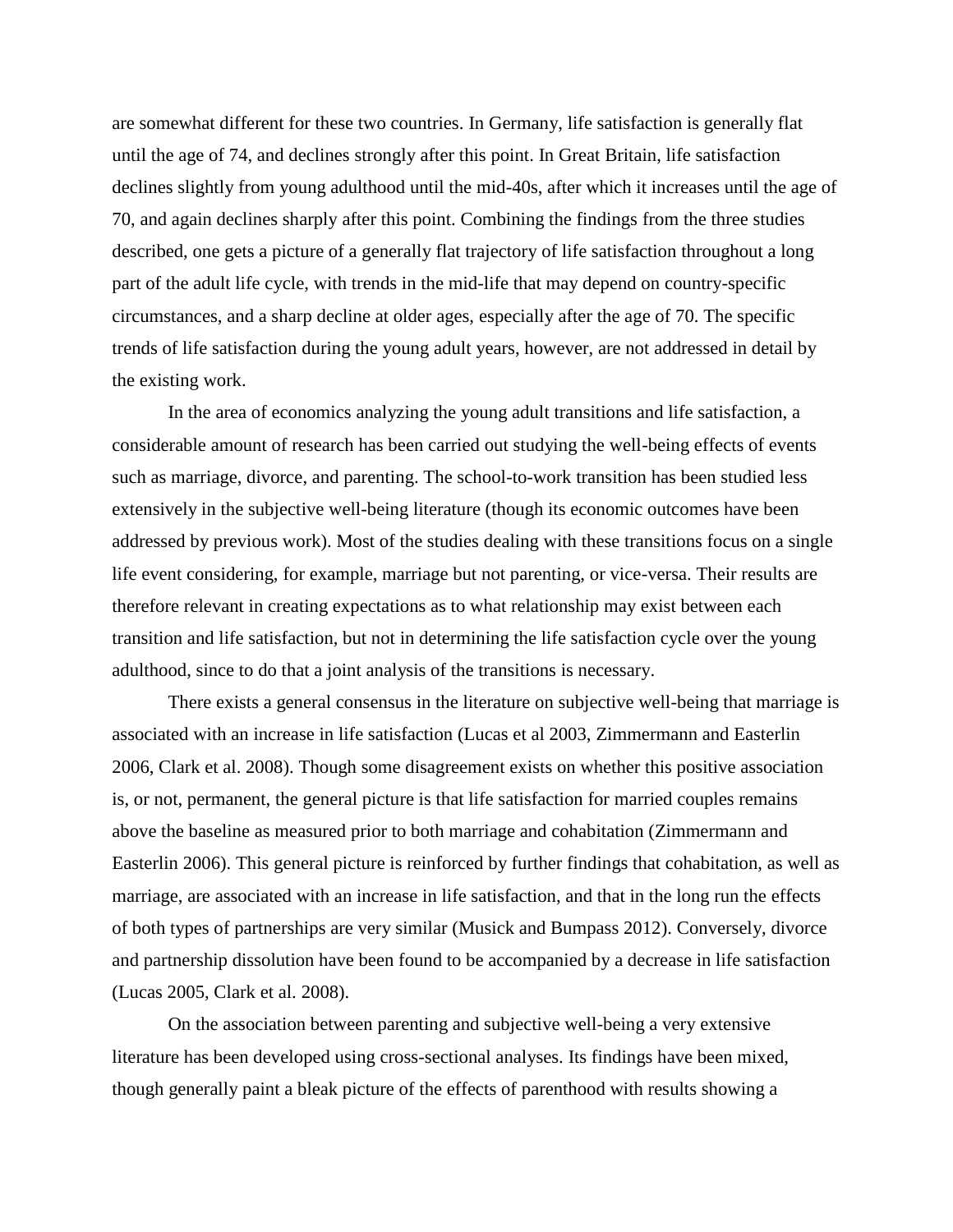predominantly negative association between having children and various well-being measures, including life satisfaction (McLanahan and Adams 1987, Aassve et al 2012, Hansen et al 2009, Hansen 2012). Recently, longitudinal studies have challenged these findings arguing that the negative association between having children and life satisfaction in the cross-sectional analyses is due to a self-selection bias. These longitudinal analyses find that an increase in life satisfaction takes place right before the birth of the first child (Clark et al 2008). This increase, while dissipating over time, has been found to persist for at least two years following the birth of the child (Baranowska and Matysiak 2011, Myrskyla and Margolis 2012).

As previously mentioned, the life satisfaction changes during the school-to-work transition have not been studied extensively. Perhaps most relevant to this topic is the analysis carried out by Creed and co-authors (2003), who study the changes in well-being for young adults in Australia during the transition from high-school to both, work, and post-secondary education. Their findings indicate that life satisfaction declines for those who enter postsecondary education as well as for those who enter the labor market but are unable to obtain fulltime employment. For those who enter the labor market and become fully employed, life satisfaction remains constant. A related study of the Australian youth with post-secondary education (Dockery 2005) also finds that employment status affects life satisfaction, with the effects of unemployment being negative and of job quality being positive.

To summarize, while the trends in well-being that accompany marriage (or partnership formation) and divorce (or partnership dissolution) seem clear – positive in the first case, and negative in the second –life satisfaction changes after becoming a parent and the school-to-work transition appear more complex. In the case of parenting, a short-term increase in life satisfaction is observed after the birth of the first child, but this increase may not persist over time. This finding suggest that in the analysis of well-being changes parents should be divided into those for whom the parenting transition took place recently, and those for whom it took place several years earlier. As to the life satisfaction trends associated with the school-to-work transition, these may depend on the type of occupation obtained after the transition, which should also be considered in the analysis of well-being. What the above literature does not answer, however, is what overall life satisfaction pattern would emerge for young adults given the variety of transitions typically undergone in this period of life. This question is addressed in the present analysis.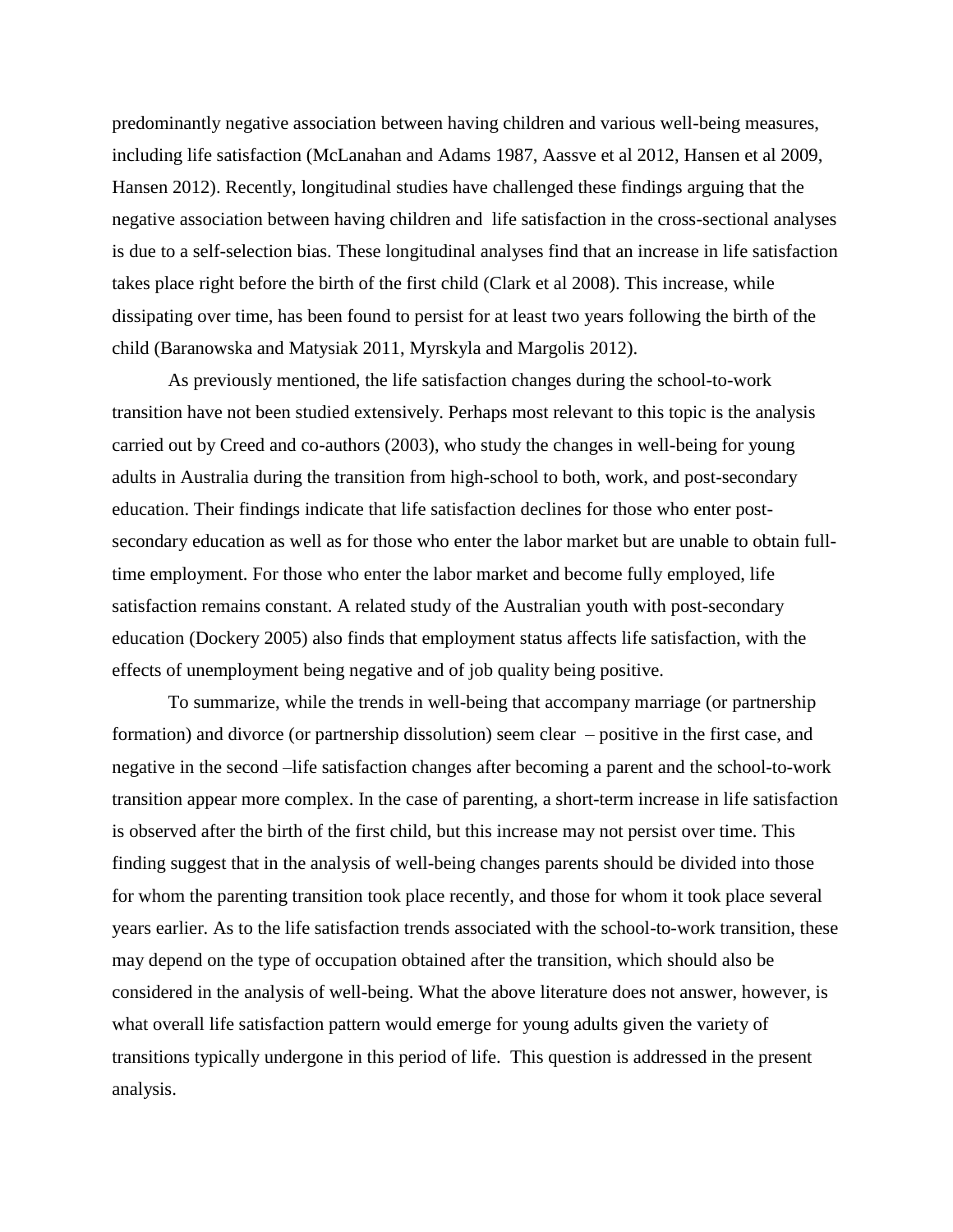#### **3. Data description**

The main source of data used is the Young Adult Panel Study (YAPS) carried out by demographer Eva Bernhardt from Stockholm University. The YAPS is a longitudinal survey of three cohorts of Swedish young adults (born in 1968, 1972, and 1976), that were interviewed at three points in time corresponding to the years 1999, 2003, and 2009. Survey responses were linked with the Swedish Register record by researchers in charge of data collection to complement the socio-demographic information provided by the respondents. This final dataset includes a comprehensive set of variables related to a person's family life, and various demographic and economic characteristics. For the purpose of the present analysis the sample from YAPS is restricted to those answering the main questions of interest in all three survey years.

The main dependent variable of the study, life satisfaction, is measured as the answer to the question: "Are you satisfied or dissatisfied with life in general right now?". Response categories are given on a scale from 1 to 5, with 1 meaning very dissatisfied and 5 very satisfied. The additional dependent variables are satisfaction with different life domains. Domains for which specific satisfaction questions were asked include the financial, job, and housing domains. For each domain, the question asked measures how satisfied a person is with their economic situation, what they are currently doing, and their housing, respectively with responses ranging from 1 (very dissatisfied) to 5 (very satisfied). In addition, questions on satisfaction with the relationship with partner, mother, and father are used to approximate changes in family satisfaction.

The domain measures used are subject to several limitations. First, satisfaction with what the person is currently doing may represent an imperfect measure of the job domain as it measures satisfaction with any activity that the person is doing, which should most often, but not always, be interpreted as occupation. At the same time the analysis is unable to provide an accurate assessment of changes in the family domain as a specific question on family satisfaction was not asked. The questions used to approximate this domain, satisfaction with relationship with partner, mother, and father, are insufficient as they do not capture one of the main changes in the family situation experienced by young adults: satisfaction with children. Moreover, these questions are subject to a serious problem of missing values, as a number of respondents (most likely those single or whose parents had deceased) did not respond these questions. Given these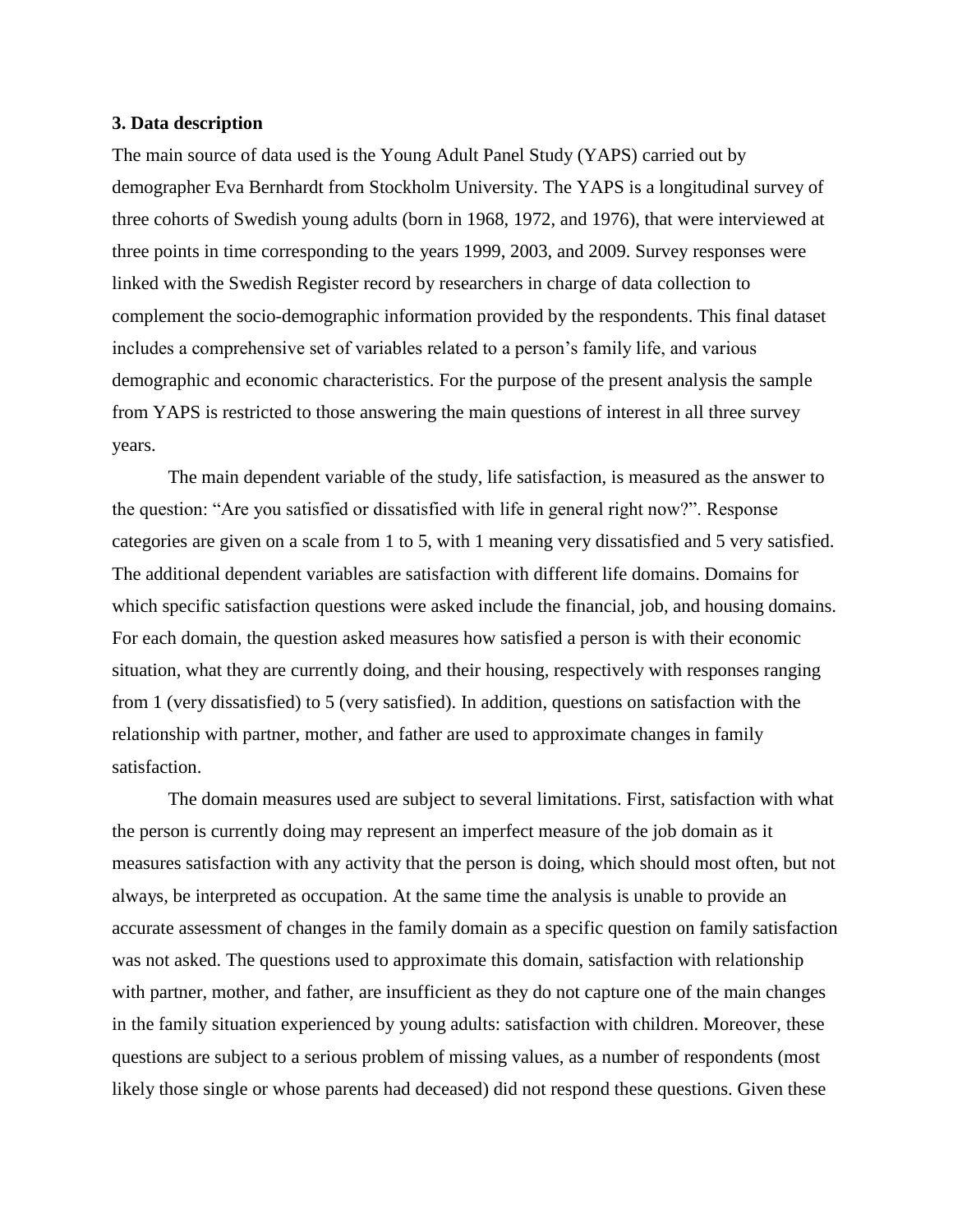limitations, the domain analysis presented should be interpreted as introductory rather than conclusive.

The main independent variables are those identifying people as going through the schoolto-work, partnership formation, parenting, and partnership dissolution transitions in each of the periods under analysis (1999-2003 and 2003-2009). While leaving the parental household may be an equally important transition, when the respondents are first observed they are already 22 years of age and 93% of them are no longer living with their parents. The small sample of young adults leaving the parental household observed makes the analysis of the association of this transition with life satisfaction impossible.

Young adult are identified as going through the school-to-work transition if they attain their highest level of education in between any two surveys. Those who interrupt their education at any point, either due to spells of employment or inactivity, are considered to go through the school-to-work transition only after they re-enter education and graduate with their highest degree attained.<sup>2</sup> Partnership formation is defined as entering a new marriage or cohabitation<sup>3</sup> during any of the two periods under analysis. The parenting transition is considered to take place with the arrival of the first child (either biological or adopted) into the respondent's household. Finally, partnership dissolution takes place if a person reports to be in a partnership (marriage or cohabitation) during either 1999 or 2003, and to be single or divorced/widowed in the following survey (2003 or 2009 respectively). For more information on these variables (including the exact survey questions used in their construction), see Appendix A, Table A1.

Other variables used in the analysis include work income, occupation, and the child's age. Income is provided at the individual level and adjusted for inflation. Given that the data was collected in between March and May of each year, the satisfaction levels reported during the survey are most likely to reflect past years' income. Because of this, the work income from the year previous to each survey is used. Occupational categories are constructed by combining two survey questions: main activity, defining the person's employment status; and main occupation,

 $\overline{\phantom{a}}$ 

 $2$  This definition was used because of the high rates of young adults in Sweden that briefly interrupt their education soon after high-school to engage in either work or leisure activities before re-entering education at the post-secondary level (Cook and Furstenberg 2002).

 $3$  Given the similar positive effects of both marriage and cohabitation on life satisfaction (Appendix B, Table B1), the two partnership states were combined to increase the number of observations.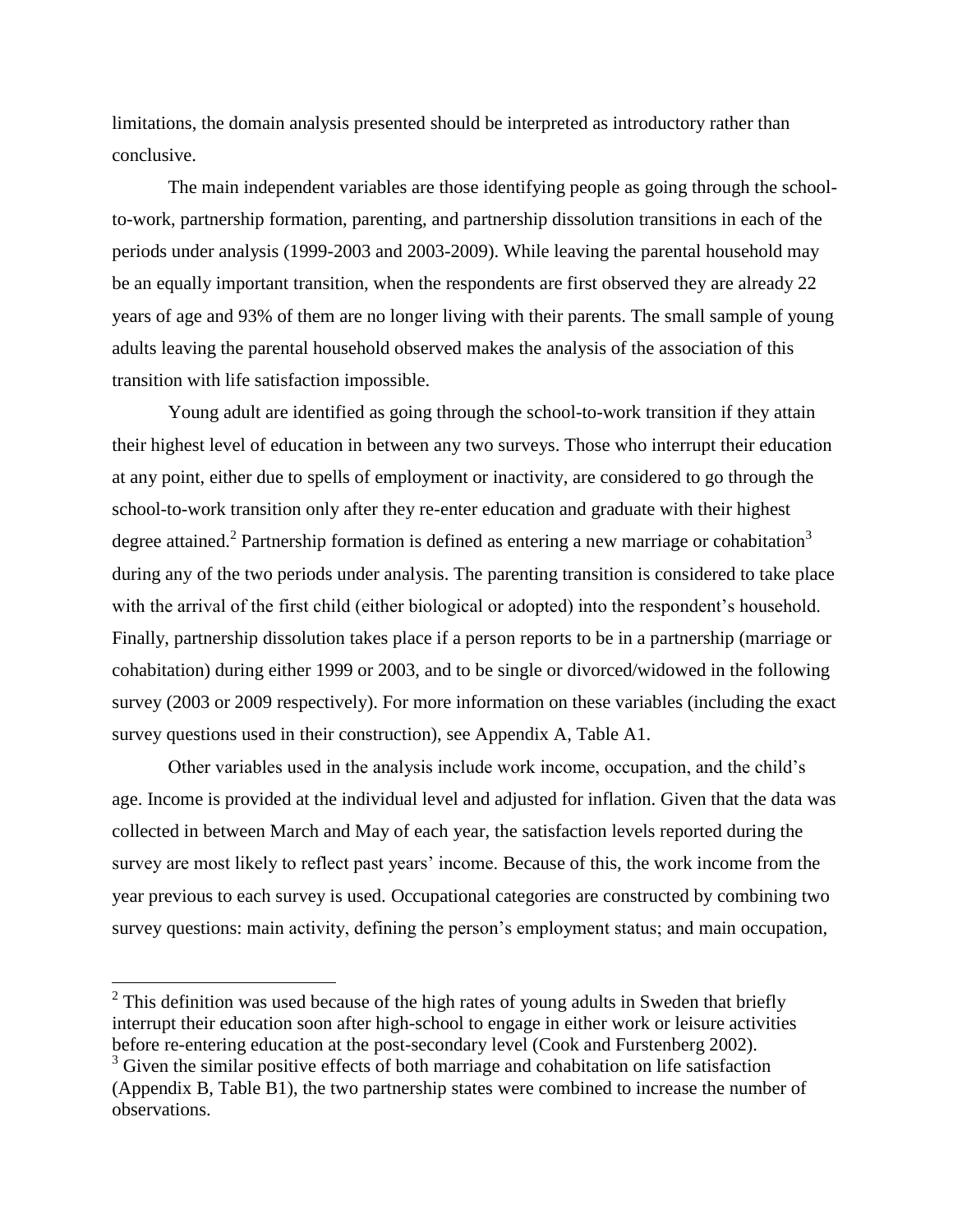defining the person's production sector. The final occupation categories used are: student, unemployed, inactive, goods production, service production, assistant non-manual, intermediate non-manual, farmer/self-employed, and professional/higher non-manual/executive. Child's age was calculated using the year of birth of each child as reported by the respondent. For more information, see Appendix A.

As mentioned above, the analysis restricts the sample of YAPS respondents to those answering all three surveys. This reduces the number of observations to approximately 1,385 of the 2,820 young adults originally interviewed in 1999, some of whom were dropped in the analysis due to missing data in one or more of the main questions of interest (life satisfaction and the questions defining the transitions). Such high attrition rates (of around 50%) are not uncommon in developed countries (Becketti et al 1988, Abraham et al 2006). Attrition in the YAPS survey could represent a problem to the present study if the non-responses were systematically related to both the change in life satisfaction, and any of the specific life transitions under analysis. That is, the results may be biased if a specific sub-group of the people going through a life transition was both more likely to attrit and to experience a specific change in life satisfaction (either an increase or a decrease).

While it is impossible to test whether or not attrition is associated with an increase (or decrease) in life satisfaction for the people who leave the survey – as, by definition, their life satisfaction levels are not observed after they leave – it is possible is to check whether the life satisfaction change of people interviewed between 1999 and 2003 is associated with their future attrition in the 2009 survey. Using information on life satisfaction changes in 1999-2003, and on future attrition in 2009, a test of the significance of attrition suggested by previous literature is used (Fitzgerald et al. 1998). This test consists of regressing the main dependent variable (in this case, life satisfaction change) on subsequent attrition. If attrition is in fact a problem, then its coefficient in such a regression should be significant. Performing this test using the YAPS data shows that attrition is not a significant determinant of life satisfaction changes (Appendix B, Table B2). Repeating the same analysis for the other dependent variables (changes in the domain satisfaction variables), shows that attrition is not a significant determinant of any of these. The results of this simple test are reassuring in that the attrition bias should not represent a major problem for the present analysis.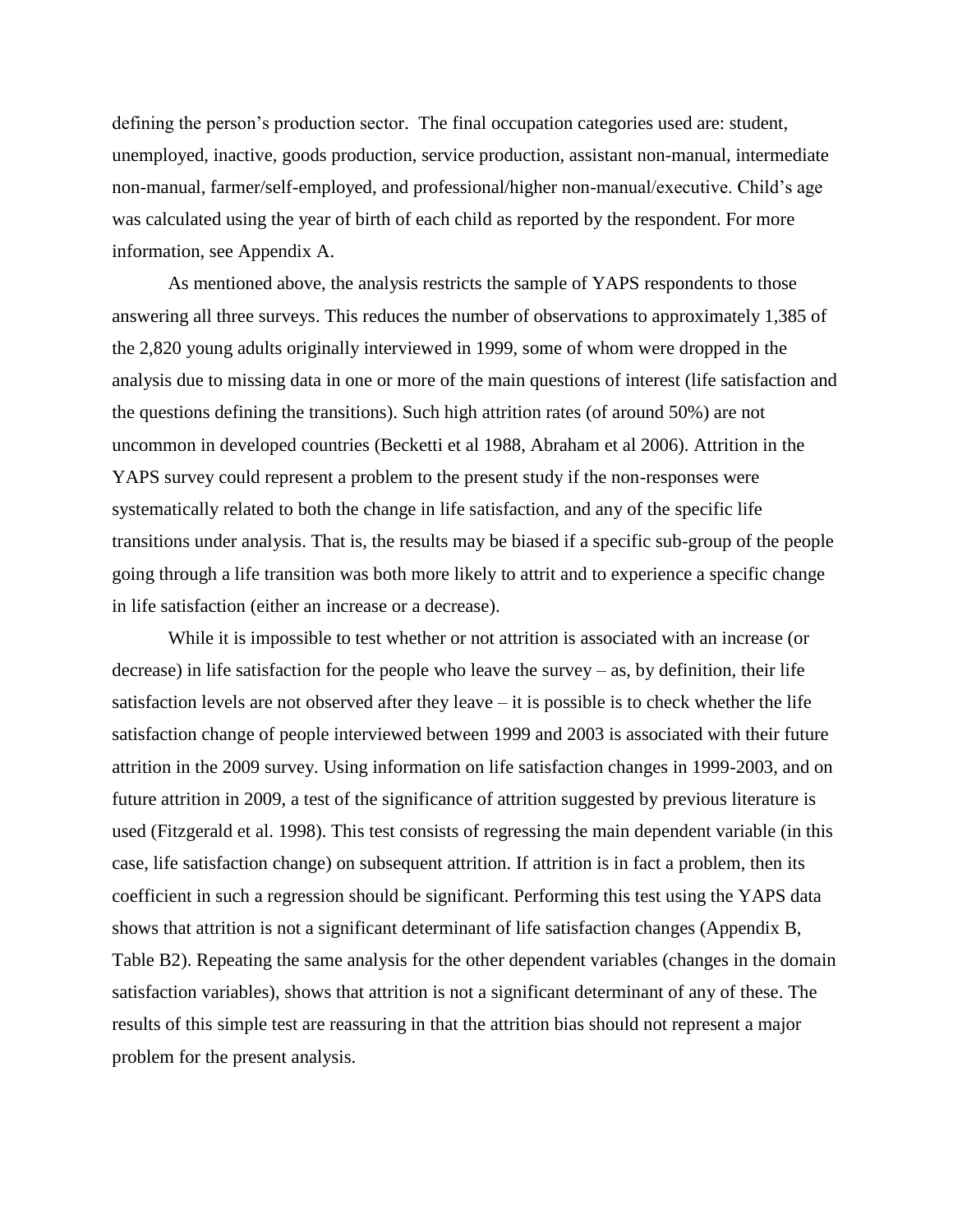A brief statistical description of the four age intervals constructed is provided in Table 1. As could be expected, the younger age groups have a lower income, and are less likely to hold high status occupations, such as being a professional, high level non-manual worker, or an executive. At the same time they are more likely to be studying and to be single. By the age 30/32 the percent of respondents still studying and not married or cohabiting drops, and the percent of people parenting starts to increase (Table 1). As will be further discussed in the results section, these changes roughly outline the evolution undergone by young adults between ages 22 and 40: from mostly single, non-parenting students at age 22, to predominantly married (or cohabiting) parents with completed final education levels by age 40.

#### **4. Methods**

To identify the average life satisfaction path followed during young adulthood the analysis focuses on changes in satisfaction over specific age intervals. The four intervals considered cover ages 22 to 26, 26 to 30/32, 30 to 34/46, and 34 to 40. These intervals are constructed pooling observations for different cohorts interviewed around the same age at least twice. For example, respondents born in 1972 interviewed in 1999 and 2003 (at ages 26 and 30) were pooled with those born in 1976 interviewed in 2003 and 2009 (at ages 26 and 32) to construct the 26 to 30/32 age interval. Since a first difference analysis is used throughout the study, the main criterion to select the cohorts pooled is that observations for that cohort have to be available both at the beginning and end of the age interval considered. (For more information on the age interval construction, see Appendix C.)

Life satisfaction of individual i at age a could be represented by the following:

$$
(1) LS_{ia} = \alpha_a + \delta_i + \beta X_{ia} + \varepsilon_{ia}
$$

Where,  $\alpha_a$  is the effect of age,  $\delta_i$  is an individual fixed effect,  $X_{ia}$  is a vector of covariates that are allowed to change over age, and  $\varepsilon_{ia}$  is an error term. The individual fixed effect in (1) includes all personal characteristics that are time-invariant, including personality and cohort effects, among others. Applying a first difference to (1) provides:

$$
(2) \Delta L S_i = \Delta \alpha_{a1 - a0} + \beta \Delta X_i + \Delta \varepsilon_i
$$

where  $\Delta \alpha_{a1-a0} = (\alpha_{a1} - \alpha_{a0})$ . In specification (2)  $\delta_i$ , representing all time invariant traits, is automatically subtracted from the equation. Previous studies have recognized the importance of controlling for cohort effects – such as being born during a war or a recession – when studying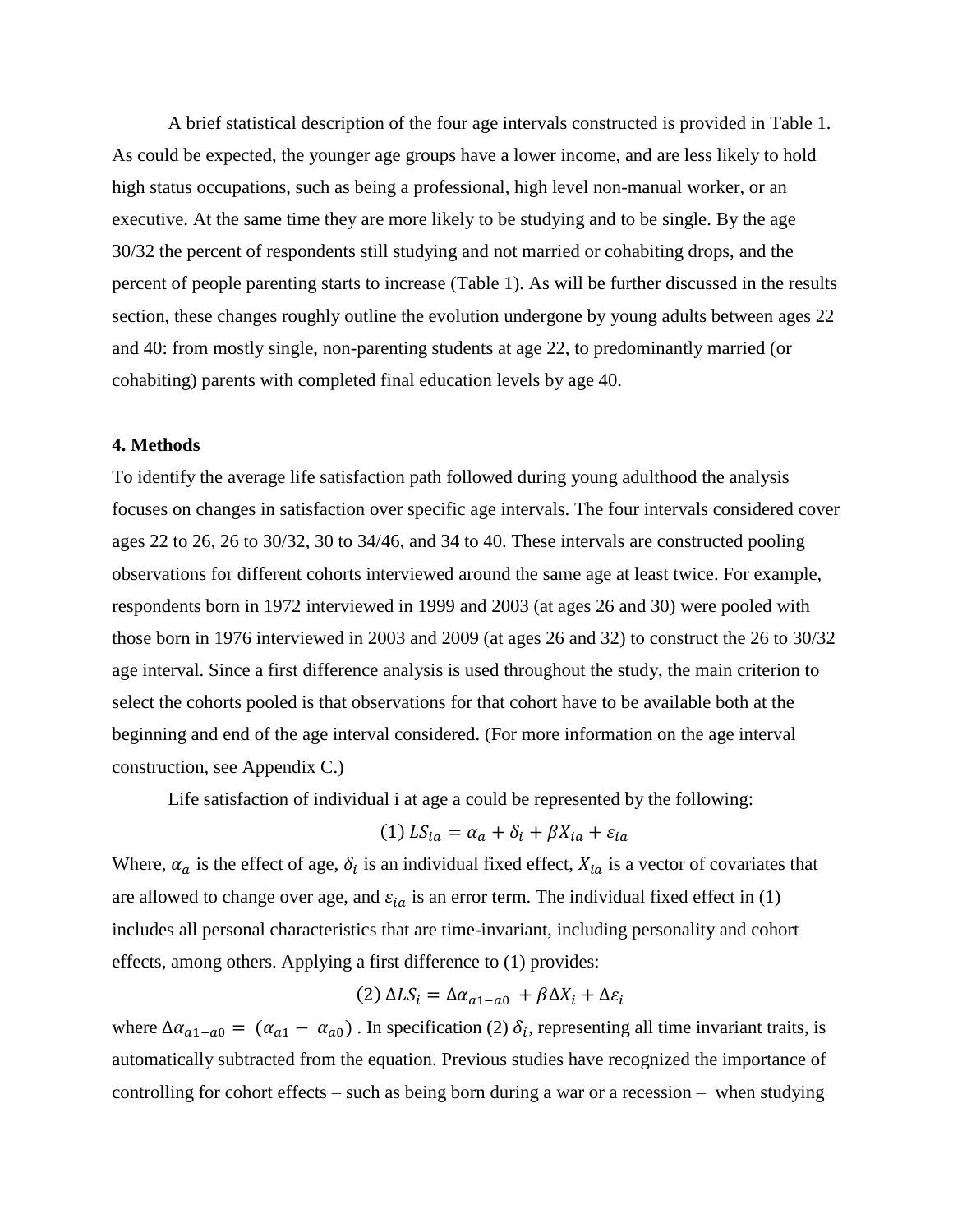life satisfaction over the life cycle (Easterlin 2006, Blanchflower and Oswald 2008). By using first differences, the present paper goes a step further and eliminates not only the effects of the year of birth, but also those of any personal time invariant traits – such as being an optimist – on life satisfaction.

In equation (2),  $\Delta \alpha_{a1-a0}$  captures the association between the age interval starting at 0 and ending at 1 and overall life satisfaction. Notice that  $\Delta \alpha_{a1-a0}$  is age-specific, which implies that different age intervals may have a different association with life satisfaction. To capture the general path of life satisfaction during young adulthood, a regression is run with individual life satisfaction change as the dependent variable, and four age interval dummies as explanatory variables. The regression is run using an OLS first-difference model without a constant<sup>4</sup>. This is methodologically equivalent to an OLS first-difference regression that includes a constant but omits one of the age intervals from the estimation<sup>5</sup>. Since no socio-economic control variables are used, the coefficient on each age interval dummy represents the total life satisfaction change for the average young adult over that interval.

The previous estimation is based on two assumptions. First, the change in life satisfaction is assumed to depend only on characteristics related to a person's age, but not on external time trends. This is a sensible supposition as long as the socio-economic conditions of the country under analysis remain stable. In the case of Sweden, while GDP growth in the periods 1999 to 2003 and 2003 to 2009 was reasonably stable, the unemployment rate did experience important

 $\overline{\phantom{a}}$ 

 $4$  Given the grouping into four age intervals, it may be econometrically appealing to cluster the standard errors at the age interval level. This was not done in the main part of the analysis as it creates a problem of estimation with few clusters (for a discussion see Cameron and Miller 2011). As a robustness check, the main regressions of the analysis were re-run using standard errors clustered by age interval, and applying the standard adjustment for few clusters implemented by Stata, which uses a T distribution (instead of the normal) for inference. All the coefficients significant in the original results remained significant after the clustering (results available upon request).

<sup>&</sup>lt;sup>5</sup> The model used was preferred for three reasons. First, from a theoretical perspective, a change in life satisfaction holding age (and through it, time) perfectly constant, is implausible. Second, the model used makes the interpretation of the results easier: the average change in life satisfaction undergone during each age interval is captured by the coefficient of that specific interval. Finally, the econometric controversy about using OLS without a constant revolves around the diagnostic measures, such as the R squared, which are not the main interest of this study (Eisenhaur 2003). For robustness, all analyses were repeated using the alternative specification with a constant, which was found to have little effect on the R squared and (as expected) none on the coefficients (results available upon request).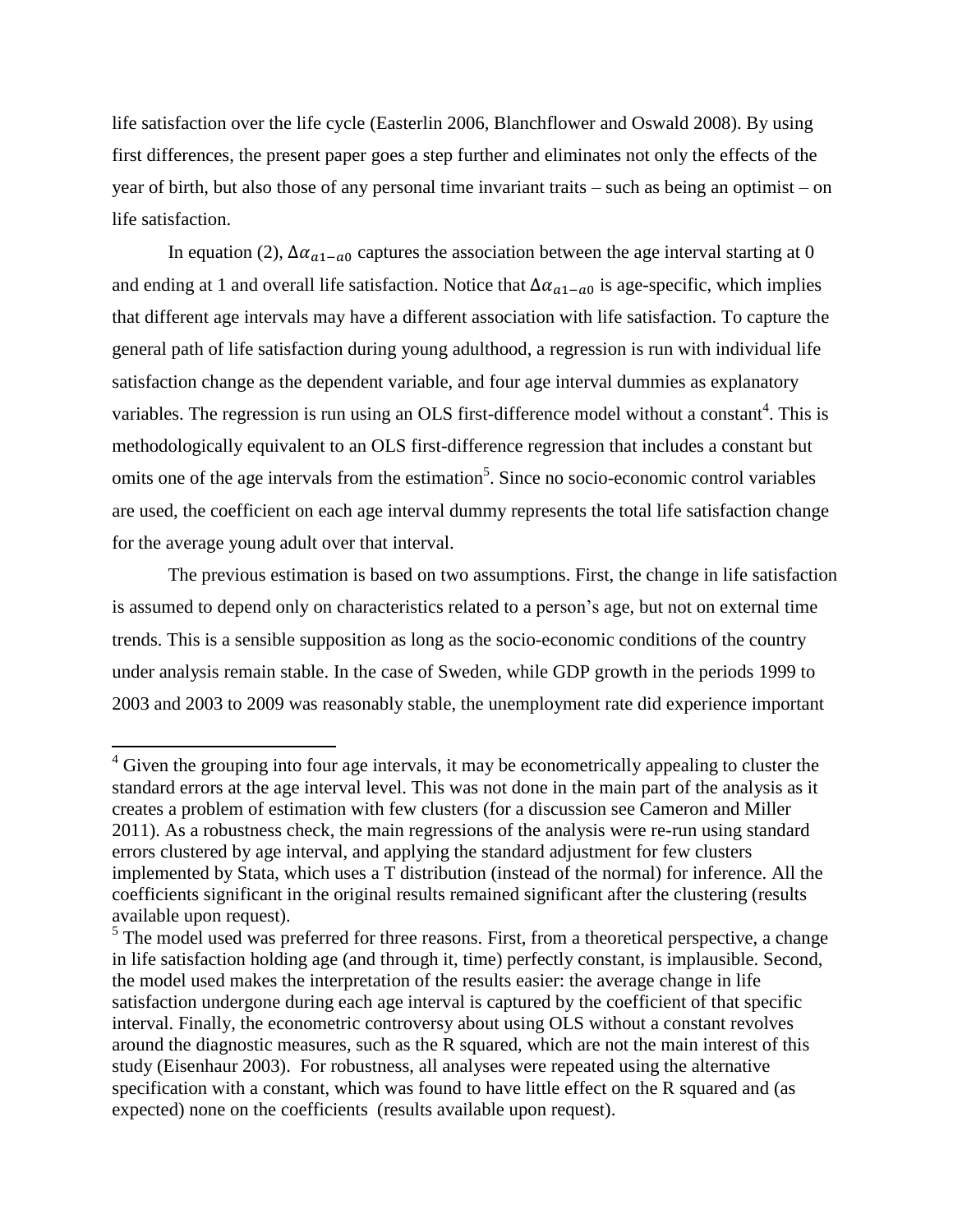fluctuations. To check for the importance of time trends in influencing the main findings, a robustness test is carried out where a control variable for the 2003 to 2009 time period is included into the regressions. Doing so does not affect the results (Appendix B, Table B3). The second assumption is that all cohort effects are fixed and therefore disappear in the first difference equation. To assure that the results do not depend on time-variant cohort effects, life satisfaction change for each age interval is analyzed separately by cohort before running the pooled regression in the results section. Additionally, pooled regressions are re-run using control dummies for birth cohort (Appendix C, Table B3). The results of both tests support the assumption of fixed cohort effects.

Following the description of the life satisfaction path, the main transition pattern for young adults ages 22 to 40 is identified. Four transitions that characterize young adulthood are considered: partnership formation, school-to-work transition, parenting, and partnership dissolution. For the parenting transition, the long time span (four to six years) between surveys implies a considerable variance in the age of the child born over a given interval at the time of the second survey. Because a child's age may influence the parenting experience, the new parents are sub-divided into those whose child is less than two years old and those whose child is two years or older at the time of the survey. Partnership dissolution may also represent a different process depending on whether a child is involved or not, and therefore respondents going through this transition are sub-divided into those with and without a child. Finally, young adults not going through any transition at a given age interval are divided into those who have already gone through the school-to-work and parenting transitions, and those who have not  $6$ . This is done to capture the lasting effects of some transitions (such as parenting) on the life satisfaction of young adults. To identify the common transition pattern, the percent of respondents going through each transition is calculated for every age interval.

To estimate the degree to which transitions typical to young adults account for their life satisfaction changes, regression (2) is run including the transitions undergone by each individual as explanatory variables. Doing so leads to:

$$
(3) \Delta LS_i = \Delta \alpha_{a1 - a0} + \beta'_T T_i + \Delta \varepsilon_{a1 - a0}
$$

 $\overline{\phantom{a}}$ 

 $6$  Since the proportion of young adults going through parenting before partnership formation is very small (Table 1), it is assumed that all those that have gone through parenting have also gone through partnership formation.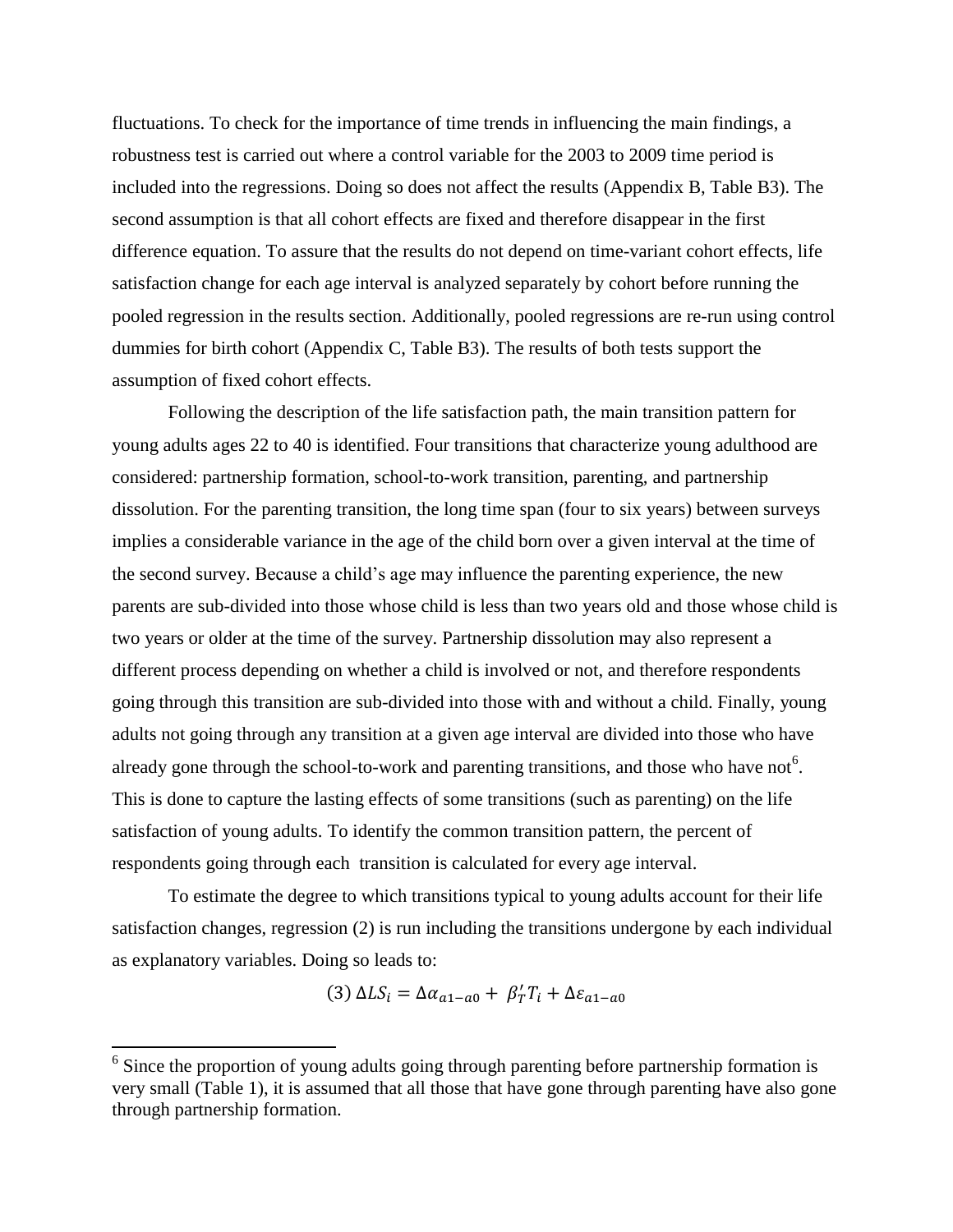where  $T_i$  is a matrix of bivariate variables with value 1 if person i has gone through transition T in the age interval from  $a0$  to  $a1$  and 0 otherwise. Matrix  $T_i$  includes partnership formation, the school-to-work transition, parenting (with child below age 2 at time of interview), parenting (with child 2 years or older at time of interview), partnership dissolution (with a child), and partnership dissolution (without a child), as well as a dummy variable for those not currently going through any transitions but who have already completed their school-to-work and parenting transitions. In this specification, the age interval coefficients capture the association between change in age and life satisfaction for the omitted category (those not going through any transition and who have not yet completed the school-to-work and parenting transitions). Since all transitions are included simultaneously, the coefficients  $\beta_T$  capture the pure association between each transition and life satisfaction, controlling for the effects of all other transitions. This allows to separately identify the associations with life satisfaction for transitions that may occur jointly, such as partnership formation and parenting. Notice, again, that no socio-economic control variables (other than the transitions themselves) are included in the model.

To assess whether the common transition pattern experienced by young adults can account for their overall life satisfaction path, the life satisfaction change for each person is predicted using only its association with the transitions occurring in that person's life (that is, using coefficients  $\beta_T$  to predict the change in life satisfaction at the individual level). Using these estimates, the average life satisfaction change for every age interval is obtained. This average represents the change in life satisfaction that could be expected to take place for a given age interval based only on the transitions common to that age. Using these predictions allows to construct the estimated life satisfaction path over ages 22 to 40 as projected exclusively by the common young adult transition pattern. If the estimated path accurately approximates the actual path followed by life satisfaction, this result could be taken to imply that young adult transitions are an important determinant of overall life satisfaction during this part of the life cycle.

The final step of the analysis aims to identify the impact of the four young adult transitions on several aspects of a person's life (commonly referred to as life domains). The domains considered include the financial, work, and housing domains, as measured by the financial, occupation and housing satisfaction respectively. Additionally, changes in a respondents' satisfaction with their relationships with partner, mother, and father, are also analyzed. The impact of the young adult transitions on each domain is approximated by the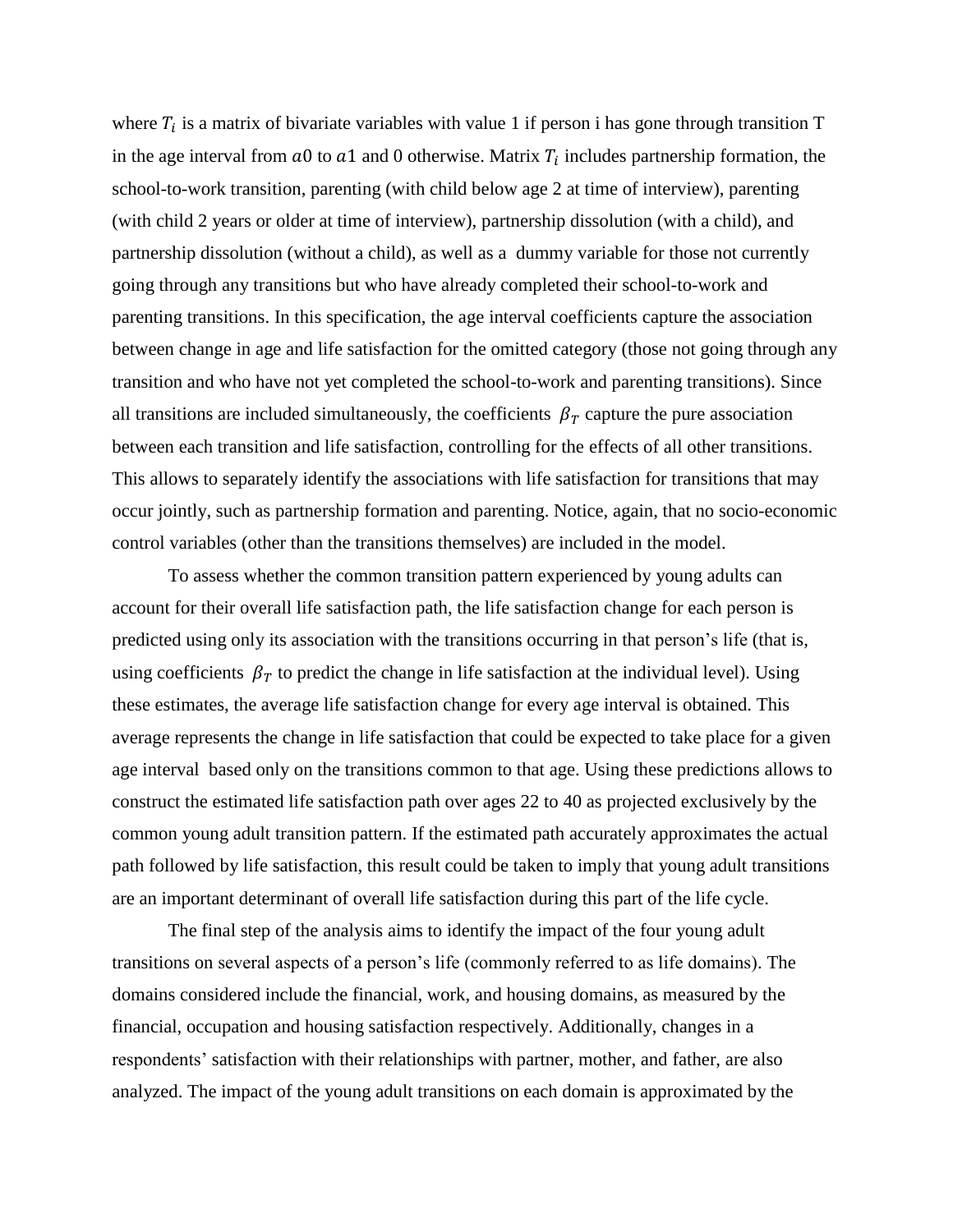association between a given transition and each of the five satisfaction variables estimated using specification (3) for all age intervals pooled. Though this analysis provides some information on the relationship between young adult transitions and life domains, its extent is limited as several domains of interest (such as family satisfaction) are not available in the YAPS survey. Additionally, the question on satisfaction with partner might not have been answered if the person was not currently in a stable relationship. A more precise evaluation of the impact of young adult transitions on different life domains is left for future analysis.

#### **5. Results**

#### 5.1 Life satisfaction path during ages 22 to 40

The life satisfaction path followed between ages 22 and 40 displays a slight inverse U-shape, with overall satisfaction increasing until 30/32 and decreasing thereafter. The average change in life satisfaction for each age interval is captured by the coefficient of the age interval's dummy in a regression with observations for all cohorts pooled and with change in life satisfaction as the dependent variable (Table 2, Column 4). Life satisfaction increases between age 22 and 30/32, with the increase being steepest in the second part of the decade, and decreases steadily in the following ten years.

The initial increase in life satisfaction between ages 22 to 26 and 26 to 30/32, and the consequent decrease between 30 to 34/36 and 34 to 40, hold for all cohorts for which observations at those ages are available (Table 2, Columns 1-3). The actual path of life satisfaction observed for each cohort during the decade between the first and last surveys is shown in the left panel of Figure 1. Though some cohort level differences are clear, with the 1972 cohort appearing on average more satisfied than either the 1976 or the 1968 cohorts, the trends followed during overlapping age intervals are similar for all cohorts (Figure 1). Additionally, the difference in the interval coefficients between cohorts with overlapping age intervals is small and not significant, suggesting that the general trends in life satisfaction by age do not differ depending on the cohort of birth (Table 2, Columns 1-3).

Using the coefficients from the pooled regression, and adjusting life satisfaction at age 22 to 0 to avoid cohort level effects, the average path of life satisfaction for young adults ages 22 to 40 is illustrated in the right panel of Figure 1. Each life satisfaction point of this path can be interpreted as the difference in life satisfaction from age 22 expected at a given age for an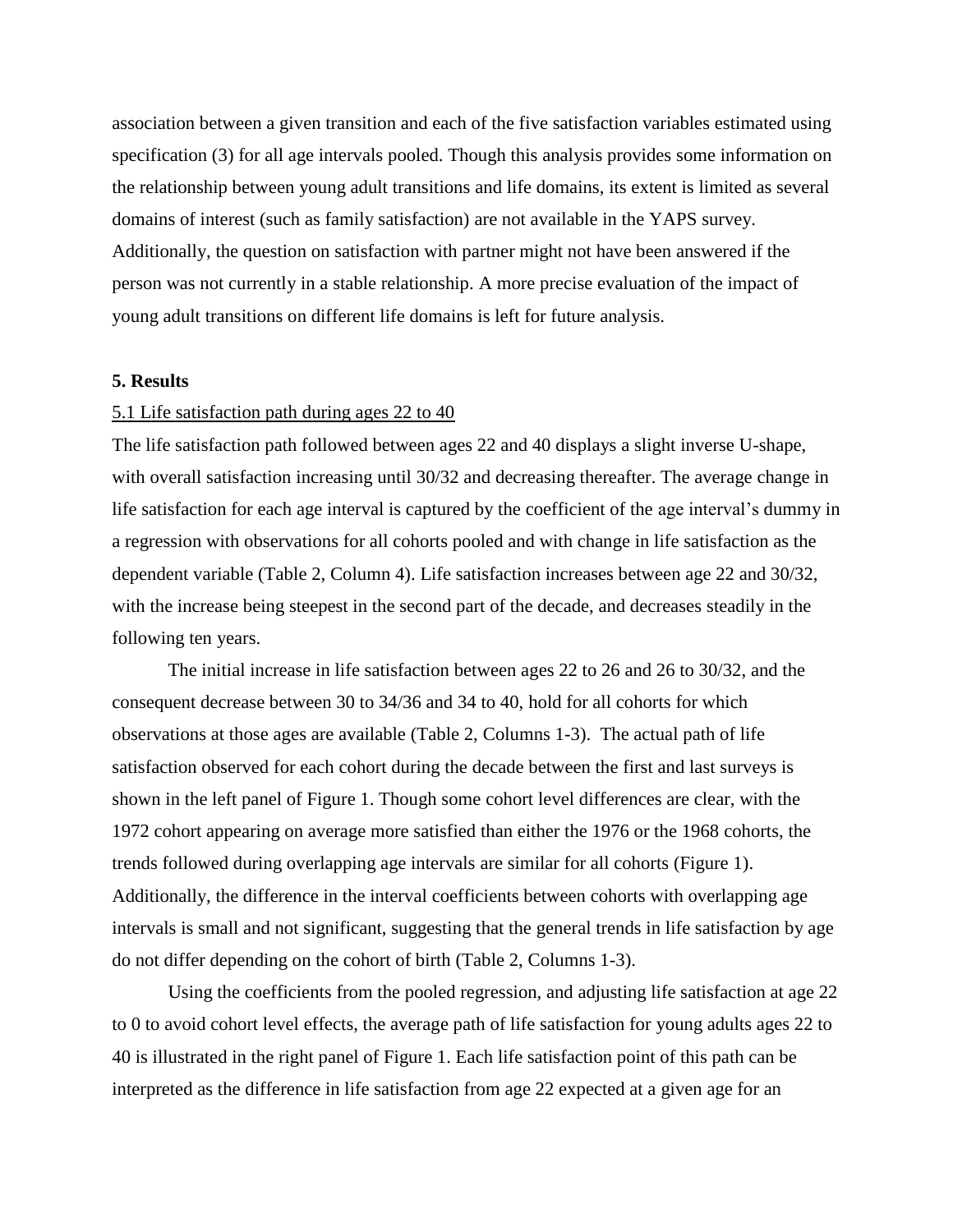average person<sup>7</sup>. Adding the first two segments of the path, the overall increase in life satisfaction for the upward trend from 22 to 30/32 is approximately 0.09 (Table 2, Column 4). Though this may seem small given the satisfaction scale (1 to 5), previous findings indicate that over 30 year spans covering ages 18 to 51 and 40 to 70 respectively average life satisfaction changes by about 0.1 points on a scale of 1-3 in the first case, and 1 point on a scale of 1-11 in the second (findings for the American population, Easterlin 2006 and Mroczek and Spiro 2005). Given that the time span used here is a decade, one third of that analyzed for the American population, the change in life satisfaction between ages 22 and 30/32, though small, may be considered relevant. During the following decade covering ages 30 to 40 life satisfaction shifts directions decreasing steadily by about 0.066 overall points (Table 2, Column 4). Though small, this decrease is consistent for both the 1972 and the 1968 birth cohorts.

#### 5.2 Common transition pattern and its association with life satisfaction

 $\overline{a}$ 

The main transition pattern between ages 22 and 40 is characterized by young adults typically going through partnership formation and the school-to-work transition before age 30/32, and then through parenting between ages 26 and 34/36 (Table 3). Though partnership dissolution does not represent a common transition for the majority of young adults at any age before 40, after 30 the proportion of couples that dissolve their partnership starts to steadily increase. Most young adults go through only one transition (if any) at a time, with partnership formation and the school-to-work transition between ages 22 and 26 being the only transitions that occur jointly for more than 10% of the sample (Table 3). A visual representation of the main transitions undergone, by age interval, is given in Figure 2. During the youngest age interval, 22 to 26, over 50% of the young adults observed go through either partnership formation or the school-to-work transition, or both. After age 26 and before 30/32 parenting represents the most common transition, with 32% of the respondents having a first child born in this age interval. Partnership formation and the school-to-work transition between ages 26 and 30/32 are also observed for important proportions of the sample (22% and 25% respectively). After the age of 30/32, parenting remains as the only transition that still occurs for over 15% of all young adults,

<sup>&</sup>lt;sup>7</sup> Notice that, since life satisfaction is adjusted to 0 at age 22, the right panel of Figure 1 says nothing about satisfaction levels, which should be set by personal fixed circumstances, such as birth cohort or personality traits. Regardless of the level, this figure illustrates the life satisfaction path expected over the ages 22 to 40 for the average young adult.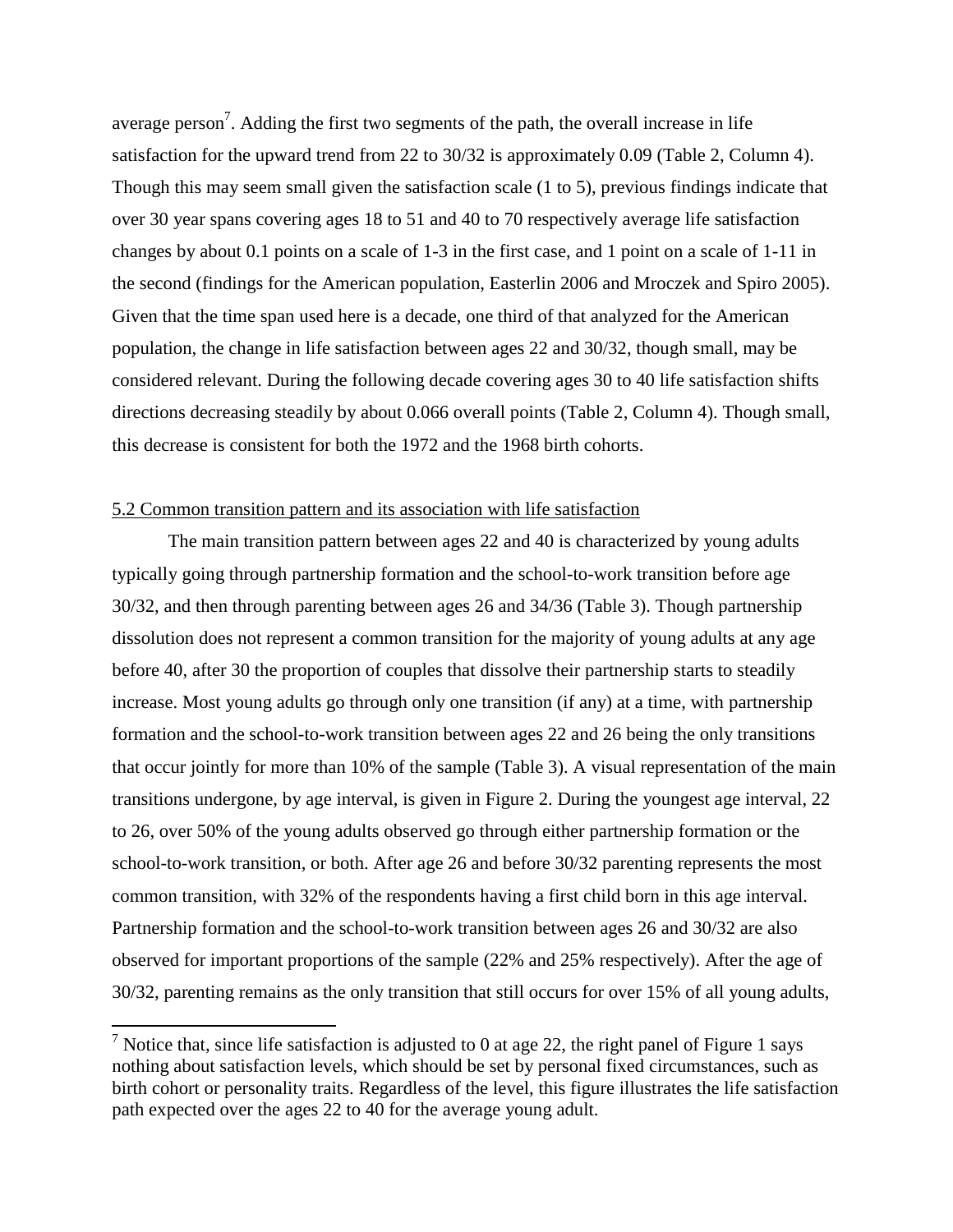and by the final age interval, 34 through 40, most young adults are no longer undergoing any transitions.

While at younger ages, partnership dissolution generally occurs for those without children, by ages 34 to 40 almost 75% of those going through partnership dissolution do so after having a child (Table 3). By age 30 a shift also occurs for those not going through any transitions: while at younger ages this group is mostly composed by childless people who are still studying, after age 30 the majority of this group has completed the main young adult transitions, such as school-to-work and parenting. Finally, those who become new parents are more likely to have children two years or older (rather than one years or younger) at all age intervals, except for the youngest – 22 through 26 – when parenting is still uncommon.

To summarize, the common transition pattern is that of young adults going through partnership formation and school-to-work transitions before age 30/32, parenting (mostly with children two years or older at time of interview) between 26 and 34/36, and no more transitions, having completed the main ones, between ages 34 and 40. Partnership dissolution after having children, though still uncommon, increases after the age of 34. As a caveat, it is important to mention that though this pattern represents the most common transitions as followed by the majority of young adults in the sample, important deviations from it may exist. Although the analysis of these individual variations in the patterns followed is beyond the scope of the present study, it represents an area of interest for future exploration.

How does the common transition pattern relate to the life satisfaction path during ages 22 to 40? To address this question, the association between each transition and life satisfaction is assessed using regression analysis (Table 4). The transition coefficients in these regressions may be interpreted as the change in life satisfaction for those going through a given transition relative to those not going through any transitions and who have not yet completed the major life transitions such as school-to-work and parenting. Since all transitions are included simultaneously, the associations with life satisfaction for transitions that may occur jointly are identified separately.

As could be expected, partnership formation is accompanied by an increase in life satisfaction that is significant for all age intervals pooled, as well as for most of the age intervals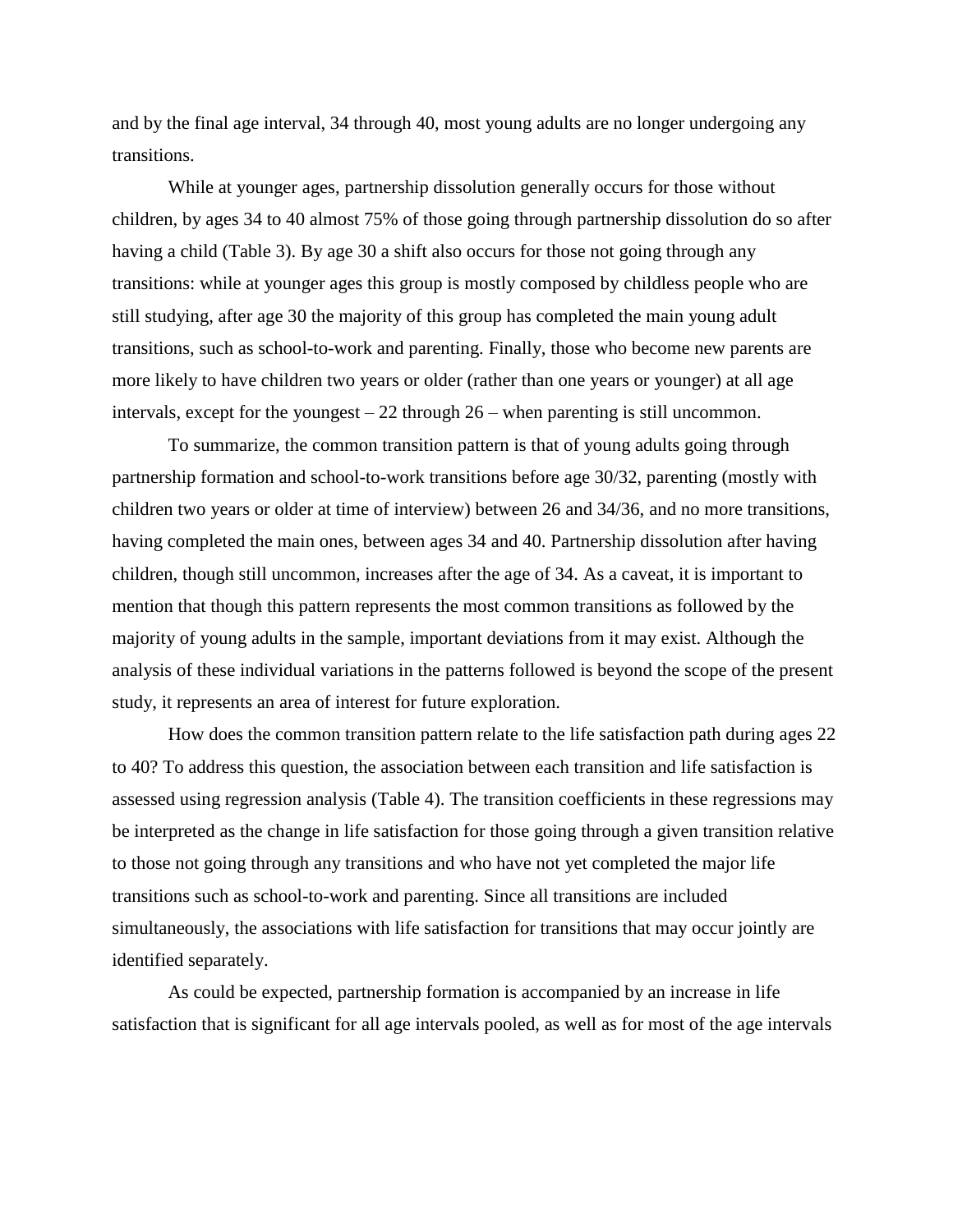during which partnership formation is common<sup>8</sup>. The school-to-work transition, however, does not display a significant association with life satisfaction change for any of the age intervals, nor for all pooled (Table 4). Previous literature has shown that the effects of the school-to-work transition on well-being may depend on personal circumstances. Given this, additional specifications were run in which those going through the school-to-work transition were divided by type of occupation after education completion, and by level of final education. Since no significant association with life satisfaction change was found for any of the groups considered (Appendix B, Tables B4 and B5), the original specification (using only one group for the schoolto-work transition) is used in the main analysis.

The association of parenting with life satisfaction clearly depends on the age of the child during the time of the interview. For the new parents whose child is one year old or younger parenting shows a clear positive and significant association with life satisfaction change for all age intervals pooled, and for each interval separately (though losing its significance in some cases, probably due to low number of observations) (Table 4). On the contrary, for the parents with children two years or older, this association is negative, though only significant for the pooled regression and for the last age interval. This finding is in accordance with previous literature, which has shown positive but decreasing changes in well-being in the years following the birth of a first child. The negative coefficients on parenting for those with children two years or older may imply that the positive association between the birth of a first child and well-being may not only be short lived, but in fact, may become reversed in the long run.

Partnership dissolution is always accompanied by a decrease in life satisfaction. This decrease, however, is only significant for those going through partnership dissolution with children for all age intervals pooled and for the older age intervals, when this transition becomes more common (Table 4). The negative coefficient for partnership dissolution without children is never significant, though this may be due to the small number of people going through this transition before age 40. The stronger decrease in life satisfaction for those going through partnership dissolution with, rather than without children, confirms the study's expectations and shows the importance of considering personal circumstances during this transition. Finally, those

 $\overline{a}$ 

<sup>&</sup>lt;sup>8</sup> The lack of a significant association of partnership formation with change in life satisfaction during the first age interval could be representative of that partnerships formed earlier in life are perceived as less important. Though further exploration may represent an area of interest, due to data limitations, such an exploration is left for future studies.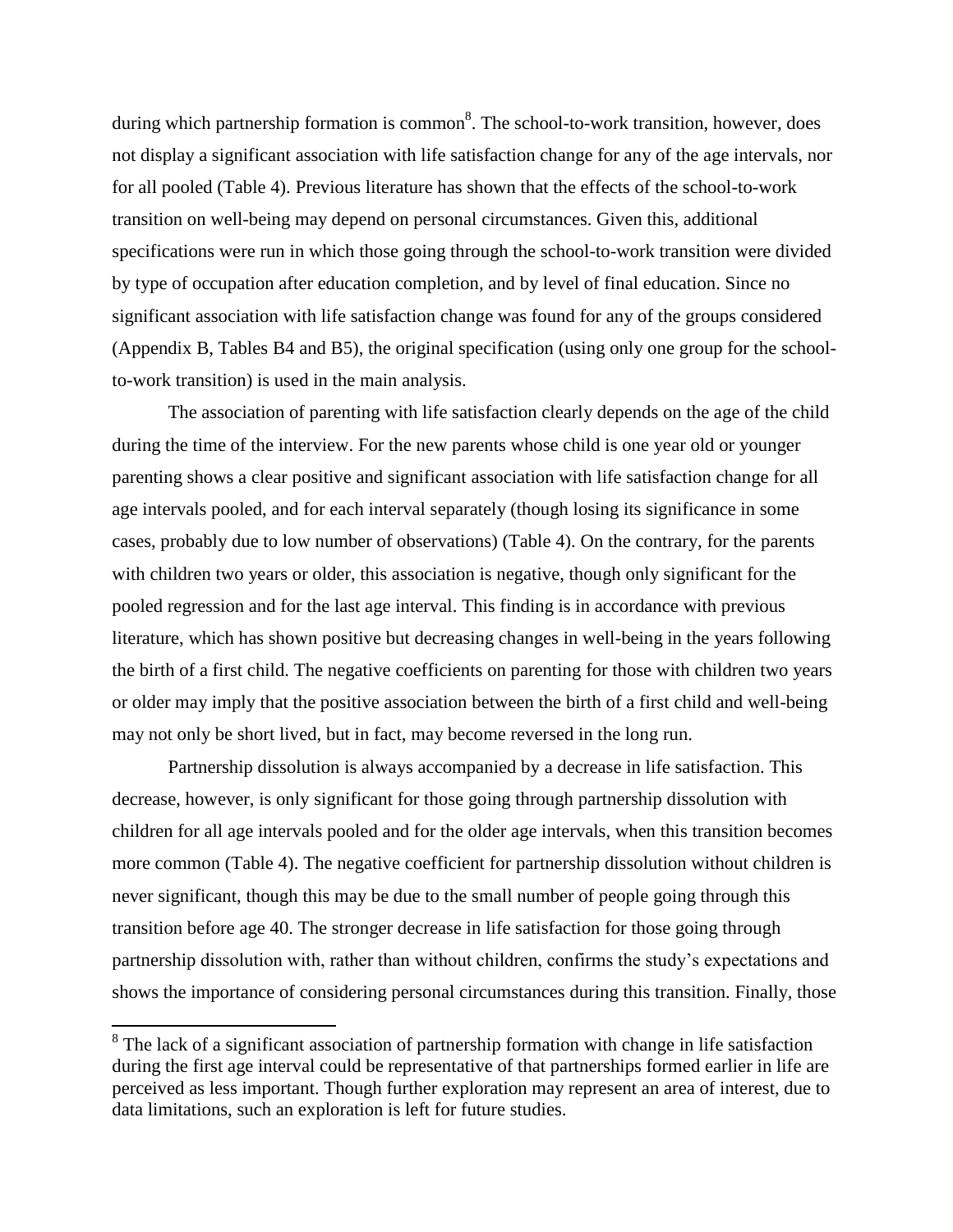who have already completed their parenting and school-to-work transitions and are not going through any more transitions at a given age interval usually experience a decrease in life satisfaction. This negative association holds for all age intervals but the first (during which this is group is very small), but is only significant for all intervals pooled and for those ages 30 to 34/36 (Table 4). This finding could be indicative of mounting pressures, possibly related to parenting, during the later stages of young adulthood.

Can the common transition pattern transitions account for the well-being path during young adulthood? Recall that life satisfaction displays a slight inverse U-shape, increasing in the age intervals 22 through 26, and 26 through 30/32, and decreasing in the two consecutive intervals – 30 through 34/36 and 34 through 40. In the first part of this cycle while life satisfaction is increasing, people are mostly going through partnership formation and the schoolto-work transition at ages 22 to 26, and through parenting in addition to the previous two transitions at ages 26 to 30/32. Given the positive relationship with life satisfaction of partnership formation and of parenting young children, and the lack of significance of the school-to-work transition, these transitions could potentially explain the increasing life satisfaction trend. After the age of 30, people go through parenting with mostly older children, or through no transitions, having no more transitions pending. A slight proportion of the sample also goes through partnership dissolution after having a child. All of these transitions undergone after 30 have a negative (though not always significant) association with life satisfaction and so could possibly account for the slight downward trend in life satisfaction between ages 30 and 40.

To formalize this reasoning, a prediction of life satisfaction change is estimated using the coefficients of the regression for all age intervals pooled (Table 4, Column 1). The average of this prediction for each age interval represents the change in life satisfaction that could be expected during that interval based only on the proportion of people going through each of the transitions considered. Comparing these average predictions to the actual life satisfaction changes taking place during each age interval, it is found that the transitions can in fact predict the slight inverse U-shape of the overall life satisfaction path (bottom two rows of Table 4). The predicted path displays slightly bigger changes in life satisfaction, especially at the beginning and end of the period, but the age at which the maximum is reached and life satisfaction starts decreasing is predicted correctly by the transitions alone (Figure 3). Taking into account that this prediction excludes all of the variables typically considered as associated with a person's life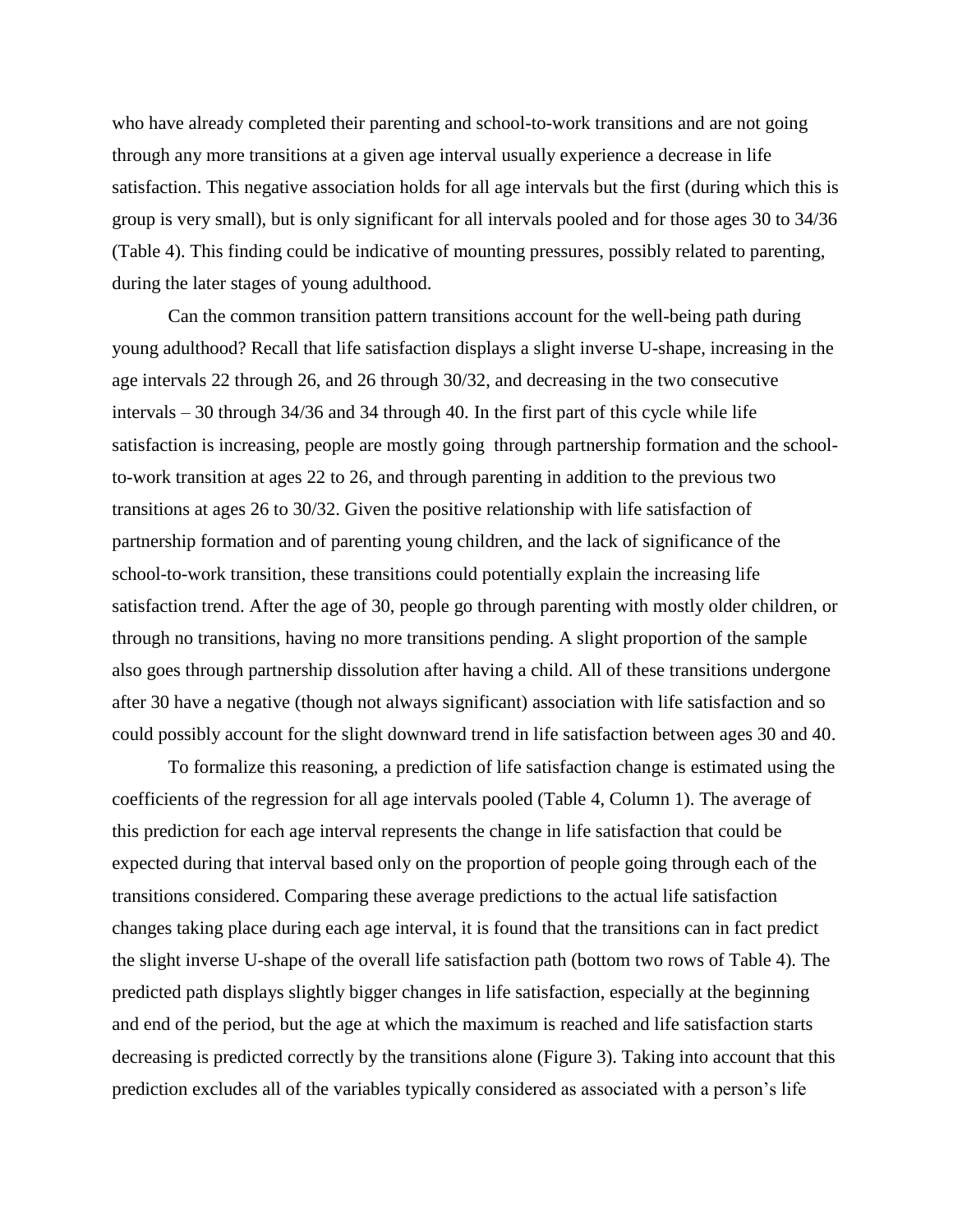satisfaction trend – such as changes in income, health or job status – the capacity of the transitions alone to predict the well-being path is striking. Young adult transitions are clearly important factors contributing to the life satisfaction path followed during this part of the life cycle.

#### 5.3 A glimpse into the life domain changes between ages 22 and 40

What are the life domains mediating the association between young adult transitions and life satisfaction? To answer this question, ideally a comprehensive analysis of changes in the various life domains impacting well-being should be carried out. Due to data restrictions, however, the present analysis is limited to three life domains, representing satisfaction with the financial, housing, and job situation. The association between the change in each of these three domains and young adult transitions is analyzed. Additionally, measures of satisfaction with relationships with one's partner, mother, and father are used as auxiliary variables to approximate satisfaction in the family domain. Still, since satisfaction with children is not measured, this family domain analysis is incomplete. Recall also that the job domain is measured with satisfaction with what the person is currently doing, which may not always correspond to one's job, and that the measures on satisfaction with one's relationships are imperfect due to high non-response rates (probably by those who do not have a partner, or whose parents have deceased). Given these limitations, the present analysis is very preliminary, and its findings should be interpreted as suggestive, not conclusive.

The domains most affected by the young adult transitions are the financial, and family domains. Before age 30, transitions such as partnership formation, school-to-work, and parenting younger children are associated with positive changes in the financial, housing, and family domains. After 30, transitions such as partnership dissolution and parenting older children are accompanied by financial pressures, strains on relationships with family members, and a general decrease in satisfaction with what the person is doing.

Not surprisingly, partnership formation has a strong positive association with satisfaction with partner. Interestingly, forming a partnership is also related positively with financial satisfaction, and negatively with satisfaction with occupation. The positive relationship for the financial domain could be due to the effects marriage and cohabitation may have on increasing household income (Korenman and Neumark 1991, Waite 1995). The negative association in the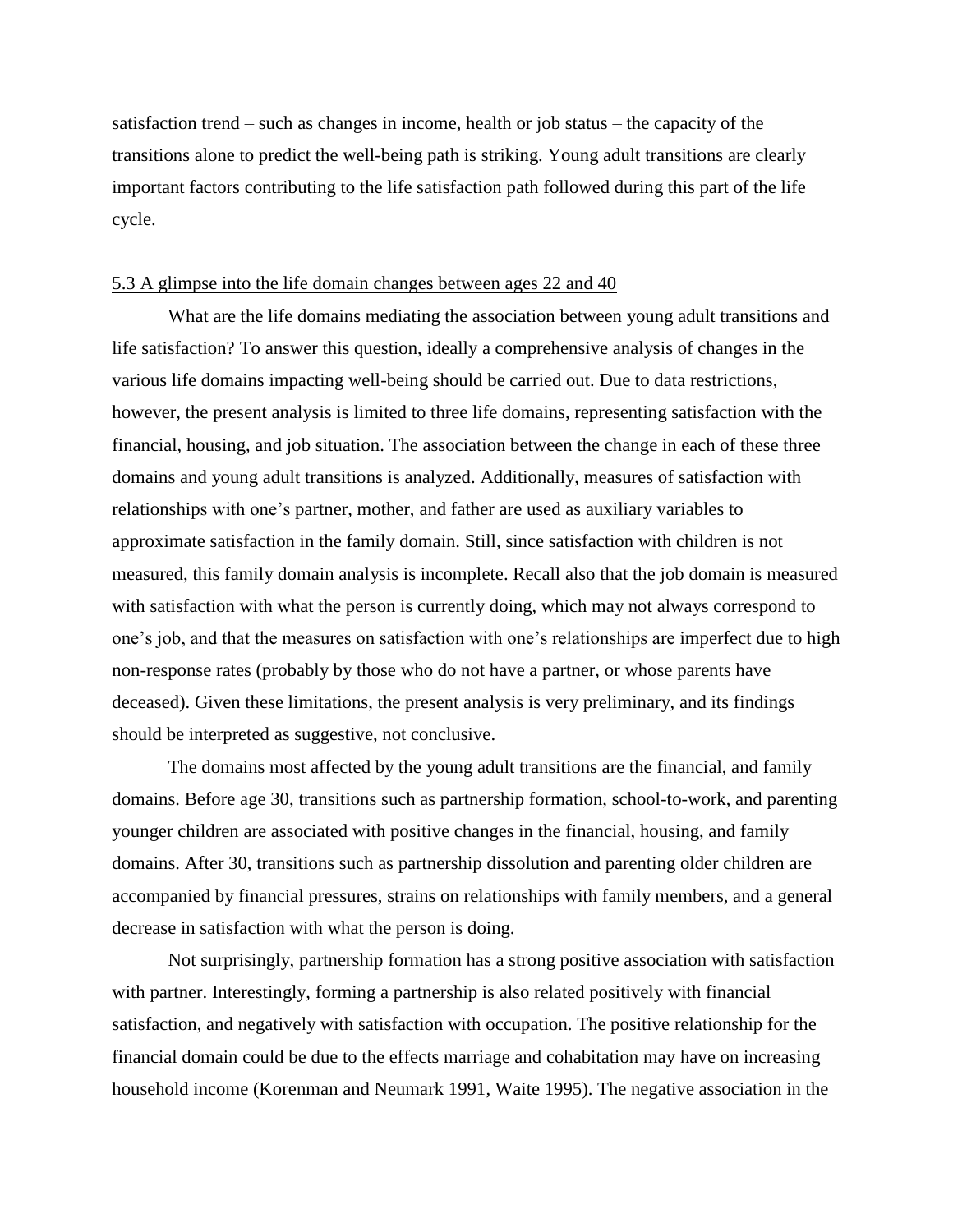job domain is more of a puzzle, but could possibly be explained if for some (especially women) forming a partnership requires an occupational shift that is perceived as unpleasant.<sup>9</sup>

 As one might expect, the school-to-work transition has a strong positive relationship with financial satisfaction (Table 5). However, its association with the job domain is negative and also significant. This finding may be due to the way the question was asked, which aims to reflect satisfaction with what the person is currently doing, rather than with a job itself.

Life domain changes following the transition into parenting depend on the age of the child at the time of the survey. New parents with children one year or younger report a significant increase in satisfaction with housing, and a decrease in satisfaction with their mothers (Table 5). The decrease in satisfaction with mothers, however, is likely to be counteracted by a strong increase in satisfaction with children following the recent birth of a first child, leading to a likely increase in overall family satisfaction. New parents with children two years or older represent a different case, experiencing a significant decrease in financial satisfaction, as well as satisfaction with all family members (partner, mother, and father) in general (Table 5). Combined, these findings suggest that after an initial period of increased satisfaction of having a new child, the economic burdens and strains on the relationship associated with having older children may become strong enough to outweigh the pleasures of parenting  $10$ .

Partnership dissolution for those with a child is accompanied by strong negative changes in the financial, and job domains, that are much weaker, or not significant, than for those without a child (Table 5). Though the negative relationship between partnership dissolution and partner satisfaction is only significant for those going through this transition without a child, this should be interpreted cautiously as it is likely due to the limited number of respondents reporting satisfaction with partner following partnership dissolution (when divorced or single). Finally, those not going through any transitions after having completed the school-to-work and parenting transitions experience a decrease in satisfaction with what they are currently doing and insignificant changes in other life domains (Table 5).

 $\overline{\phantom{a}}$ 

 $9<sup>9</sup>$  A separate analysis for men and women is left for future research. Such an analysis could potentially reveal important gender differences in the association of young adult transitions with changes in occupational and other domains. To assure that gender differences do not affect the main results of the study, life satisfaction regressions were run separately for men and women revealing no major gender differences (results available upon request).

 $10$  The possibility of children having a negative impact on financial satisfaction has been previously suggested by Zimmermann and Easterlin, 2006.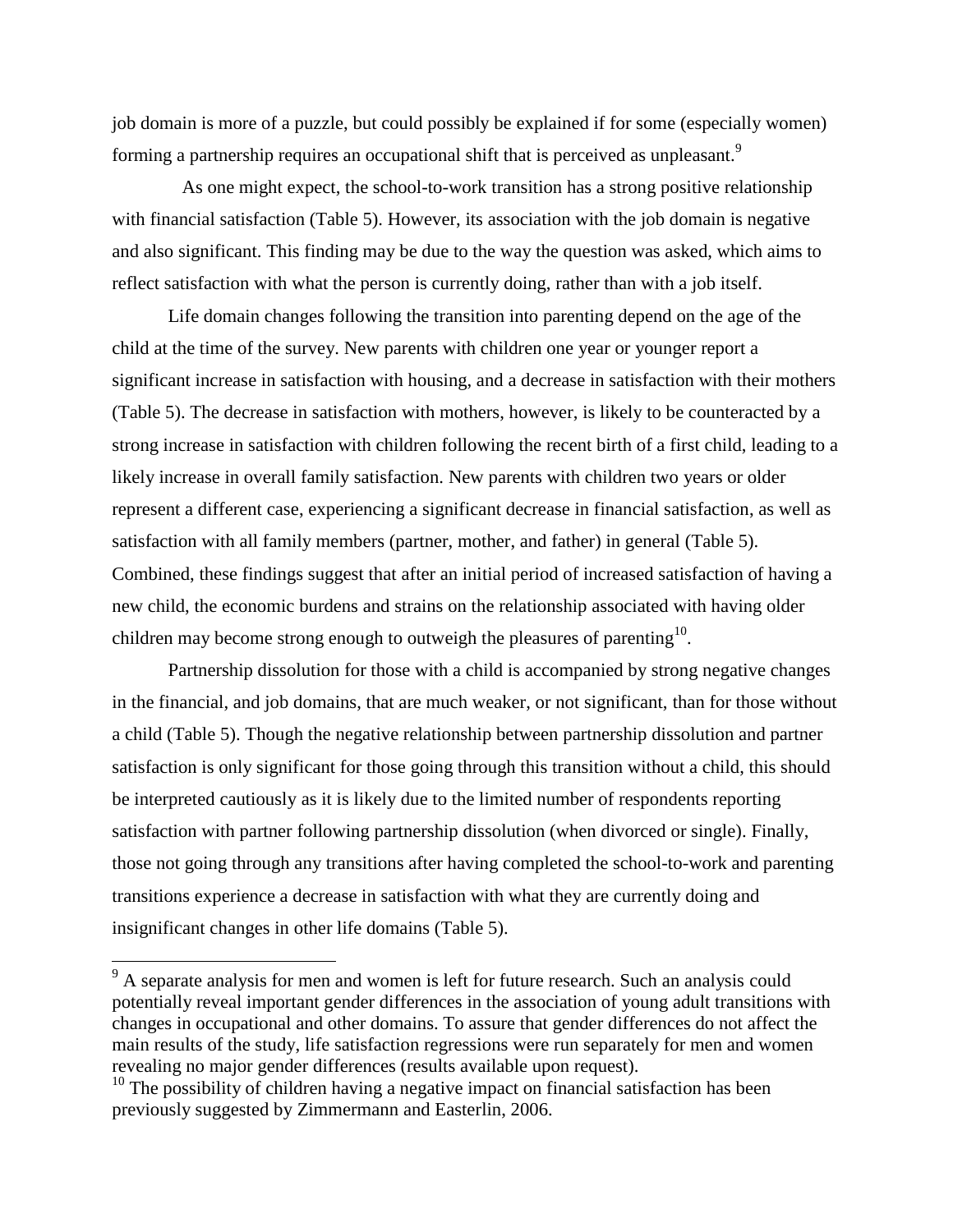The results of the domain analysis suggests an explanation for the increase, and subsequent decrease in life satisfaction between ages 22 and 40. The transitions most common to the younger age intervals (partnership formation, the school-to-work transition, and parenting younger children) are accompanied by positive changes in the financial, housing, and family domains, which may explain the increase in life satisfaction before age 30. Conversely, transitions more common after the age of 30 (partnership dissolution and parenting older children) are accompanied by financial and family burdens, leading to a decrease in overall life satisfaction. Still, as previously mentioned, due to its numerous limitations this analysis is very preliminary, and further exploration of the life domain changes that accompany young adult transitions is needed to obtain more conclusive results.

#### **6. Conclusions**

During young adulthood a number of important changes affecting well-being are experienced. This study focused on the life satisfaction path followed between ages 22 and 40, and on its association with the main young adult transitions, such as partnership formation, school-to-work transition, parenting, and partnership dissolution. For the Swedish young adults analyzed, life satisfaction follows a slight inverse U-shape increasing between ages 22 and 30/32, and decreasing after 30. At the same time, these young adults experience various life transitions that take them from being predominantly single students at age 22, to being in a marriage or cohabitation, working, and parenting by the age of 40. The common transition pattern observed starts with partnership formation and the school-to-work transition before the age of 30/32. Parenting begins to be common between ages 26 and 30/32, and becomes the most common transition during the age interval from 30 to 34/36. After the age of 34, the majority of young adults no longer go through any of the transitions described, having completed all of them. A small but growing proportion of the sample also begins to experience partnership dissolution.

This common transition pattern is found to account in large part for the life satisfaction path. The early young adult transitions exert positive effects on life satisfaction mostly through the strong and positive association between partnership formation and life satisfaction. Later in life, parenting of older children and partnership dissolution, both of which are accompanied by negative (though not always significant) changes in life satisfaction, are partially responsible for the downward trend in well-being. Predicting life satisfaction changes with only the transitions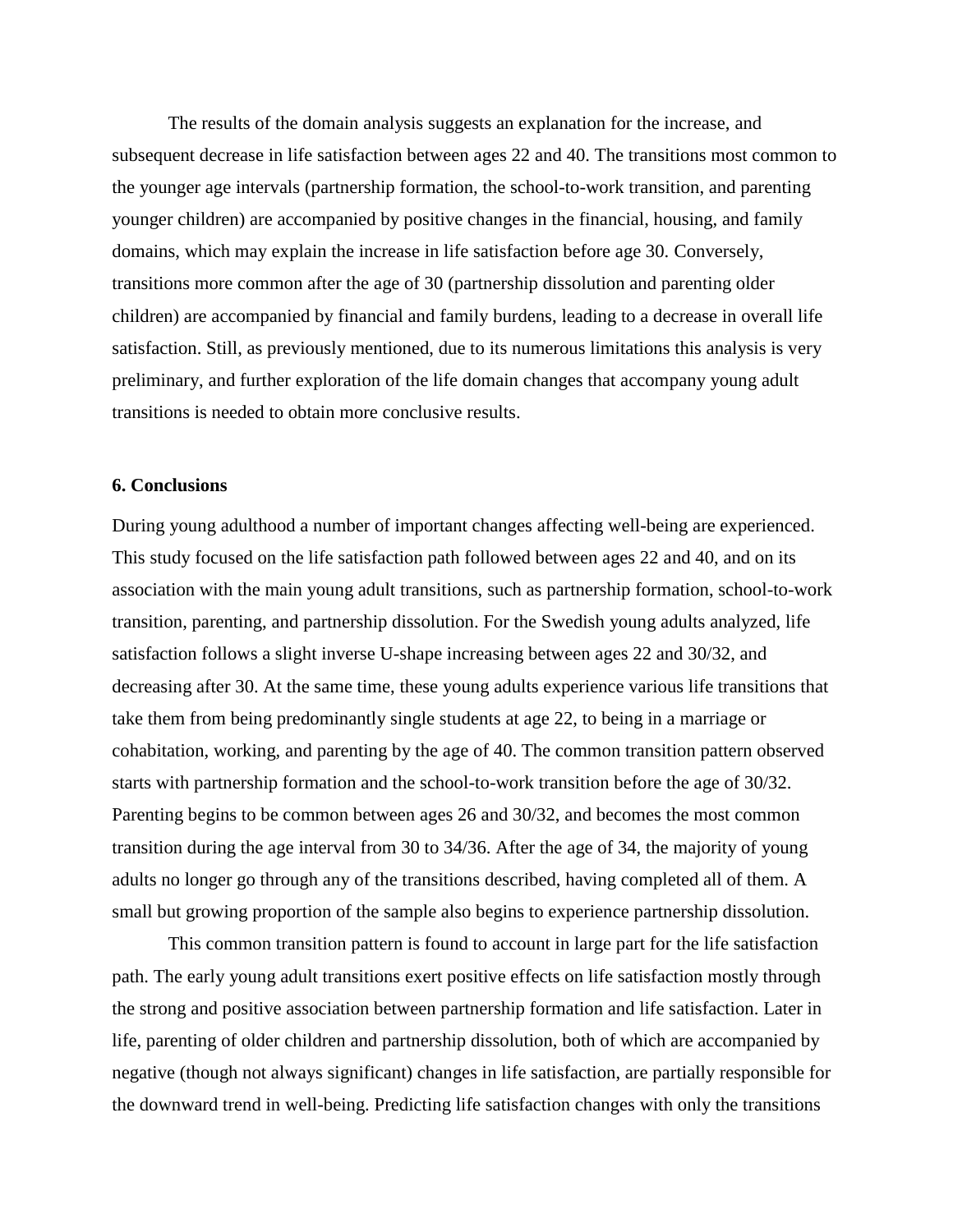undergone at each age interval produces an estimated life satisfaction path that recreates the inverse U-shape actually observed between ages 22 and 40. The close resemblance between the life satisfaction path as predicted by the transitions alone, and as actually observed, is especially striking given that none of the variables typically associated with well-being – such as income – are included in the prediction.

To explain the strong association between young adult transitions and life satisfaction changes, a domain analysis is used. Though the domains available are limited, the findings suggest a possible explanation for the increase, and subsequent decrease in well-being. The initial upward trend in life satisfaction is accompanied by positive changes in financial and partner satisfaction associated with the school-to-work transition and partnership formation. The later downward trend in life satisfaction comes with strains to the financial conditions and to the relationship with partner associated with parenting older children and partnership dissolution. Future exploration of life domain changes following young adult transitions could include assessment of gender differences, and a detailed analysis of how family pressures interact with the job and financial domains.

The present results imply that the life satisfaction path followed during young adulthood is to a big extent a reflection of the transitions undergone. Helping young adults handle the pressures created by these transitions may therefore have important well-being effects. In particular, this analysis suggests that even in a country with a strong welfare support system such as Sweden, young parents are exposed to accumulating financial strains that lead to a decrease in overall life satisfaction. These strains become especially taxing for single parents following partnership dissolution. Policies aimed at aiding new parents with older children, such as extended day care programs, could be used to alleviate these pressures leading to potential wellbeing improvements. In designing these policies results from a further life domains analysis may be used to identify the life aspects associated with each transition.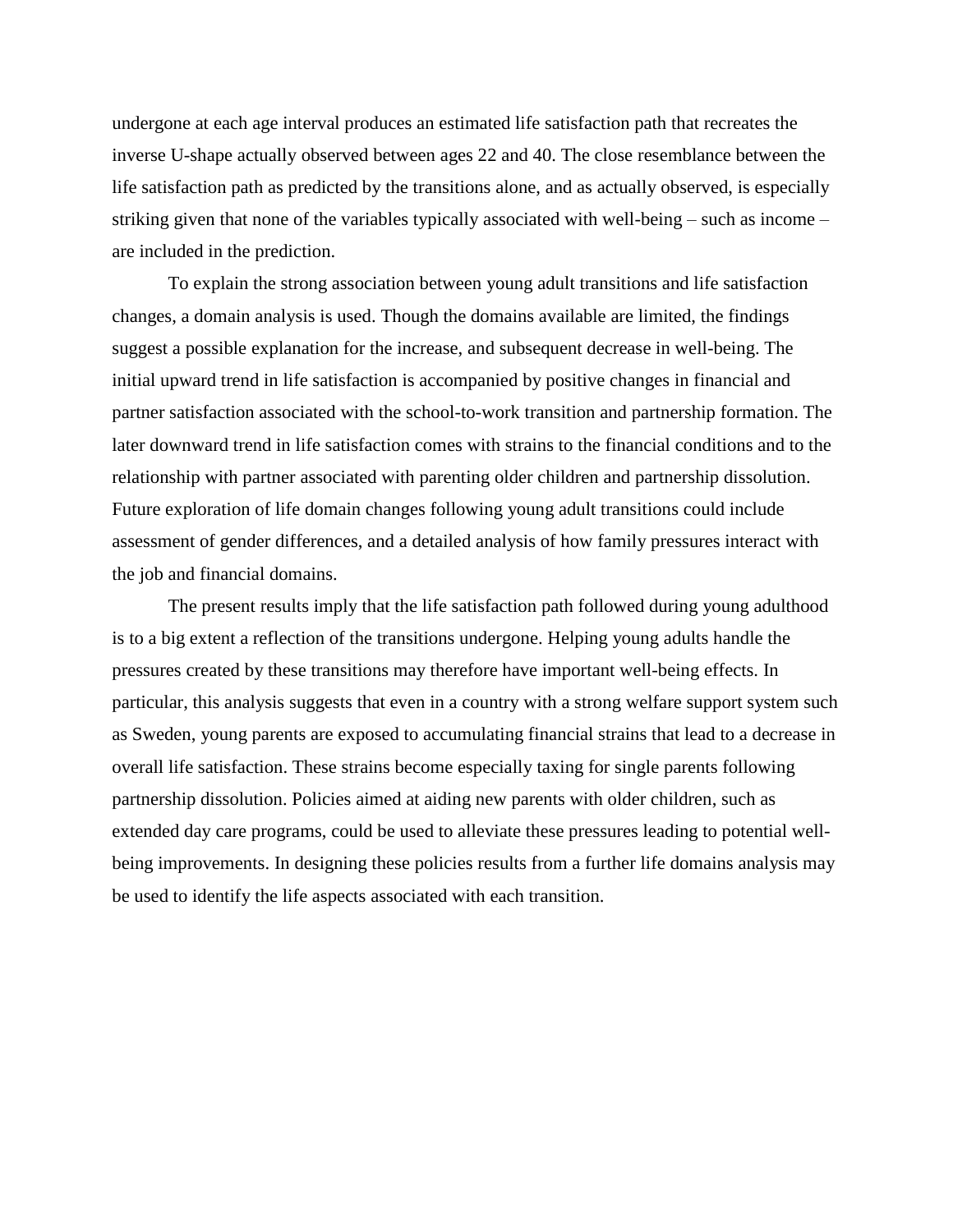#### **References**

Aassve A., Goisis A. and Sironi M. (2012). Happiness and Childbearing Across Europe. *Social Indicators Research*, 108(1): 65-86.

Abraham K.G., Maitland A. and Bianchi S.M. (2006). Nonresponse in the American time Use Survey: Who Is Missing from the Data and How Much Does it Matter? *Public Opinion Quarterly* 70(Special Issue No. 5): 676-703.

Baird B.M., Lucas R.E. and Donnellan M.B. (2010). Life Satisfaction Across the Lifespan: Findings from Two Nationally Representative Panel Studies. *Social Indicators Research*, 99(2): 183-203.

Baranowska A. and Matysiak A. (2011). Does parenthood increase happines? Evidence for Poland. *Vienna Yearbook of Population Research*, 9: 307-325.

Becketti S., Gould W., Lillard L. and Welch F. (1988). The Panel Study of Income Dynamics after Fourteen Years: An Evaluation. *Journal of Labor Economics*, 6(4): 472-492.

Billari F.C. (2001). The Analysis of Early Life Courses: Complex Descriptions of the Transition to Adulthood. *Journal of Population Research*, 18(2): 119-142.

Blanchflower D. G. and A. Oswald (2008). Is well-being U-shaped over the life cycle? *Social Science and Medicine*, 66 (8): 1733-1749.

Cameron A.C., Miller D.L. (2011). Robust Inference with Clustered Data. In "Handbook of Empirical Economics and Finance" A. Ullah and D.E.A. Giles (eds.), pp. 1-28. Taylor and Francis: Boca Raton, FL., USA.

Creed P.A., Muller J. and Patton W. (2003). Leaving high school: the influence and consequences for psychological well-being and career-related confidence. *Journal of Adolescence*, 26 (2003): 295-311.

Clark A. and Oswald A. (1994). Unhappiness and Unemployment. *The Economic Journal*, 104 (May): 648-659.

Clark A., Diener E., Georgellis Y., Lucas R. (2008). Lags and Leads in Life Satisfaction: A Test of the Baseline Hypothesis. *The Economic Journal*, 118: F222 – F243.

Dockery A.M. (2005). The Happiness of Young Australians: Empirical Evidence on the Role of Labour Market Experience. *The Economic Record*, 81(255): 322-335.

Easterlin R.A. (2006). Life cycle happiness and its sources: Intersections of psychology, economics, and demography. *Journal of Economic Psychology* 27: 463-482.

Eisenhaur J.G. (2003). Regression through the Origin. *Teaching Statistics,* 25(3): 76-80.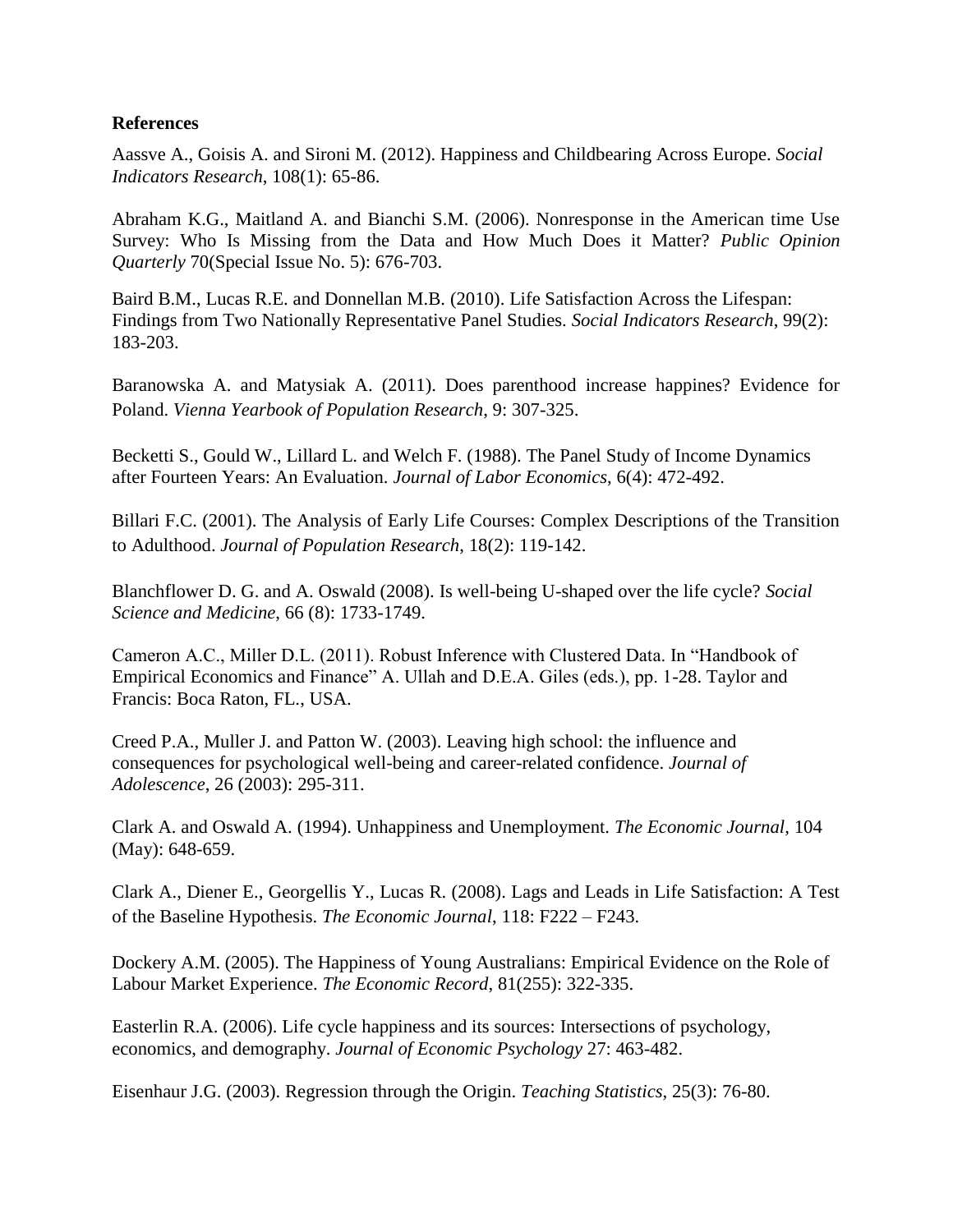Elder G. H. (1998). The Life Course as Developmental Theory. *Child Development*, 69(1): 1-12.

Elder G.H., Johnson M.K. and Crosnoe R. (2003). The Emergence and Development of Life Course Theory. In "Handbook of the Life Course" M.T. Jeylan and M.J. Shanahan (eds.), pp. 3- 19. Kluwer Academic Publishers: New York, USA.

Fitzgerald J., Gottschalk P. and Moffitt R. (1998). An Analysis of Sample Attrition in Panel Data: The Michigan Panel Study of Income Dynamics. NBER Technical Working Paper No. 220.

Hansen T., Slagsvold B. and Moum T. (2009). Childlessness and Psychological Well-Being in Midlife and Old Age: An Examination of Parental Status Effects Across a Range of Outcomes. *Social Indicators Research,* 94: 343-362.

Hansen T. (2012). Parenthood and Happiness: a Review of Fold Theories Versus Empirical Evidence. *Social Indicators Research,* 108: 29-64.

Hogan D. P. and Aston N.M. (1986). The Transition to Adulthood. *Annual Review of Sociology,* 12: 109-130.

Korenman S. and Neumark D. (1991). Does Marriage Really Make Men More Productive? *The Journal of Human Resources*, 26(2): 282-307.

Lucas R.E. (2005). Time Does Not Heal All Wounds: A Longitudinal Study of Reaction and Adaptation to Divorce. *Psychological Science*, 26(12): 945-950.

Lucas R.E., Clark A.E., Georgellis Y. and Diener E. (2003). Reexamining Adaptation and the Set Point Model of Happiness: Reactions to Changes in Marital Status. *Journal of Personality and Social Psychology,* 84(3): 527-539.

Marini M.M. (1984). The Order of Events in the Transition to Adulthood. *Sociology of Education*, 57(2): 63-84.

McLanahan S. and Adams J. (1987). Parenthood and Psychological Well-Being. *Annual Review of Sociology*, 13: 237-257.

Mroczek D.K. and Spiro A. (2005). Change in Life Satisfaction During Adulthood: Findings From the Veterans Affairs Normative Aging Study. *Journal of Personality and Social Psychology*, 88(1): 189-202.

Musick K. and Bumpass L. (2012). Reexamining the Case for Marriage: Union Formation and Change in Well-Being. *Journal of Marriage and Family*, 74(1): 1-18.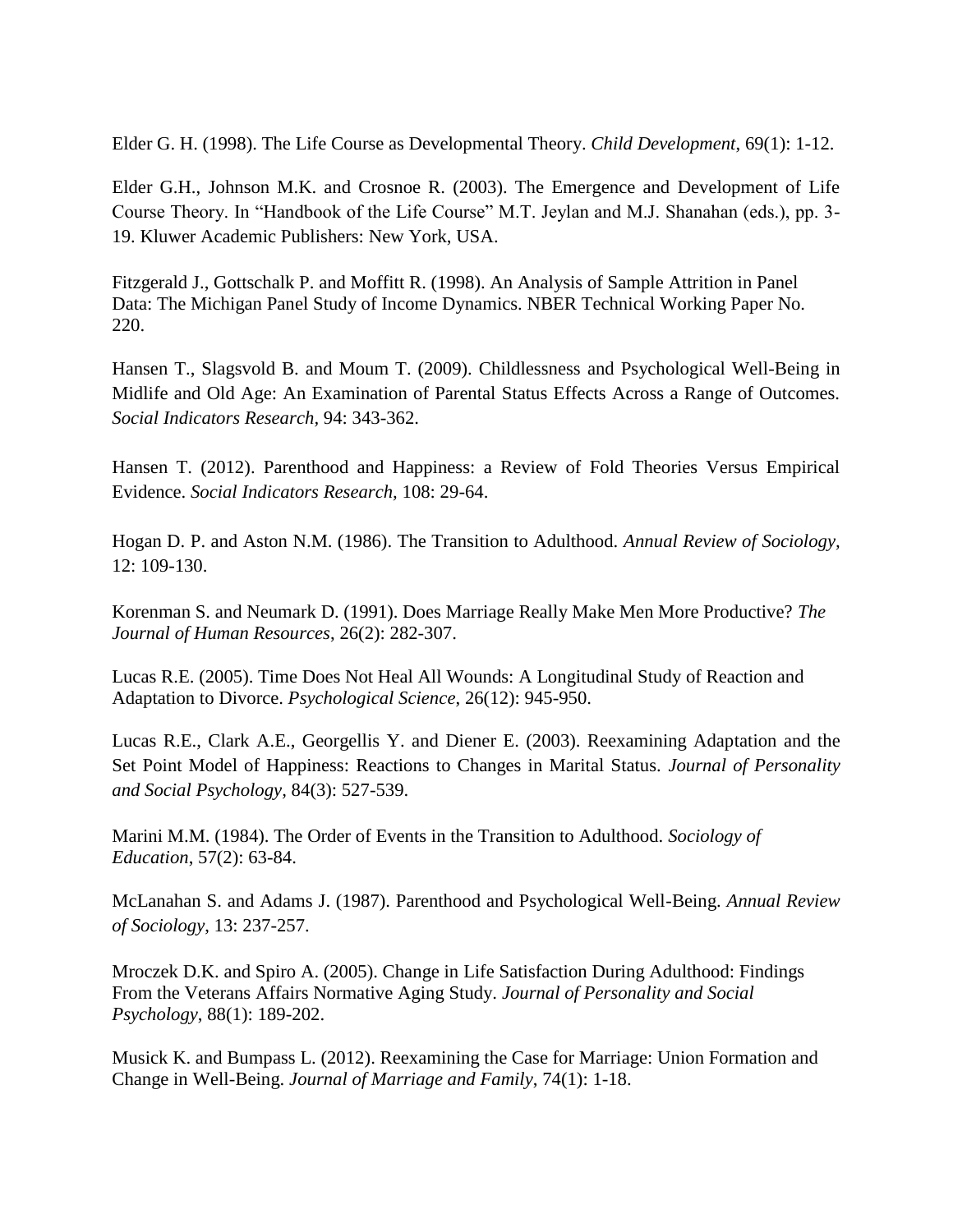Myrskyla M. and Margolis R. (2012). Happiness: Before and After the Kids. MPIDR Working Paper WB 2012-013.

Shanahan M. (2000). Pathways to Adulthood in Changing Societies: Variability and Mechanisms in Life Course Perspective. *Annual Review of Sociology*, 26: 667-692.

Stiglitz E.J., Sen A. and Fitoussi J.P. (2009). Report of the commission on the measurement of economic performance and social progress. Available at: http://www.stiglitz-senfitoussi.fr/en/index.htm.

Vogel J. (2002). European Welfare regimes and the transition to adulthood: A comparative and longitudinal perspective. *Social Indicators Research*, 59(3): 275-299.

Waite L.J. (1995). Does Marriage Matter? *Demography*, 32(4): 483-507.

Zimmermann A.C. and Easterlin R.A. (2006). *Population and Development Review*, 32(3): 511- 528.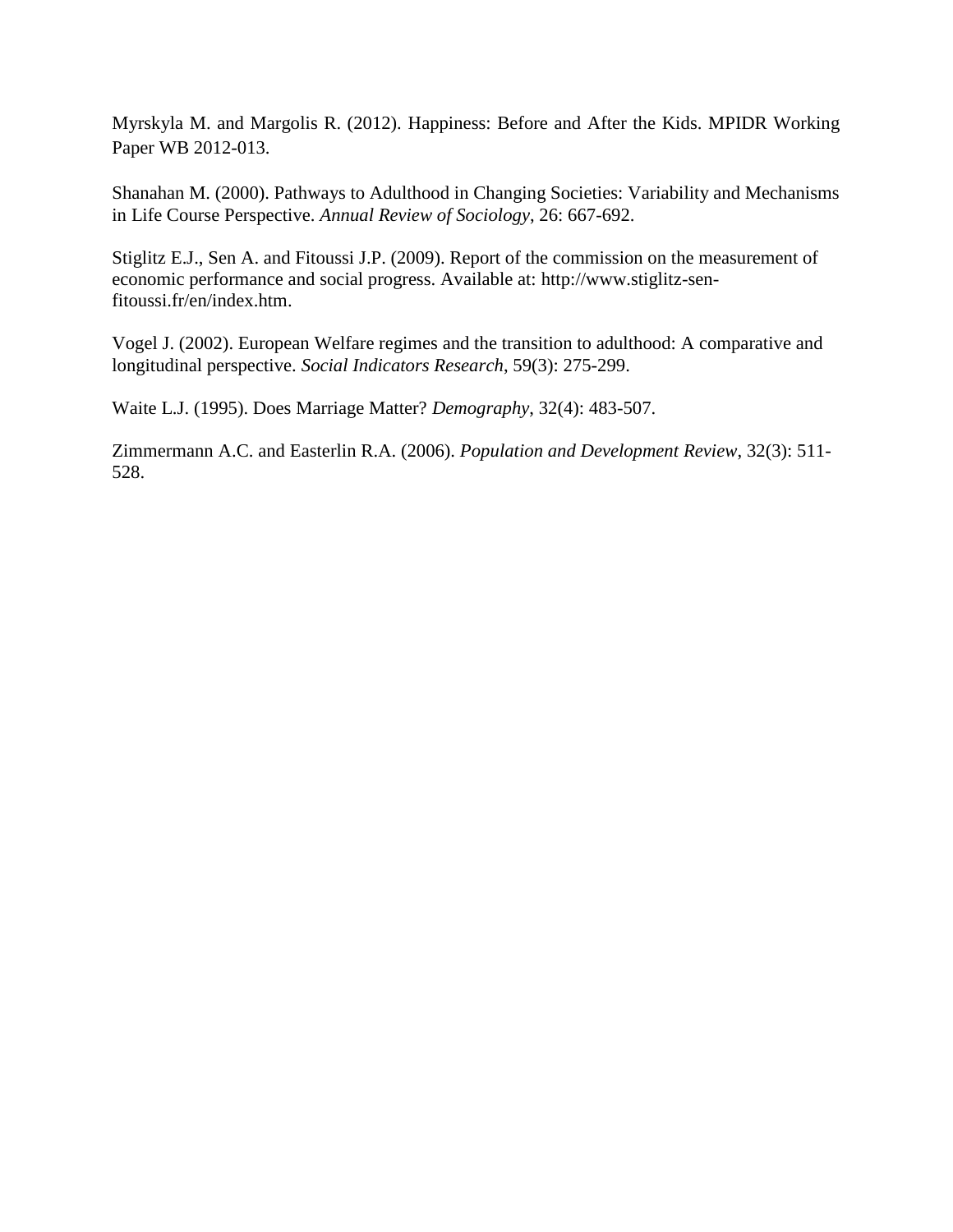#### **Figures**



Figure 1. Life Satisfaction by age, by cohort and pooling cohorts by age interval



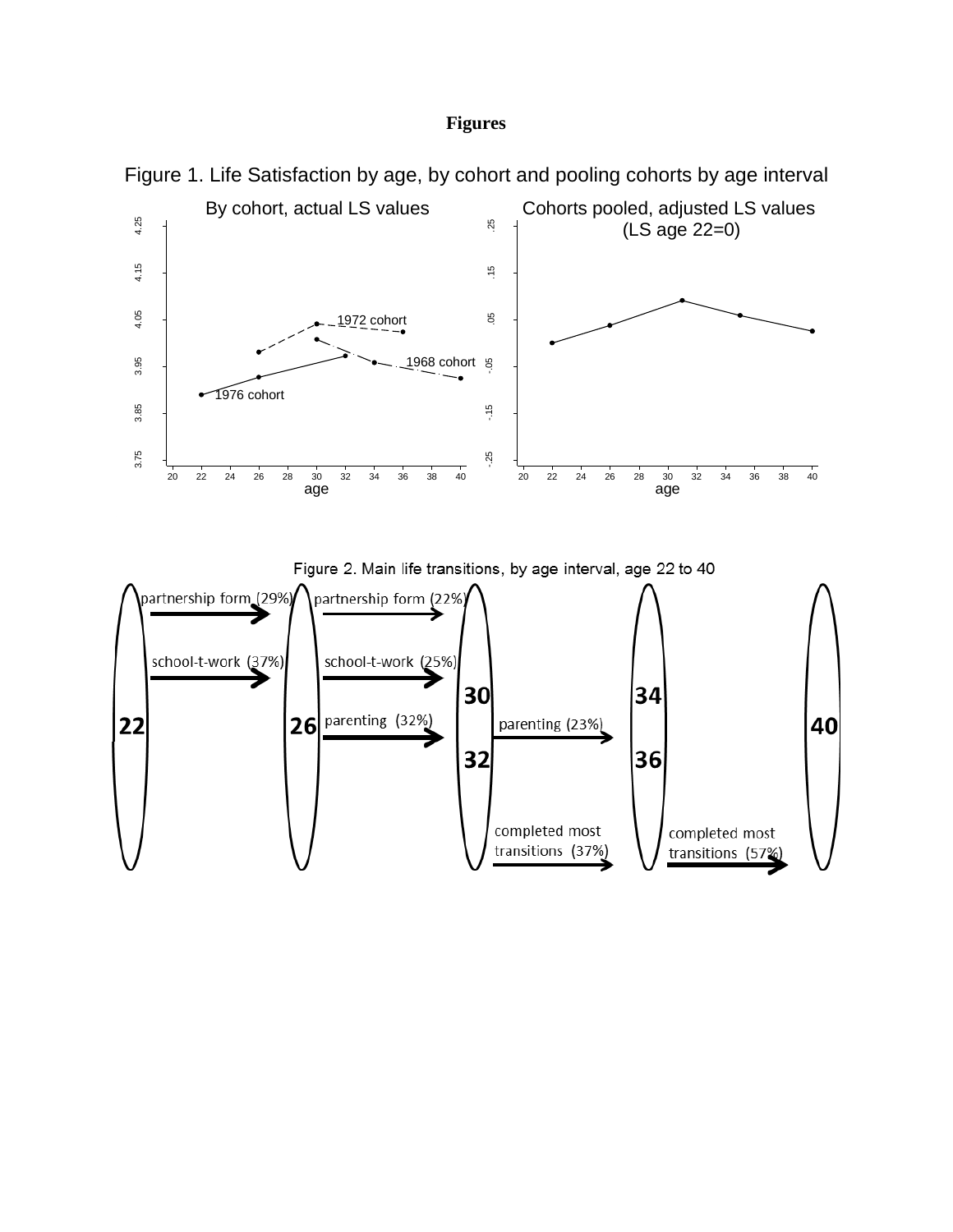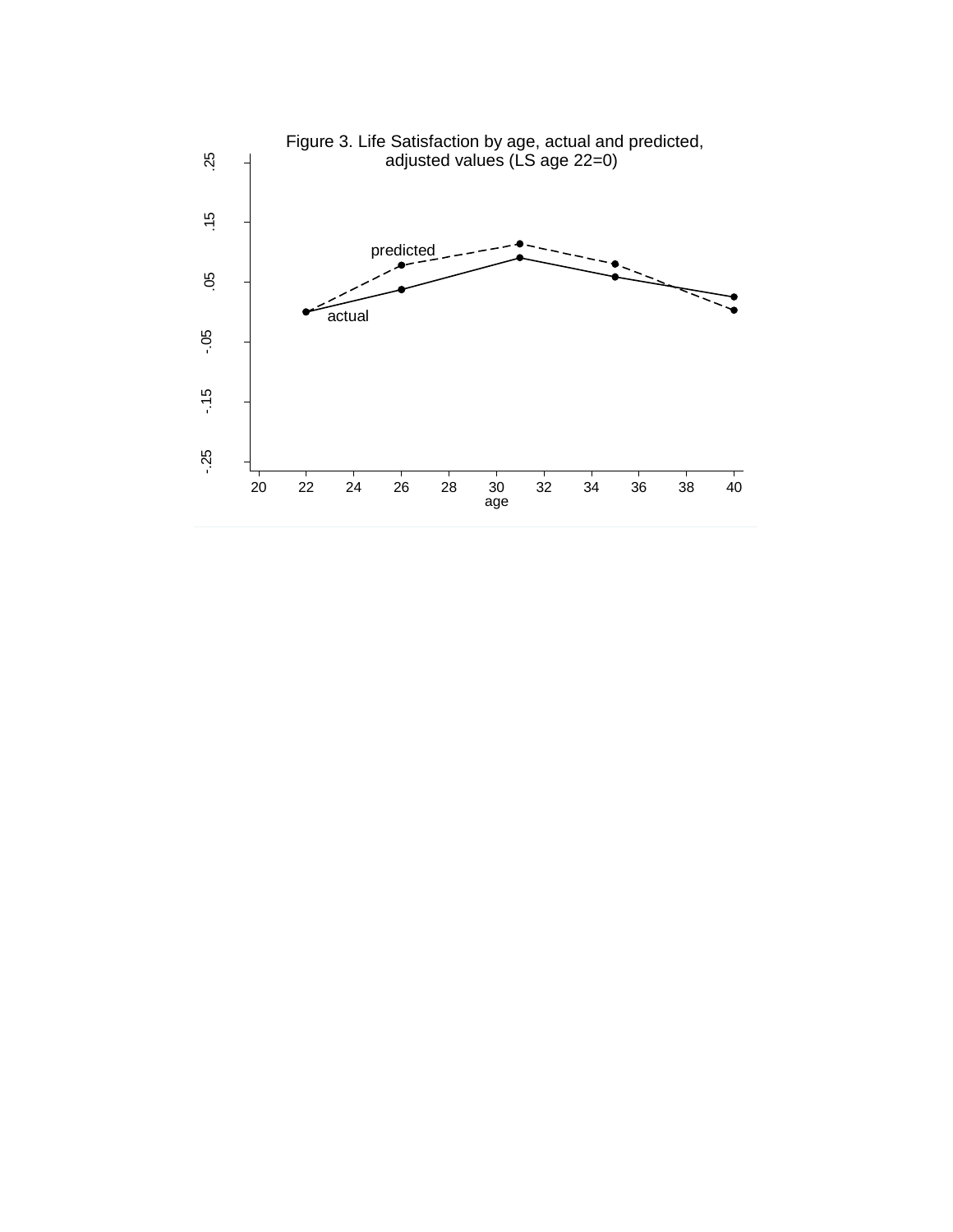| ונ<br>Ë<br>., |
|---------------|
|---------------|

| Table 1. Descriptive statistics, by age, beginning and end of each age interval                         |                          |           |               |          |               |              |               |          |
|---------------------------------------------------------------------------------------------------------|--------------------------|-----------|---------------|----------|---------------|--------------|---------------|----------|
|                                                                                                         | Age interval:            |           | Age interval: |          | Age interval: |              | Age interval: |          |
|                                                                                                         |                          | $22 - 26$ |               | 26-30/32 |               | $30 - 34/36$ | 34-40         |          |
|                                                                                                         |                          |           |               | Age      |               | Age          |               |          |
|                                                                                                         | Age 22                   | Age $26$  | Age $26$      | 30/32    | Age $30$      | 34/36        | Age 34        | Age $40$ |
| Work income ('000 SEK)                                                                                  | 69.27                    | 140.78    | 134.79        | 198.21   | 177.29        | 222.52       | 211.28        | 270.67   |
| Prof/higher nm/exec                                                                                     | 1.1%                     | 12.7%     | 11.7%         | 20.5%    | 15.16%        | 20.29%       | 16.45%        | 25.90%   |
| Active in labor force*                                                                                  | 42.2%                    | 66.5%     | 66.0%         | 79.6%    | 74.11%        | 86.71%       | 80.16%        | 96.69%   |
| Student                                                                                                 | 48.4%                    | 21.8%     | 20.5%         | 6.5%     | 8.02%         | 4.48%        | 6.75%         | 1.04%    |
| Single                                                                                                  | 61.6%                    | 39.6%     | 40.1%         | 22.4%    | 25.12%        | 16.51%       | 20.78%        | 15.84%   |
| Cohabiting/Married                                                                                      | 38.2%                    | 59.7%     | 59.3%         | 75.5%    | 72.52%        | 78.30%       | 74.81%        | 76.62%   |
| Divorced/Widowed                                                                                        | 0.2%                     | 0.6%      | 0.6%          | 2.0%     | 2.36%         | 5.19%        | 4.42%         | 7.53%    |
| Parenting (in a partnership)                                                                            | 4.0%                     | 17.4%     | 20.0%         | 50.5%    | 46.23%        | 65.80%       | 62.34%        | 66.75%   |
| Parenting (alone)                                                                                       | 0.8%                     | 1.3%      | 1.7%          | 3.9%     | 4.48%         | 8.14%        | 9.09%         | 13.51%   |
| N children                                                                                              | 0.07                     | 0.24      | 0.31          | 0.87     | 0.83          | 1.37         | 1.28          | 1.49     |
| Final educ = postsecondary                                                                              | 64.99%                   |           | 60.32%        |          | 52.48%        |              | 48.83%        |          |
| Male                                                                                                    | 41.93%                   |           | 40.96%        |          | 41.86%        |              |               | 44.16%   |
| Cohort 76                                                                                               |                          | 100.00%   |               | 50.75%   |               | 0.00%        | 0.00%         |          |
| Cohort 72                                                                                               | 0.00%                    |           | 49.26%        |          |               | 54.60%       |               | 0.00%    |
| Cohort 68                                                                                               | 0.00%                    |           | 0.00%         |          | 45.40%        |              |               | 100.00%  |
| N observations                                                                                          | 477<br>940<br>848<br>385 |           |               |          |               |              |               |          |
| *Includes all those actively employed, excluding students, and those unemployed, in participating labor |                          |           |               |          |               |              |               |          |
| market programs (such as adult learning), on parent leave, and inactive                                 |                          |           |               |          |               |              |               |          |

| Table 2. OLS regressions, change in LS as dependent variable,         |        |          |           |             |  |  |  |  |  |  |
|-----------------------------------------------------------------------|--------|----------|-----------|-------------|--|--|--|--|--|--|
| age intervals as explanatory variables                                |        |          |           |             |  |  |  |  |  |  |
|                                                                       |        |          | LS change |             |  |  |  |  |  |  |
|                                                                       | 1976   | 1972     | 1968      |             |  |  |  |  |  |  |
|                                                                       | cohort | cohort   | cohort    | all cohorts |  |  |  |  |  |  |
| Age 22 to 26                                                          | 0.038  |          |           | 0.038       |  |  |  |  |  |  |
|                                                                       | (0.83) |          |           | (0.82)      |  |  |  |  |  |  |
| Age 26 to 30/32                                                       | 0.046  | 0.060    |           | 0.053       |  |  |  |  |  |  |
|                                                                       | (1.02) | (1.31)   |           | (1.62)      |  |  |  |  |  |  |
| Age 30 to 34/36                                                       |        | $-0.017$ | $-0.049$  | $-0.032$    |  |  |  |  |  |  |
|                                                                       |        | (0.38)   | (0.93)    | (0.92)      |  |  |  |  |  |  |
| Age 34 to 40                                                          |        |          | $-0.34$   | $-0.034$    |  |  |  |  |  |  |
|                                                                       |        |          | (0.64)    | (0.66)      |  |  |  |  |  |  |
| observations                                                          | 954    | 926      | 770       | 2650        |  |  |  |  |  |  |
| R-squared                                                             | 0.002  | 0.002    | 0.002     | 0.002       |  |  |  |  |  |  |
| Absolute value of t statistics in parentheses;                        |        |          |           |             |  |  |  |  |  |  |
| $+$ significant at 10%; $*$ significant at 5%; $**$ significant at 1% |        |          |           |             |  |  |  |  |  |  |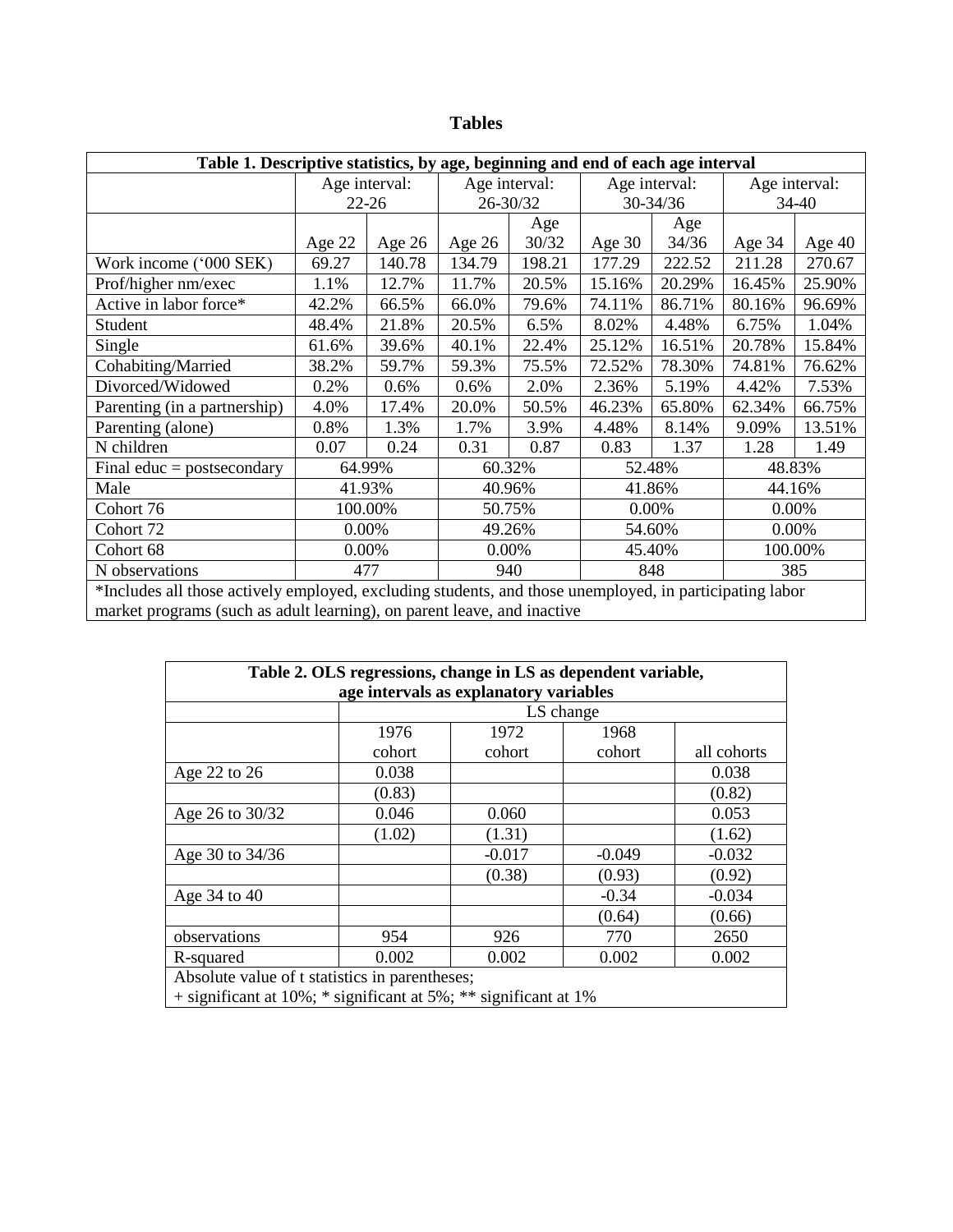| Table 3. Life transitions undergone, by age group |                |                  |                |                |              |                |                  |        |
|---------------------------------------------------|----------------|------------------|----------------|----------------|--------------|----------------|------------------|--------|
|                                                   |                |                  |                | Age group: 26- |              | Age group: 30- |                  |        |
|                                                   |                | Age group: 22-26 |                | 30/32          |              | 34/36          | Age group: 34-40 |        |
|                                                   |                | % age            |                | % age          |              | $\%$ age       |                  | % age  |
| <b>Transitions occuring individually:</b>         | $\mathbf N$    | group            | $\mathbf N$    | group          | N            | group          | $\mathbf N$      | group  |
| Partnership formation                             | 61             | 12.8%            | 88             | 9.4%           | 56           | 6.6%           | 22               | 5.7%   |
| School-work                                       | 100            | 21.0%            | 113            | 12.0%          | 65           | 7.7%           | 30               | 7.8%   |
| Parenting (all)                                   | 31             | 6.5%             | 183            | 19.5%          | 128          | 15.1%          | 19               | 4.9%   |
| Parenting (child 1 year less)                     | 18             | 3.8%             | 66             | 7.0%           | 45           | 5.3%           | $\overline{4}$   | 1.0%   |
| Parenting (child 2 yrs more)                      | 13             | 2.7%             | 117            | 12.4%          | 83           | 9.8%           | 15               | 3.9%   |
| Partnership dissolution (all)                     | 23             | 4.8%             | 34             | 3.6%           | 46           | 5.4%           | 27               | 7.0%   |
| Partnership diss (with child)                     | $\overline{2}$ | 0.4%             | 19             | 2.0%           | 27           | 3.2%           | 21               | 5.5%   |
| Partnership diss (without child)                  | 21             | 4.4%             | 15             | 1.6%           | 19           | 2.2%           | 6                | 1.6%   |
| <b>Transitions occuring jointly:</b>              |                |                  |                |                |              |                |                  |        |
| Partnership form + school-work                    | 54             | 11.3%            | 44             | 4.7%           | 11           | 1.3%           | 3                | 0.8%   |
| Partnership form $+$ parenting                    | 19             | 4.0%             | 56             | 6.0%           | 35           | 4.1%           | 12               | 3.1%   |
| $School-word + \text{parenting}$                  | 11             | 2.3%             | 43             | 4.6%           | 12           | 1.4%           | 1                | 0.3%   |
| Partnership diss + school-work                    | 11             | 2.3%             | 12             | 1.3%           | 11           | 1.3%           | 3                | 0.8%   |
| Partnership diss + parenting                      | $\overline{0}$ | 0.0%             | 6              | 0.6%           | 9            | 1.1%           | 1                | 0.3%   |
| Partnership form+school-work+parenting            | $\overline{4}$ | 0.8%             | 18             | 1.9%           | 12           | 1.4%           | $\mathbf{1}$     | 0.3%   |
| Partnership diss+school-work+parenting            | 1              | 0.2%             | $\overline{2}$ | 0.2%           | $\mathbf{1}$ | 0.1%           | $\overline{0}$   | 0.0%   |
|                                                   |                |                  |                |                |              |                |                  |        |
| No transition (all)                               | 162            | 34.0%            | 341            | 36.3%          | 462          | 54.5%          | 266              | 69.1%  |
| No trans (stw and parenting incomplete)           | 151            | 31.7%            | 217            | 23.1%          | 151          | 17.8%          | 46               | 11.9%  |
| No trans (completed major transitions)            | 11             | 2.3%             | 124            | 13.2%          | 311          | 36.7%          | 220              | 57.1%  |
|                                                   |                |                  |                |                |              |                |                  |        |
| Total age group                                   | 477            | 100.0%           | 940            | 100.0%         | 848          | 100.0%         | 385              | 100.0% |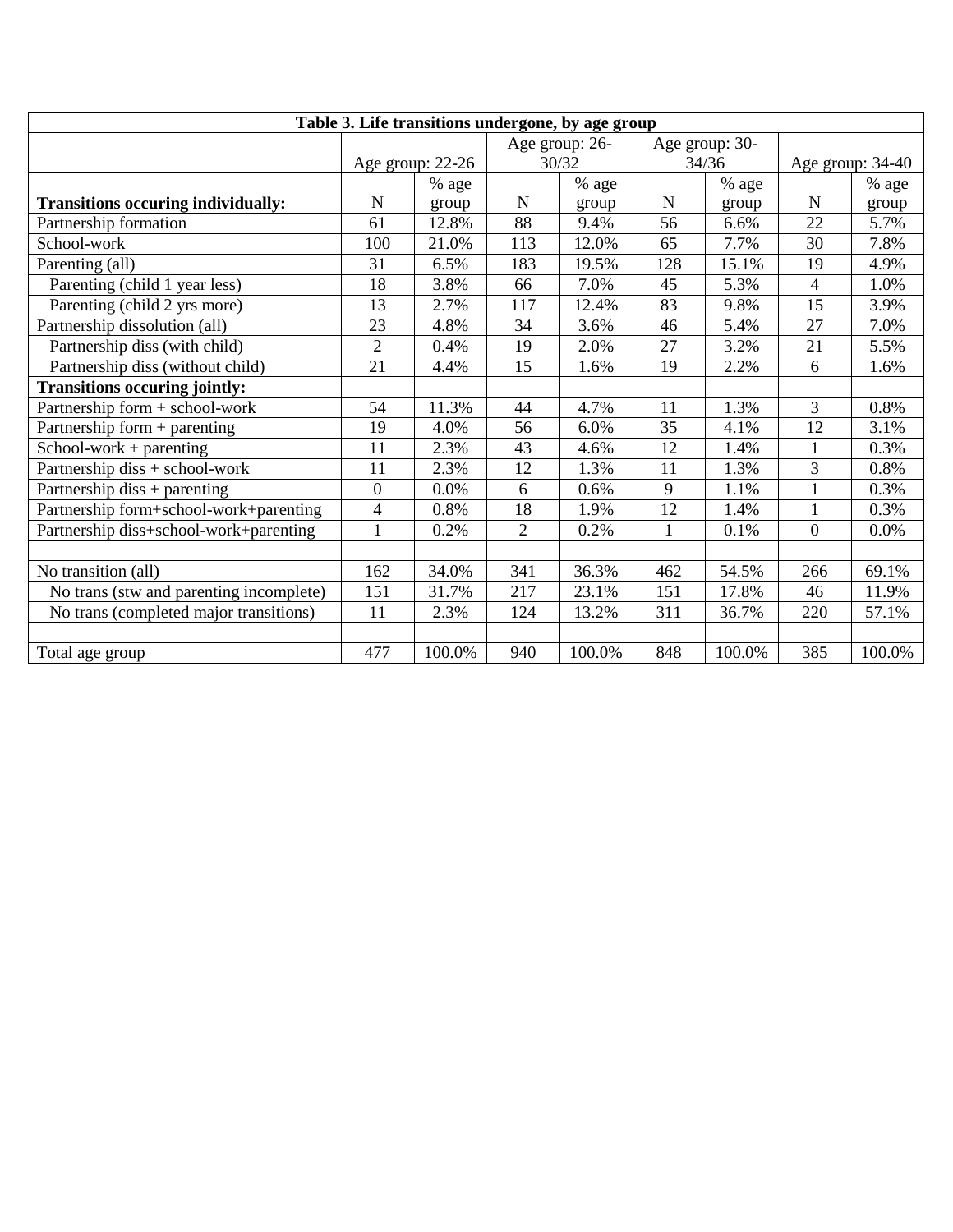| Table 4. OLS regressions: Change in life satisfaction as dependent variable, main life transitions and age |             |              |              |              |              |  |  |  |  |
|------------------------------------------------------------------------------------------------------------|-------------|--------------|--------------|--------------|--------------|--|--|--|--|
| intervals as explanatory variables                                                                         |             |              |              |              |              |  |  |  |  |
|                                                                                                            | All age     |              |              |              |              |  |  |  |  |
|                                                                                                            | intervals   | Age interval | Age interval | Age interval | Age interval |  |  |  |  |
|                                                                                                            | pooled      | $22 - 26$    | 26-30/32     | 30-34/36     | 34-40        |  |  |  |  |
| Partnership formation                                                                                      | 0.292       | 0.142        | 0.273        | 0.474        | 0.33         |  |  |  |  |
|                                                                                                            | $(5.58)$ ** | (1.37)       | $(3.41)$ **  | $(4.50)$ **  | (1.62)       |  |  |  |  |
| School-to-work                                                                                             | $-0.023$    | $-0.088$     | 0.071        | $-0.066$     | $-0.181$     |  |  |  |  |
|                                                                                                            | (0.45)      | (0.91)       | (0.92)       | (0.62)       | (0.89)       |  |  |  |  |
| Parenting (child 1yr-)                                                                                     | 0.245       | 0.282        | 0.268        | 0.169        | 0.296        |  |  |  |  |
|                                                                                                            | $(3.49)$ ** | $(1.71) +$   | $(2.73)$ **  | (1.27)       | (0.76)       |  |  |  |  |
| Parenting (child 2yrs+)                                                                                    | $-0.129$    | $-0.244$     | $-0.09$      | $-0.081$     | $-0.582$     |  |  |  |  |
|                                                                                                            | $(2.13)*$   | (1.17)       | (1.05)       | (0.78)       | $(2.52)*$    |  |  |  |  |
| Partnership diss (with child)                                                                              | $-0.343$    | $-0.59$      | $-0.075$     | $-0.292$     | $-0.75$      |  |  |  |  |
|                                                                                                            | $(3.25)$ ** | (1.01)       | (0.4)        | $(1.82) +$   | $(3.06)**$   |  |  |  |  |
| Partnership diss (without child)                                                                           | $-0.099$    | $-0.254$     | $-0.12$      | 0.029        | 0.005        |  |  |  |  |
|                                                                                                            | (0.9)       | (1.35)       | (0.59)       | (0.14)       | (0.01)       |  |  |  |  |
| No trans (major completed)                                                                                 | $-0.135$    | 0.153        | $-0.068$     | $-0.167$     | $-0.232$     |  |  |  |  |
|                                                                                                            | $(2.38)^*$  | (0.59)       | (0.65)       | $(1.89) +$   | (1.51)       |  |  |  |  |
| Age 22-26                                                                                                  | $-0.041$    | 0.034        |              |              |              |  |  |  |  |
|                                                                                                            | (0.75)      | (0.46)       |              |              |              |  |  |  |  |
| Age 26-30/32                                                                                               | 0.018       |              | $-0.029$     |              |              |  |  |  |  |
|                                                                                                            | (0.39)      |              | (0.5)        |              |              |  |  |  |  |
| Age 30-34/36                                                                                               | 0.002       |              |              | $-0.013$     |              |  |  |  |  |
|                                                                                                            | (0.04)      |              |              | (0.19)       |              |  |  |  |  |
| Age 34-40                                                                                                  | 0.044       |              |              |              | 0.164        |  |  |  |  |
|                                                                                                            | (0.68)      |              |              |              | (1.2)        |  |  |  |  |
| Observations                                                                                               | 2650        | 477          | 940          | 848          | 385          |  |  |  |  |
| R-squared                                                                                                  | 0.03        | 0.03         | 0.03         | 0.05         | 0.06         |  |  |  |  |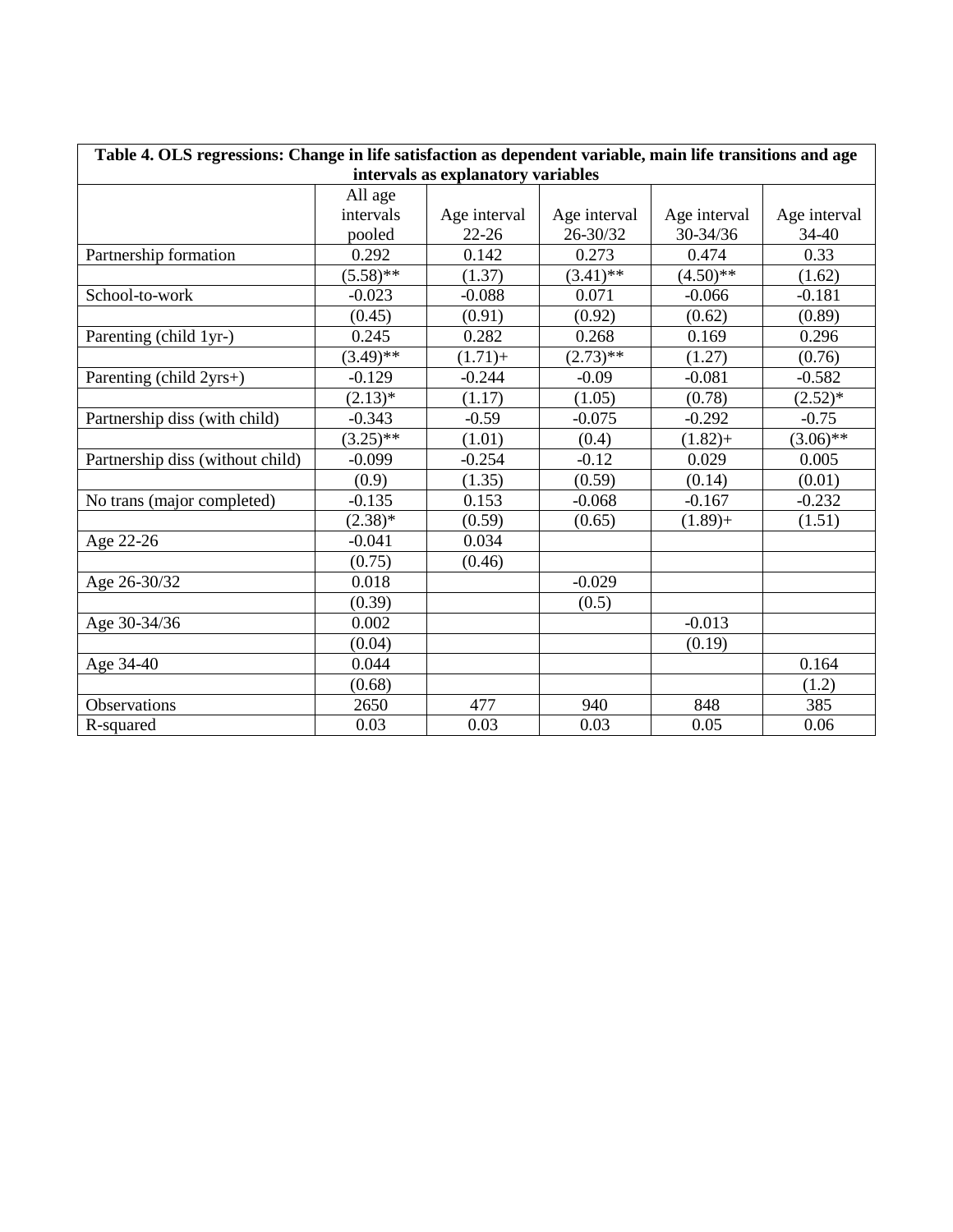| Table 5. OLS regressions: Change in financial satisfaction, satisfaction with occupation, housing satisfaction, and                                            |              |                                              |              |             |             |             |  |  |  |
|----------------------------------------------------------------------------------------------------------------------------------------------------------------|--------------|----------------------------------------------|--------------|-------------|-------------|-------------|--|--|--|
| satisfaction with relatives (partner, mother, and father) as dependent variables, main life transitions as<br>explanatory variables - all age intervals pooled |              |                                              |              |             |             |             |  |  |  |
|                                                                                                                                                                |              | Satisfaction<br>Satisfaction<br>Satisfaction |              |             |             |             |  |  |  |
|                                                                                                                                                                | Financial    | with                                         | Housing      | with        | with        | with        |  |  |  |
|                                                                                                                                                                | satisfaction | occupation                                   | satisfaction | partner     | mother      | father      |  |  |  |
| Partnership formation                                                                                                                                          | 0.222        | $-0.166$                                     | 0.148        | 0.38        | 0.103       | 0.113       |  |  |  |
|                                                                                                                                                                | $(3.65)$ **  | $(2.41)^*$                                   | $(2.24)$ *   | $(5.73)$ ** | $(2.19)*$   | $(2.04)^*$  |  |  |  |
| School-to-work                                                                                                                                                 | 0.599        | $-0.195$                                     | 0.028        | 0.083       | $-0.049$    | $-0.01$     |  |  |  |
|                                                                                                                                                                | $(10.24)$ ** | $(2.94)$ **                                  | (0.43)       | (1.36)      | (1.09)      | (0.18)      |  |  |  |
| Parenting (child 1yr-)                                                                                                                                         | $-0.069$     | 0.093                                        | 0.15         | $-0.029$    | $-0.137$    | $-0.034$    |  |  |  |
|                                                                                                                                                                | (0.85)       | (1.01)                                       | $(1.70) +$   | (0.38)      | $(2.20)*$   | (0.46)      |  |  |  |
| Parenting (child 2yrs+)                                                                                                                                        | $-0.171$     | 0.027                                        | $-0.073$     | $-0.181$    | $-0.161$    | $-0.141$    |  |  |  |
|                                                                                                                                                                | $(2.43)*$    | $-0.34$                                      | (0.96)       | $(2.64)$ ** | $(2.93)$ ** | $(2.17)^*$  |  |  |  |
| Partnership diss (with child)                                                                                                                                  | $-0.443$     | $-0.297$                                     | $-0.208$     | $-0.157$    | 0.059       | 0.202       |  |  |  |
|                                                                                                                                                                | $(3.62)$ **  | $(2.15)^*$                                   | (1.55)       | (1.28)      | (0.63)      | $(1.76) +$  |  |  |  |
| Partnership diss (without child)                                                                                                                               | $-0.216$     | $-0.085$                                     | $-0.221$     | $-0.403$    | 0.065       | $-0.023$    |  |  |  |
|                                                                                                                                                                | $(1.69) +$   | (0.59)                                       | (1.6)        | $(2.89)$ ** | (0.66)      | (0.2)       |  |  |  |
| No trans (major completed)                                                                                                                                     | 0.099        | $-0.204$                                     | $-0.01$      | 0.008       | $-0.045$    | $-0.015$    |  |  |  |
|                                                                                                                                                                | (1.51)       | $(2.75)$ **                                  | (0.15)       | (0.12)      | (0.87)      | (0.25)      |  |  |  |
| Age 22-26                                                                                                                                                      | $-0.108$     | 0.127                                        | 0.012        | $-0.065$    | $-0.108$    | $-0.113$    |  |  |  |
|                                                                                                                                                                | $(1.74) +$   | $(1.81) +$                                   | (0.17)       | (0.92)      | $(2.25)^*$  | $(2.02)^*$  |  |  |  |
| Age 26-30/32                                                                                                                                                   | 0.133        | 0.137                                        | 0.233        | $-0.09$     | $-0.056$    | $-0.127$    |  |  |  |
|                                                                                                                                                                | $(2.57)^*$   | $(2.34)^*$                                   | $(4.15)$ **  | (1.61)      | (1.42)      | $(2.69)$ ** |  |  |  |
| Age 30-34/36                                                                                                                                                   | 0.111        | 0.236                                        | 0.115        | $-0.161$    | $-0.091$    | $-0.124$    |  |  |  |
|                                                                                                                                                                | $(1.99)*$    | $(3.74)$ **                                  | $(1.89) +$   | $(2.72)$ ** | $(2.10)*$   | $(2.38)*$   |  |  |  |
| Age 34-40                                                                                                                                                      | 0.113        | 0.284                                        | 0.12         | $-0.246$    | $-0.059$    | $-0.03$     |  |  |  |
|                                                                                                                                                                | (1.52)       | $(3.36)$ **                                  | (1.48)       | $(3.24)$ ** | (1)         | (0.42)      |  |  |  |
| Observations                                                                                                                                                   | 2632         | 2579                                         | 2629         | 1933        | 2500        | 2301        |  |  |  |
| R-squared<br>A decoration is considered in $\mathcal{L}$ and a substitution of the                                                                             | 0.09<br>41.  | 0.01                                         | 0.03         | 0.05        | 0.02        | 0.02        |  |  |  |

Absolute value of t statistics in parentheses;

+ significant at 10%; \* significant at 5%; \*\* significant at 1%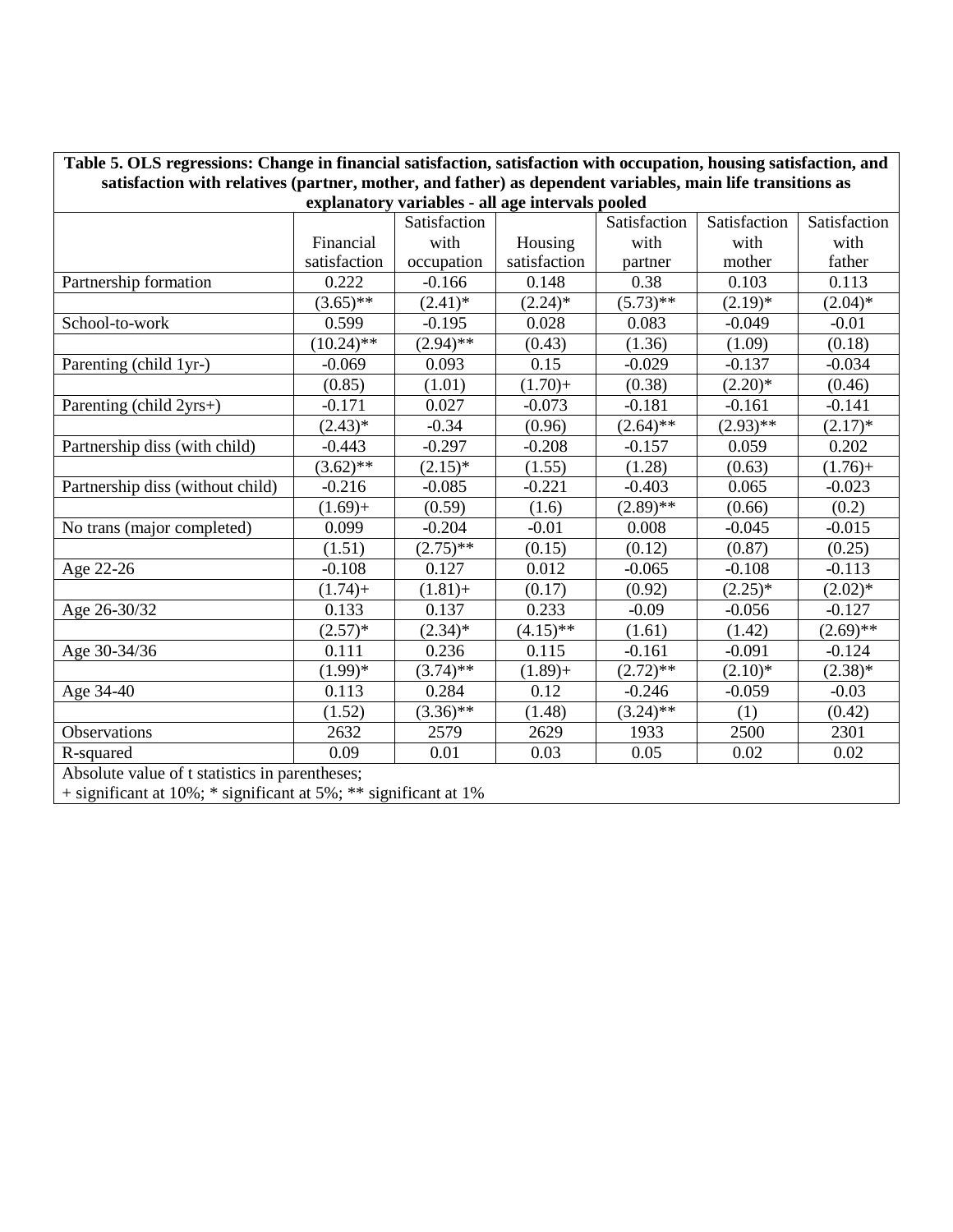#### **Table A1. Description of all variables used in the analysis Variable Response categories Question asked Response categories Response categories Satisfaction variables** life satisfaction Answer to the question: "Are you satisfied or dissatisfied with life in general right now?" scale  $\overline{1}$  - 5 with 1 - very dissatisfied, and  $\overline{5}$  = very satisfied financial satisfaction Answer to the question: "Are you satisfied or dissatisfied with economic situation in general right now?" scale 1 - 5 with 1 - very dissatisfied, and  $5 = \text{very}$ satisfied satisfaction with occupation Answer to the question: "Are you satisfied or dissatisfied with what you are currently doing?" scale 1 - 5 with 1 - very dissatisfied, and  $5 = \text{very}$ satisfied satisfaction with housing Answer to the question: "Are you satisfied or dissatisfied with your housing situation?" scale 1 - 5 with 1 - very dissatisfied, and  $5 = \text{very}$ satisfied satisfaction with partner  $\begin{bmatrix} \end{bmatrix}$  Answer to the question: "Are you satisfied or dissatisfied with your relationship with your partner?" scale 1 - 5 with 1 - very dissatisfied, and  $5 = \text{very}$ satisfied satisfaction with mother  $\overline{\phantom{a}}$  Answer to the question: "Are you satisfied or dissatisfied with your relationship with your mother?" scale 1 - 5 with 1 - very dissatisfied, and  $5 = \text{very}$ satisfied satisfaction with father Answer to the question: "Are you satisfied or dissatisfied with your relationship with your father?" scale 1 - 5 with 1 - very dissatisfied, and  $5 = \text{very}$ satisfied **Transition variables and variables used for their construction** school-to-work transition 99-03 (03-09) Dummy variable taking the value 1 if the respondent achieved his or her highest level of education in between 1999 and 2003 (2003 and 2009) 0 - other 1 - completed school-to-work transition in 99-03 (03- 09) partnership formation 99-03 (03-09) Dummy variable taking the value 1 if the respondent went from being single living alone in 1999 (2003) to being in a marriage or cohabitation in 2003 (2009)  $\overline{0}$  - other 1 - experienced partnership formation in 99-03 (03- 09) parenting transition 99- 03 (03-09) Dummy variable taking the value 1 if the respondent had the first biological or adoptive child born in 1999-2003 (2003-2009) (see below for parent status construction); and 0 otherwise 0 - other 1 - completed parenting transition in 99-03 (03-09) partnership dissolution 99-03 (03-09) Dummy variable taking the value 1 if the respondent went from being in a marriage or cohabitation in 1999 (2003) to being single living alone, divorced or widowed (including divorced/widowed cohabiting) in 2003 (2009) 0 - other 1 - experienced partnership dissolution in 99-03 (03- 09) marital status Marital status from Swedish register which classifies people as single, married, divorced or widowed, combined with self-reported information on cohabiting. 1. single living alone; 2. single cohabiting; 3. married; 4. divorced or widowed living alone; 5. divorced or widowed cohabiting education level Education level from the Swedish register data compulsory 9 years; secondary <3 years secondary 3 years; post-secondary <3 years post-secondary >=3 years/postgraduate

#### **Appendix A – Variable Description**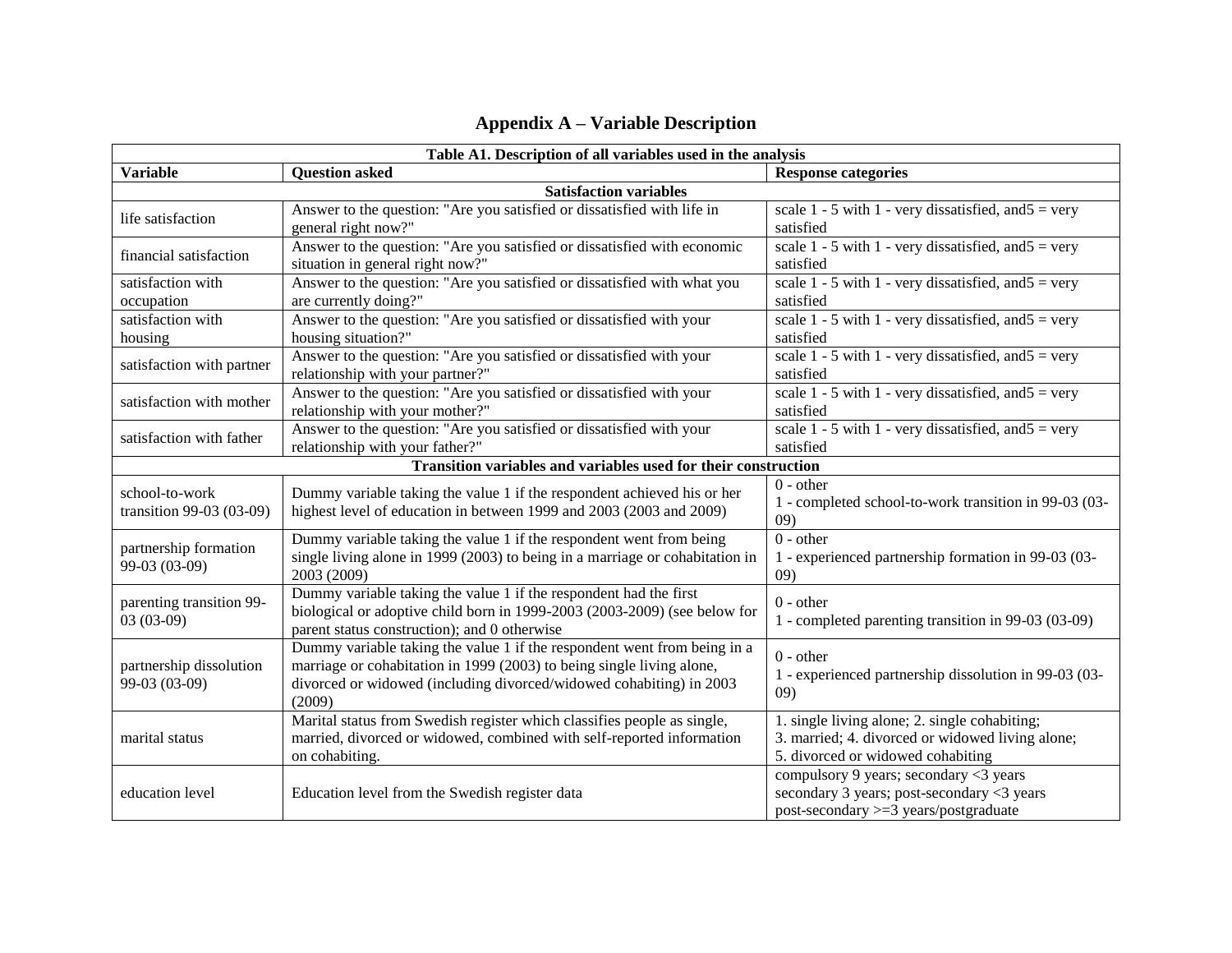| <b>Table A1 continued</b> |                                                                                                                                                                                                                                                                                                                                                                                                                                                                                                                                     |                                                                                                                                                                                                                                                                                                                                                                                                                                                                               |  |  |  |  |  |  |
|---------------------------|-------------------------------------------------------------------------------------------------------------------------------------------------------------------------------------------------------------------------------------------------------------------------------------------------------------------------------------------------------------------------------------------------------------------------------------------------------------------------------------------------------------------------------------|-------------------------------------------------------------------------------------------------------------------------------------------------------------------------------------------------------------------------------------------------------------------------------------------------------------------------------------------------------------------------------------------------------------------------------------------------------------------------------|--|--|--|--|--|--|
| parent status             | 1999 Survey:<br>Q36a_1-Q36c_1: Year of birth, biological child 1-3<br>Q36a_4-Q36c_4: Year of birth, other child 1-3<br>2003 Survey:<br>Q37a_1-Q37d_1: Year of birth, child 1-4 living in household<br>Q37a_4-Q37d_4: Child 1-4 is: respondent's and partner's child,<br>respondent's but not partner's child, partner's but not respondent's child,<br>adoptive child, foster-child<br>2009 Survey:<br>F20a1_ar_IP-F20a5_ar_IP: Year of birth, biological or adoptive child 1-5<br>F20d1_IP-F20d5_IP: Does the child live with you? | Based on the answers to the YAPS questions<br>respondents were classified in the following parent<br>categories:<br>1. Non-parents (no children born by 2009)<br>2. Parents in 2009 (first child born in 2003-2009)<br>3. Parents in 2003 and 2009 (first child born in 1999-<br>2003, more children born in 2003-2009)<br>4. Parents in 2003 not 2009 (first child born in 1999-<br>2003, no children born in 2003-2009)                                                     |  |  |  |  |  |  |
|                           | <b>Other variables</b>                                                                                                                                                                                                                                                                                                                                                                                                                                                                                                              |                                                                                                                                                                                                                                                                                                                                                                                                                                                                               |  |  |  |  |  |  |
| cohort                    | Register data for year person was born                                                                                                                                                                                                                                                                                                                                                                                                                                                                                              | 1968, 1972, or 1976                                                                                                                                                                                                                                                                                                                                                                                                                                                           |  |  |  |  |  |  |
| gender                    | Register data for gender of person surveyed                                                                                                                                                                                                                                                                                                                                                                                                                                                                                         | male or female                                                                                                                                                                                                                                                                                                                                                                                                                                                                |  |  |  |  |  |  |
| work income               | Register information on "income from work before tax" for the years<br>1998, 2002, and 2008 (in thousands of SEK)                                                                                                                                                                                                                                                                                                                                                                                                                   | Real thousands of SEK, adjusted for inflation in<br>2002 and 2008 using the CPI index from Sweden<br><b>Statistics</b>                                                                                                                                                                                                                                                                                                                                                        |  |  |  |  |  |  |
| occupation                | Classification constructed from two questions asked in the YAPS survey:<br>1 - What is your main occupation? What are your main tasks at work?<br>2 - What is your current main activity?                                                                                                                                                                                                                                                                                                                                           | Occupation categories used in the paper are divided<br>into following groups:<br>1) Student<br>2) Unemployed<br>3) Inactive (including military service, parental leave,<br>housekeeping and those participating in an active<br>labor market program such as adult learning)<br>4) Goods production<br>5) Service production<br>6) Assistant non-manual<br>7) Intermediate non-manual<br>8) Farmer/self-employed non-professional<br>9) Professional/higher manual/executive |  |  |  |  |  |  |
| partner's occupation      | What is your partner's occupation at the moment?                                                                                                                                                                                                                                                                                                                                                                                                                                                                                    | 1) Permanent work; 2) Casual work; 3) Own<br>business; 4) Studies; 5) Adult learning;<br>6) Employment measures; 7) Unemployed >6months;<br>8) Unemployed <6months; 9) Parental leave<br>10) Housekeeping; 11) Military service<br>12) Other                                                                                                                                                                                                                                  |  |  |  |  |  |  |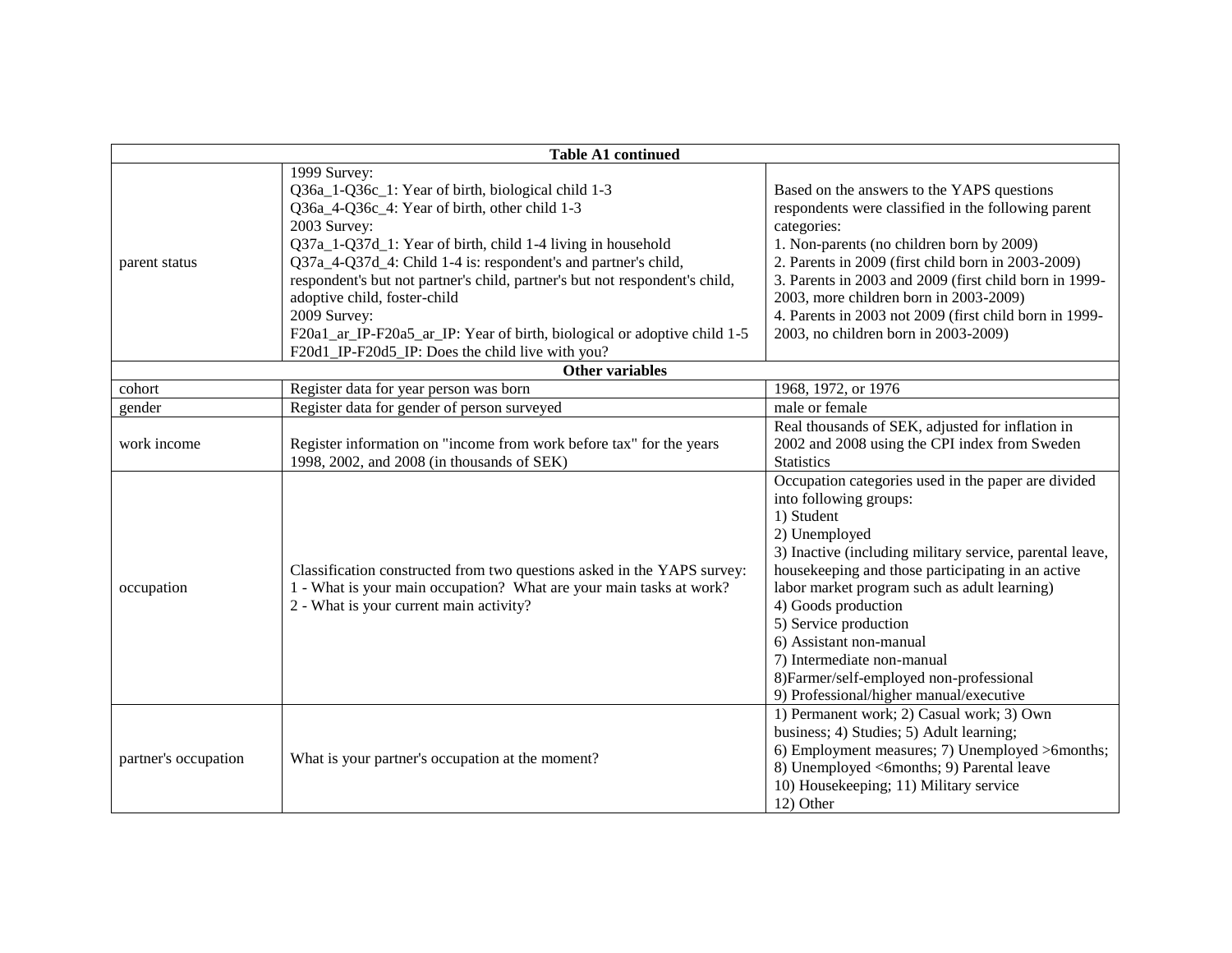|                                                                                                                                                                                                                                                                                                                                                                                                             | <b>Table A1 continued</b>                                                                                                                     |                                                                                                                                                                                                         |
|-------------------------------------------------------------------------------------------------------------------------------------------------------------------------------------------------------------------------------------------------------------------------------------------------------------------------------------------------------------------------------------------------------------|-----------------------------------------------------------------------------------------------------------------------------------------------|---------------------------------------------------------------------------------------------------------------------------------------------------------------------------------------------------------|
| Constructed based on the YAPS questions about the year in which each child<br>was born. The child's age was classified as follows:<br>In $2003$ :<br>1 year or less: If child was born in 2003 or 2002<br>child's age<br>2 years or more: if child was born in 2001 or earlier<br>In $2009$ :<br>1 year or less: If child was born in 2009 or 2008<br>2 years or more: if child was born in 2007 or earlier |                                                                                                                                               | Child age categories used: 1 year or less, 2 years or more                                                                                                                                              |
| parental leave                                                                                                                                                                                                                                                                                                                                                                                              | Dummy variable taking the value 1 if the respondent reported his or her main<br>activity to be "parental leave" during the time of the survey | $0$ - other<br>- person currently on parental leave                                                                                                                                                     |
| respondent's<br>age                                                                                                                                                                                                                                                                                                                                                                                         | Age based on the register data for birth cohort and on the year survey was<br>conducted                                                       | Age assigned as follows for each birth cohort:<br>1968 cohort: 30 in 1999, 34 in 2003, 40 in 2009<br>1972 cohort: 26 in 1999, 30 in 2003, 36 in 2009<br>1976 cohort: 22 in 1999, 26 in 2003, 30 in 2009 |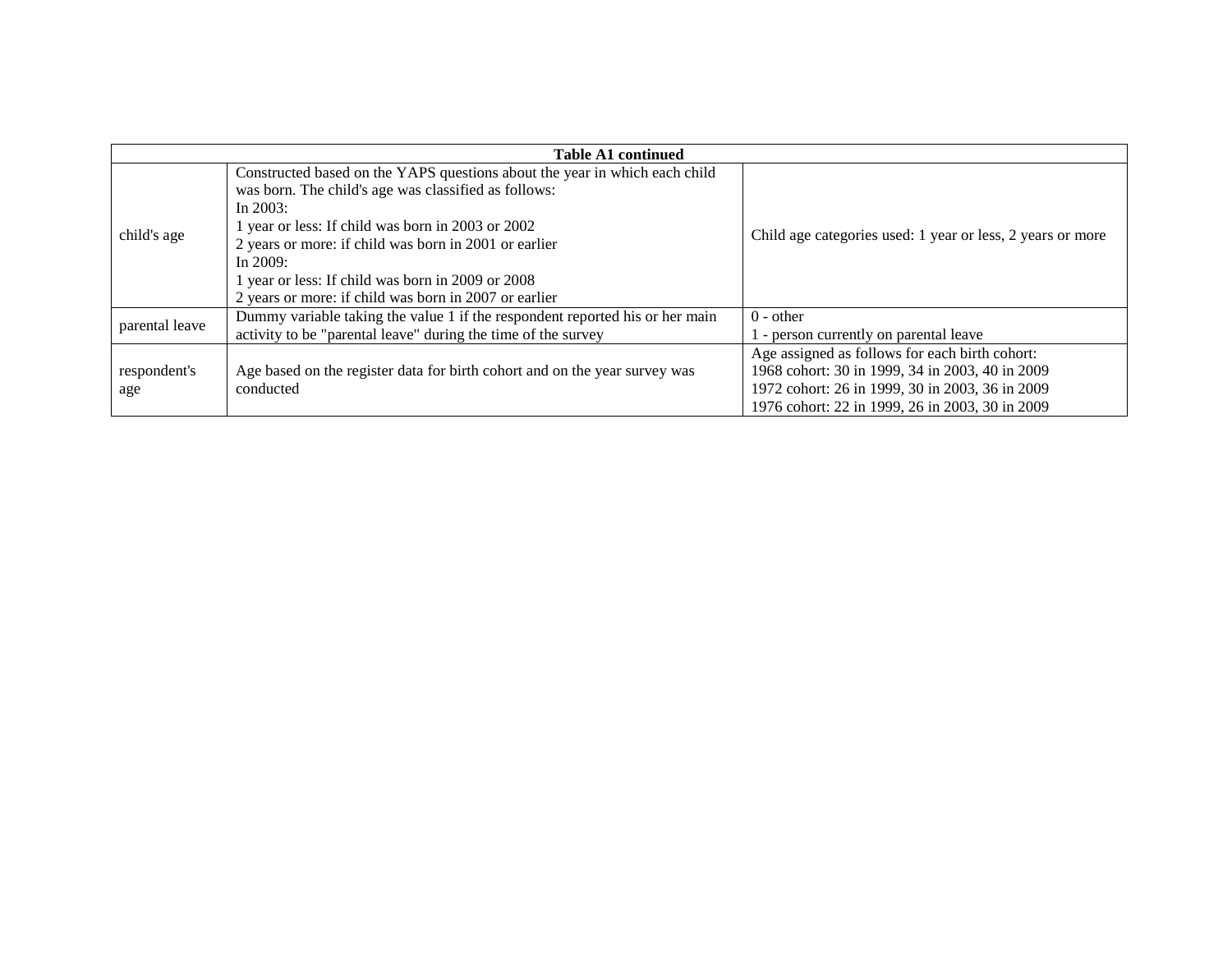| Table B1. Life satisfaction changes associated with cohabitation and marriage formation, by age group |    |             |                  |         |                  |           |           |        |  |
|-------------------------------------------------------------------------------------------------------|----|-------------|------------------|---------|------------------|-----------|-----------|--------|--|
|                                                                                                       |    |             | Age 22-26        |         | Age $26-(30/32)$ |           |           |        |  |
| Type of partnership                                                                                   |    | LS at age   | LS at age        | Change  |                  | LS at age | LS at age | Change |  |
| formed:                                                                                               | N  | 22          | 26               | in LS   | N                | 26        | 30/32     | in LS  |  |
| <b>Cohabitation formation</b>                                                                         | 53 | 3.79        | 3.91             | 0.11    | 69               | 3.64      | 4.01      | 0.38   |  |
| Marriage formation                                                                                    |    | 4.13        | 3.75             | $-0.38$ | 20               | 4.15      | 4.20      | 0.05   |  |
|                                                                                                       |    |             | Age $30-(34/36)$ |         | Age 34-40        |           |           |        |  |
| Type of partnership                                                                                   |    | $LS$ at age | LS at age        | Change  |                  | LS at age | LS at age | Change |  |
| formed:                                                                                               | N  | 30          | 34/36            | in $LS$ | N                | 34        | 40        | in LS  |  |
| Cohabitation formation                                                                                | 46 | 3.41        | 3.87             | 0.46    | 16               | 3.69      | 4.38      | 0.69   |  |
| Marriage formation                                                                                    | 11 | 3.82        | 4.00             | 0.18    | 6                | 4.00      | 4.17      | 0.17   |  |

## **Appendix B – Additional analysis**

|                                                                                             | Table B2. Indirect test for attrition bias - |                                                                   |              |              |              |                |                |  |  |  |
|---------------------------------------------------------------------------------------------|----------------------------------------------|-------------------------------------------------------------------|--------------|--------------|--------------|----------------|----------------|--|--|--|
| OLS regressions of variables of interest (in 99-03 changes) on subsequent attrition in 2009 |                                              |                                                                   |              |              |              |                |                |  |  |  |
|                                                                                             | Life sat                                     | Sat econ                                                          | Sat house    | Sat occup    | Sat partner  | Sat mother     | Sat father     |  |  |  |
|                                                                                             | change $99-03$                               | change $99-03$                                                    | change 99-03 | change 99-03 | change 99-03 | change $99-03$ | change $99-03$ |  |  |  |
| Attrition 09                                                                                | $-0.05$                                      | 0.043                                                             | $-0.065$     | 0.067        | $-0.057$     | 0.038          | 0.032          |  |  |  |
|                                                                                             | (1.06)                                       | (0.75)                                                            | (1.07)       | (1.06)       | (0.97)       | (0.93)         | (0.66)         |  |  |  |
| Constant                                                                                    | 0.023                                        | 0.122                                                             | 0.103        | $-0.003$     | $-0.048$     | $-0.115$       | $-0.147$       |  |  |  |
|                                                                                             | $-0.83$                                      | $(3.70)$ **                                                       | $(2.94)$ **  | $-0.08$      | $-1.4$       | $(4.82)$ **    | $(5.23)$ **    |  |  |  |
| Observations                                                                                | 2049                                         | 2052                                                              | 2046         | 2004         | 1414         | 1983           | 1857           |  |  |  |
| R-squared                                                                                   | $\Omega$                                     | $\Omega$                                                          | $\Omega$     | $\theta$     | 0            | $\Omega$       | $\theta$       |  |  |  |
| Absolute value of t statistics in parentheses                                               |                                              |                                                                   |              |              |              |                |                |  |  |  |
|                                                                                             |                                              | $+$ significant at 10%; * significant at 5%; ** significant at 1% |              |              |              |                |                |  |  |  |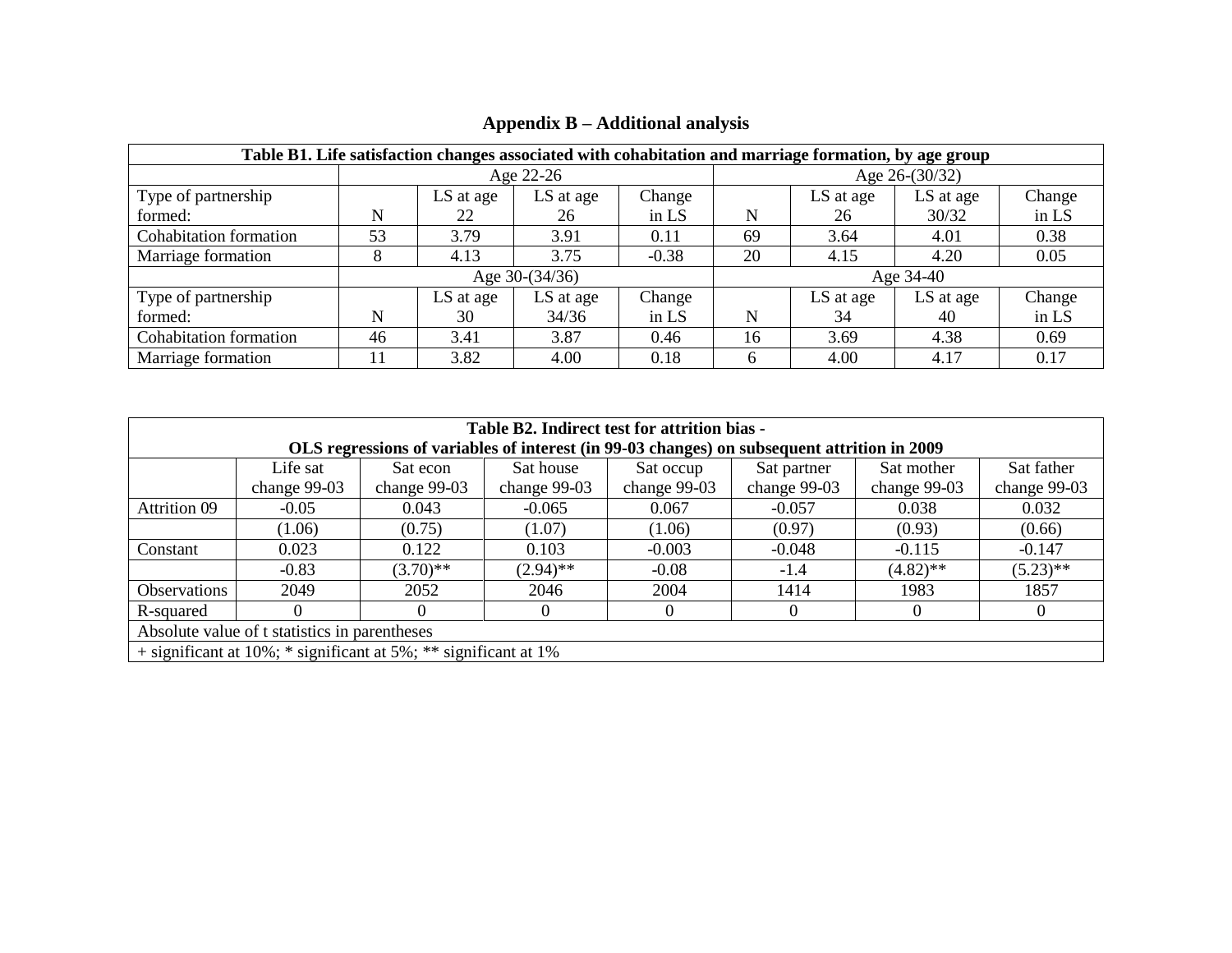|                                  |          | <b>Including time trend</b> |                                 |                |  |
|----------------------------------|----------|-----------------------------|---------------------------------|----------------|--|
|                                  |          | for 2003 to 2009            | <b>Including cohort dummies</b> |                |  |
|                                  | 1        | $\overline{2}$              | 3                               | $\overline{4}$ |  |
| Age 22-26                        | 0.038    | $-0.04$                     | 0.038                           | $-0.041$       |  |
|                                  | (0.82)   | (1.2)                       | (0.82)                          | (1.2)          |  |
| Age 26-30/32                     | 0.049    | 0.013                       | 0.046                           | 0.01           |  |
|                                  | (1.21)   | (0.48)                      | (1)                             | (0.29)         |  |
| Age 30-34/36                     | $-0.036$ | $-0.003$                    | $-0.032$                        | 0.004          |  |
|                                  | (0.83)   | (0.13)                      | (0.39)                          | (0.1)          |  |
| Age 34-40                        | $-0.041$ | 0.034                       | $-0.016$                        | 0.066          |  |
|                                  | (0.59)   | (2.19)                      | (0.15)                          | (1.61)         |  |
| Partnership formation            |          | 0.292                       |                                 | 0.292          |  |
|                                  |          | $(4.24)$ *                  |                                 | $(4.24)$ *     |  |
| School-to-work                   |          | $-0.023$                    |                                 | $-0.022$       |  |
|                                  |          | (0.44)                      |                                 | (0.43)         |  |
| Parenting (child 1yr-)           |          | 0.245                       |                                 | 0.246          |  |
|                                  |          | $(8.56)*$                   |                                 | $(8.74)$ **    |  |
| Parenting (child 2yrs+)          |          | $-0.131$                    |                                 | $-0.13$        |  |
|                                  |          | $(2.61) +$                  |                                 | $(2.56) +$     |  |
| Partnership diss (with child)    |          | $-0.343$                    |                                 | $-0.344$       |  |
|                                  |          | $(2.46) +$                  |                                 | $(2.48) +$     |  |
| Partnership diss (without child) |          | $-0.099$                    |                                 | $-0.097$       |  |
|                                  |          | (1.4)                       |                                 | (1.35)         |  |
| No trans (major completed)       |          | $-0.135$                    |                                 | $-0.135$       |  |
|                                  |          | $(3.29)*$                   |                                 | $(3.29)*$      |  |
| 2003-2009 time trend             | 0.008    | 0.01                        |                                 |                |  |
|                                  | (0.16)   | (0.48)                      |                                 |                |  |
| 1976 birth cohort                |          |                             | 0.014                           | 0.015          |  |
|                                  |          |                             | (0.22)                          | (1.86)         |  |
| 1968 birth cohort                |          |                             | $-0.018$                        | $-0.022$       |  |
|                                  |          |                             | (0.19)                          | (1.59)         |  |
| Observations                     | 2650     | 2650                        | 2650                            | 2650           |  |
| R-squared                        | $\Omega$ | 0.03                        | $\boldsymbol{0}$                | 0.03           |  |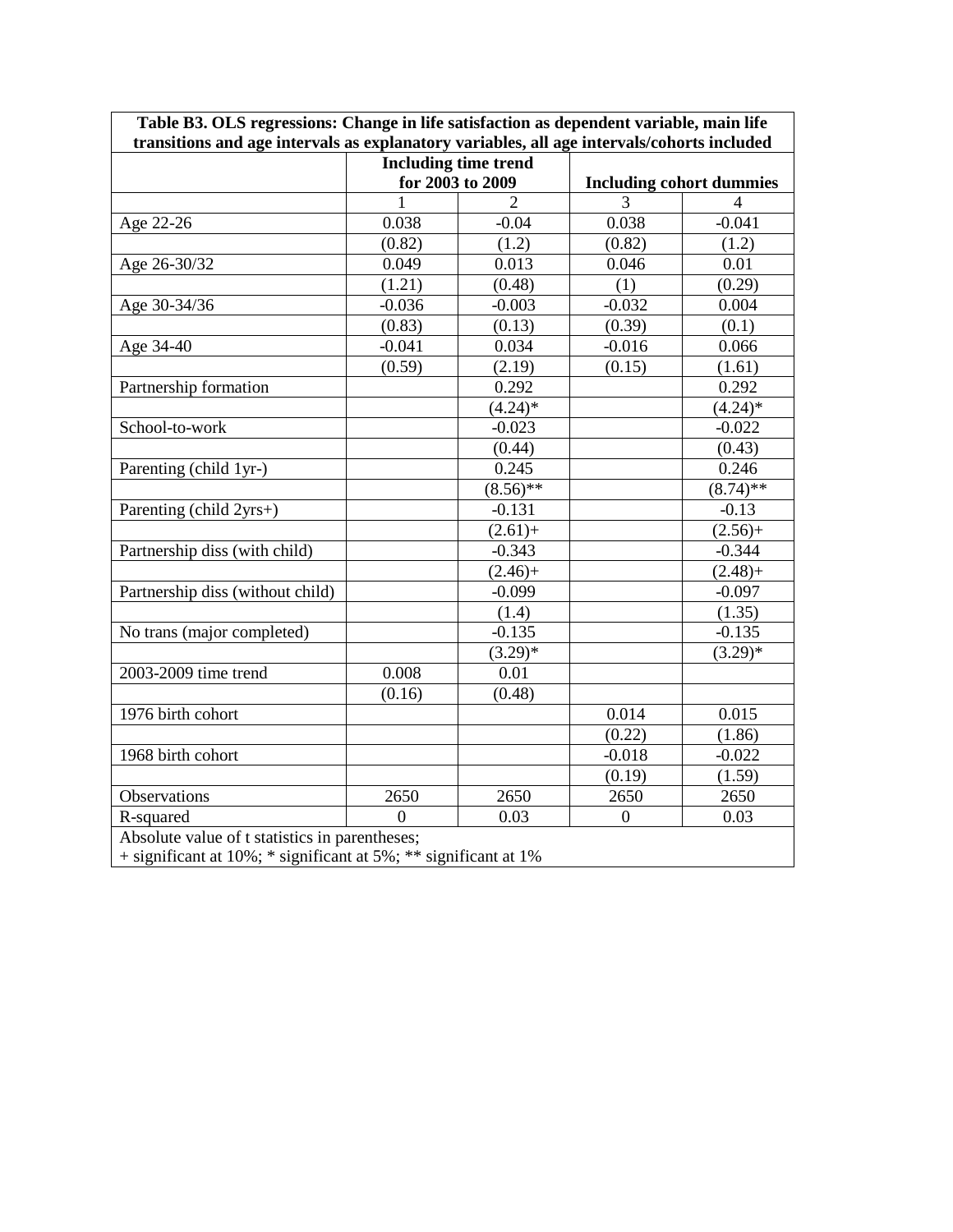| Table B4. OLS regressions: Change in life satisfaction as dependent variable, main life transitions as                         |             |              |              |              |              |  |  |  |  |
|--------------------------------------------------------------------------------------------------------------------------------|-------------|--------------|--------------|--------------|--------------|--|--|--|--|
| explanatory variables. Dividing those going through school-to-work transition by occupation type after<br>education completion |             |              |              |              |              |  |  |  |  |
|                                                                                                                                | All age     |              |              |              |              |  |  |  |  |
|                                                                                                                                | intervals   | Age interval | Age interval | Age interval | Age interval |  |  |  |  |
|                                                                                                                                | pooled      | $22 - 26$    | 26-30/32     | 30-34/36     | 34-40        |  |  |  |  |
| Partnership formation                                                                                                          | 0.298       | 0.128        | 0.28         | 0.468        | 0.418        |  |  |  |  |
|                                                                                                                                | $(5.66)$ ** | (1.23)       | $(3.47)$ **  | $(4.42)$ **  | $(2.03)*$    |  |  |  |  |
| School-to-work (low level occup)                                                                                               | $-0.11$     | $-0.304$     | 0.062        | $-0.357$     | no obs.      |  |  |  |  |
|                                                                                                                                | (0.82)      | (1.23)       | (0.34)       | (1.07)       |              |  |  |  |  |
| School-to-work (med level occup)                                                                                               | 0.008       | 0.188        | 0.15         | $-0.217$     | $-0.349$     |  |  |  |  |
|                                                                                                                                | (0.08)      | (1.07)       | (0.91)       | (1.08)       | (1.25)       |  |  |  |  |
| School-to-work (high level occup)                                                                                              | $-0.023$    | $-0.135$     | 0.04         | 0.011        | 0.078        |  |  |  |  |
|                                                                                                                                | (0.38)      | (1.22)       | (0.45)       | (0.09)       | (0.29)       |  |  |  |  |
| Parenting (child 1yr-)                                                                                                         | 0.255       | 0.336        | 0.27         | 0.173        | 0.285        |  |  |  |  |
|                                                                                                                                | $(3.56)$ ** | $(1.93) +$   | $(2.69)$ **  | (1.3)        | (0.74)       |  |  |  |  |
| Parenting (child 2yrs+)                                                                                                        | $-0.132$    | $-0.231$     | $-0.095$     | $-0.093$     | $-0.584$     |  |  |  |  |
|                                                                                                                                | $(2.16)^*$  | (1.11)       | (1.09)       | (0.9)        | $(2.54)^*$   |  |  |  |  |
| Partnership diss (with child)                                                                                                  | $-0.342$    | $-0.58$      | $-0.074$     | $-0.295$     | $-0.702$     |  |  |  |  |
|                                                                                                                                | $(3.24)$ ** | (0.99)       | (0.39)       | $(1.83) +$   | $(2.86)$ **  |  |  |  |  |
| Partnership diss (without child)                                                                                               | $-0.1$      | $-0.304$     | $-0.121$     | 0.015        | 0.062        |  |  |  |  |
|                                                                                                                                | (0.91)      | (1.6)        | (0.59)       | (0.07)       | (0.15)       |  |  |  |  |
| No trans (major completed)                                                                                                     | $-0.133$    | 0.152        | $-0.067$     | $-0.172$     | $-0.199$     |  |  |  |  |
|                                                                                                                                | $(2.34)^*$  | (0.59)       | (0.64)       | $(1.94) +$   | (1.3)        |  |  |  |  |
| Age 22-26                                                                                                                      | $-0.041$    | 0.035        |              |              |              |  |  |  |  |
|                                                                                                                                | (0.77)      | (0.48)       |              |              |              |  |  |  |  |
| Age 26-30/32                                                                                                                   | 0.014       |              | $-0.029$     |              |              |  |  |  |  |
|                                                                                                                                | (0.32)      |              | (0.51)       |              |              |  |  |  |  |
| Age 30-34/36                                                                                                                   | $-0.001$    |              |              | $-0.008$     |              |  |  |  |  |
|                                                                                                                                | (0.02)      |              |              | (0.12)       |              |  |  |  |  |
| Age 34-40                                                                                                                      | 0.044       |              |              |              | 0.131        |  |  |  |  |
|                                                                                                                                | (0.68)      |              |              |              | (0.96)       |  |  |  |  |
| Observations                                                                                                                   | 2637        | 476          | 935          | 845          | 381          |  |  |  |  |
| R-squared                                                                                                                      | 0.03        | 0.03         | 0.03         | 0.05         | 0.07         |  |  |  |  |
| Absolute value of t statistics in parentheses;<br>+ significant at 10%; * significant at 5%; ** significant at 1%              |             |              |              |              |              |  |  |  |  |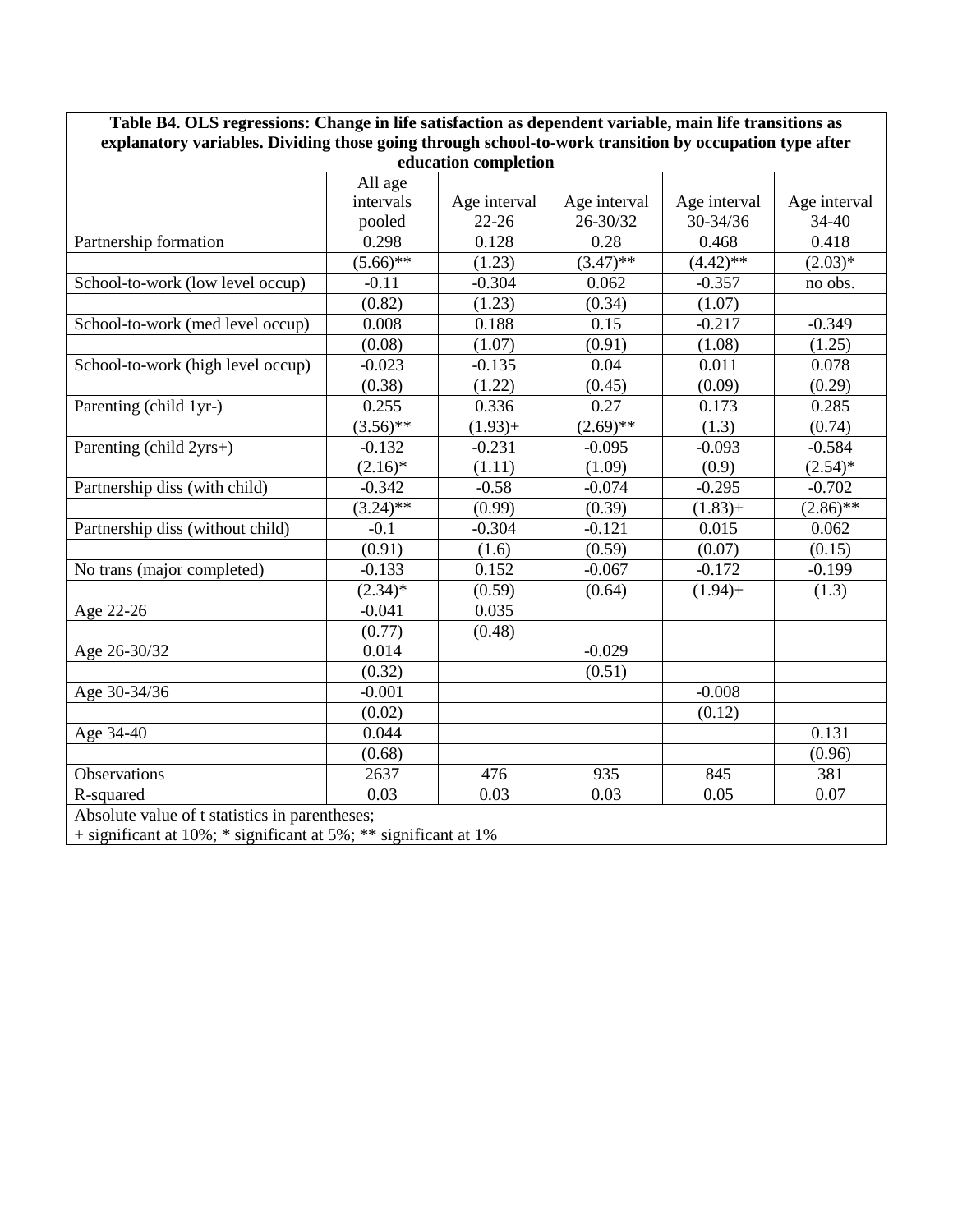| Table B5. OLS regressions: Change in life satisfaction as dependent variable, main life transitions as    |             |              |              |              |              |
|-----------------------------------------------------------------------------------------------------------|-------------|--------------|--------------|--------------|--------------|
| explanatory variables. Dividing those going through school-to-work transition by level of final education |             |              |              |              |              |
| (postsecondary, or secondary and less)                                                                    |             |              |              |              |              |
|                                                                                                           | All age     |              |              |              |              |
|                                                                                                           | intervals   | Age interval | Age interval | Age interval | Age interval |
|                                                                                                           | pooled      | $22 - 26$    | 26-30/32     | 30-34/36     | 34-40        |
| Partnership formation                                                                                     | 0.293       | 0.14         | 0.274        | 0.478        | 0.33         |
|                                                                                                           | $(5.60)$ ** | (1.35)       | $(3.42)$ **  | $(4.53)$ **  | (1.62)       |
| School-to-work (sec or less)                                                                              | 0.144       | 0.128        | 0.245        | 0.102        | $-0.125$     |
|                                                                                                           | (1.33)      | (0.58)       | (1.47)       | (0.45)       | (0.38)       |
| School-to-work (postsec)                                                                                  | $-0.055$    | $-0.118$     | 0.038        | $-0.101$     | $-0.204$     |
|                                                                                                           | (1.02)      | (1.17)       | (0.47)       | (0.89)       | (0.89)       |
| Parenting (child 1yr-)                                                                                    | 0.249       | 0.279        | 0.272        | 0.173        | 0.296        |
|                                                                                                           | $(3.54)$ ** | $(1.68) +$   | $(2.78)$ **  | (1.3)        | (0.76)       |
| Parenting (child 2yrs+)                                                                                   | $-0.127$    | $-0.238$     | $-0.091$     | $-0.078$     | $-0.579$     |
|                                                                                                           | $(2.09)*$   | (1.14)       | (1.05)       | (0.75)       | $(2.50)*$    |
| Partnership diss (with child)                                                                             | $-0.345$    | $-0.583$     | $-0.078$     | $-0.295$     | $-0.751$     |
|                                                                                                           | $(3.27)$ ** | (1)          | (0.41)       | $(1.84) +$   | $(3.06)$ **  |
| Partnership diss (without child)                                                                          | $-0.102$    | $-0.252$     | $-0.131$     | 0.023        | 0.008        |
|                                                                                                           | (0.93)      | (1.34)       | (0.65)       | (0.11)       | (0.02)       |
| No trans (major completed)                                                                                | $-0.132$    | 0.153        | $-0.068$     | $-0.165$     | $-0.232$     |
|                                                                                                           | $(2.33)*$   | (0.59)       | (0.65)       | $(1.87) +$   | (1.51)       |
| Age 22-26                                                                                                 | $-0.038$    | 0.034        |              |              |              |
|                                                                                                           | (0.71)      | (0.47)       |              |              |              |
| Age 26-30/32                                                                                              | 0.016       |              | $-0.029$     |              |              |
|                                                                                                           | (0.37)      |              | (0.51)       |              |              |
| Age 30-34/36                                                                                              | $-0.0002$   |              |              | $-0.015$     |              |
|                                                                                                           | (0)         |              |              | (0.21)       |              |
| Age 34-40                                                                                                 | 0.04        |              |              |              | 0.164        |
|                                                                                                           | (0.61)      |              |              |              | (1.2)        |
| Observations                                                                                              | 2650        | 477          | 940          | 848          | 385          |
| R-squared                                                                                                 | 0.03        | 0.03         | 0.03         | 0.05         | 0.06         |
| Absolute value of t statistics in parentheses;                                                            |             |              |              |              |              |

**Table B5. OLS regressions: Change in life satisfaction as dependent variable, main life transitions as** 

+ significant at 10%; \* significant at 5%; \*\* significant at 1%

ſ